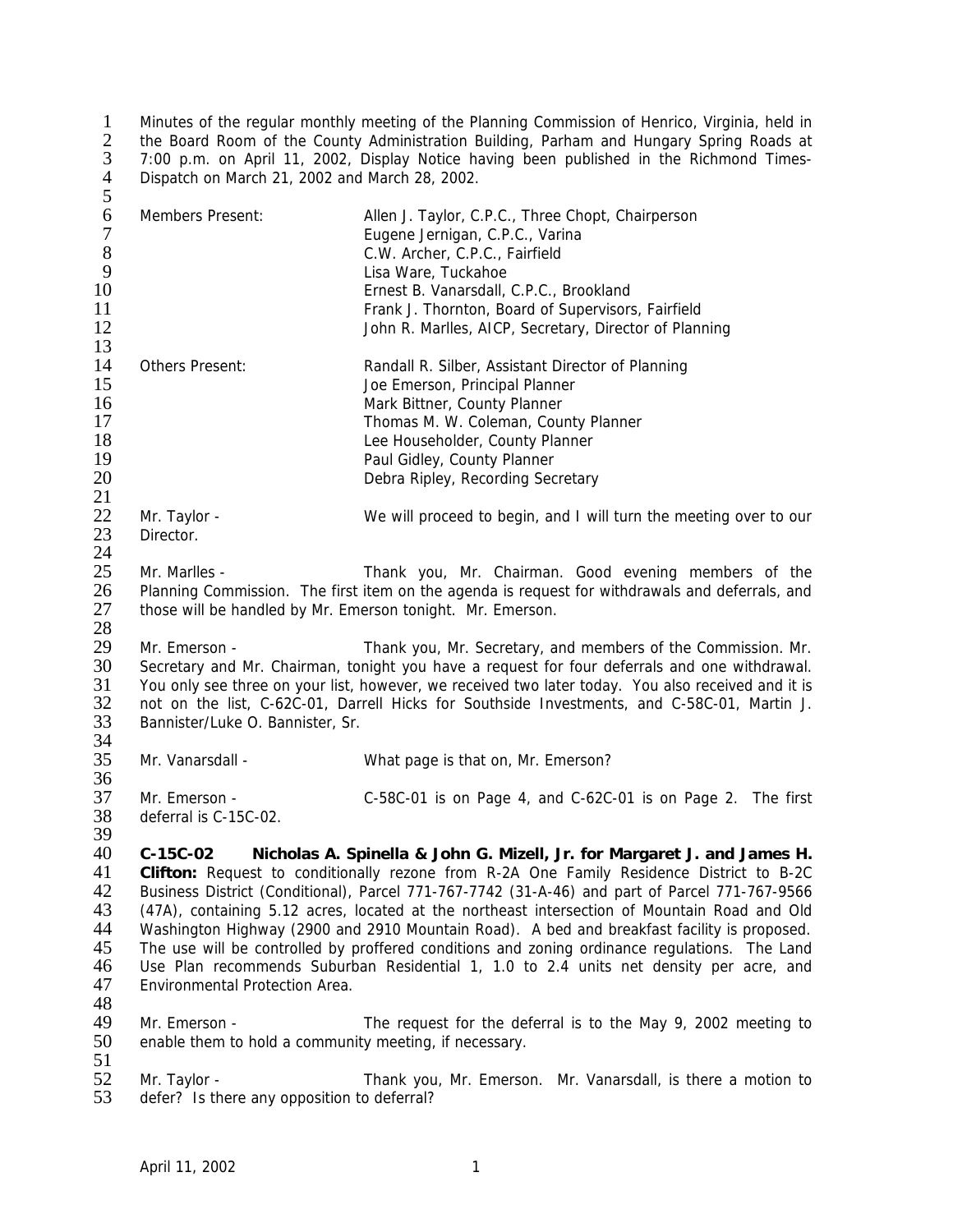54<br>55 55 Mr. Vanarsdall - Mr. Chairman, I move that Case C-15C-02 be deferred until May<br>56 9 at the applicant's request. 9 at the applicant's request. 57<br>58 Mr. Jernigan - Second. 59 60 Mr. Taylor - Motion made by Mr. Vanarsdall and seconded by Mr. Jernigan to<br>61 defer Case C-15C-02 to May 9, 2002. All in favor say aye. All opposed say no. The ayes haye it. defer Case C-15C-02 to May 9, 2002. All in favor say aye. All opposed say no. The ayes have it. 62 The motion carries. 63 64 At the request of the applicant, the Planning Commission deferred Case C-15C-02, Nicholas A. 65 Spinella and John G. Mizell, Jr. for Margaret J. and James H. Clifton, to its meeting on May 9, 2002. 67<br>68 68 **P-4-02 Nicholas A. Spinella & John G. Mizell, Jr. for Margaret J. and James H.** 69 **Clifton:** Request for a provisional use permit under Sections 24-58.2 (d) and 24-122.1 of 70 Chapter 24 of the County Code in order to use tents for outdoor dining in conjunction with 71 weddings and receptions at a bed and breakfast facility, on Parcel 771-767-7742 (31-A-46) and 72 part of Parcel 771-767-9566 (47A), containing 5.12 acres, located at the northeast intersection of 73 Mountain Road and Old Washington Highway (2900 and 2910 Mountain Road). The existing 73 Mountain Road and Old Washington Highway (2900 and 2910 Mountain Road). The existing<br>74 Traning is R-2A. The Land Use Plan recommends Suburban Residential 1, 1.0 to 2.4 units net 74 zoning is R-2A. The Land Use Plan recommends Suburban Residential 1, 1.0 to 2.4 units net 75 density per acre. and Environmental Protection Area. density per acre, and Environmental Protection Area. 76<br>77 77 Mr. Emerson - The next deferral on your agenda is a sister case, a Provisional 78 Use Permit for Margaret J. and James H. Clifton, enabling them to place tents along with their<br>79 bed and breakfast and some other accessory uses. The request for deferral is also to the May 9, 79 bed and breakfast and some other accessory uses. The request for deferral is also to the May 9,<br>80 2002 meeting. 2002 meeting. 81 82 Mr. Taylor - Thank you, Mr. Emerson. Is there any opposition to deferral of 83 P-4-02 to May 9, 2002? 84<br>85 85 Mr. Vanarsdall - I move that Case P-4-02 be deferred to May 9 at the applicant's 86 request. request.  $\frac{87}{88}$ Mr. Jernigan - Second. 89<br>90 90 Mr. Taylor - State Motion made by Mr. Vanarsdall and seconded by Mr. Jernigan to 91 defer P-4-02 to May 9. All in favor say ave. All opposed say no. The motion passes. defer P-4-02 to May 9. All in favor say aye. All opposed say no. The motion passes. 92<br>93 93 At the request of the applicant, the Planning Commission deferred Case P-4-02, Nicholas A.<br>94 Spinella and John G. Mizell, Jr. for Margaret J. and James H. Clifton, to its meeting on May 9, 94 Spinella and John G. Mizell, Jr. for Margaret J. and James H. Clifton, to its meeting on May 9, 95 2002. 2002. 96<br>97 97 *Deferred from the January 10, 2002 Meeting:* 98 **C-62C-01 Darrell Hicks for Southside Investments:** Request to amend proffered 99 conditions accepted with rezoning case C-129C-88, on Parcel 809-730-0626 (129-A-59),<br>100 containing 6.13 acres, located at 1301 N. Laburnum Avenue at the northeast intersection of N. containing 6.13 acres, located at 1301 N. Laburnum Avenue at the northeast intersection of N. 101 Laburnum Avenue and Creighton Road. The property is zoned B-3C, Business District 102 (Conditional) and O-2C, Office District (Conditional). The amendment is related to building 103 materials, building design, and permitted uses. The Land Use Plan recommends Office. The site 104 is also in the Airport Safety Overlay District. is also in the Airport Safety Overlay District.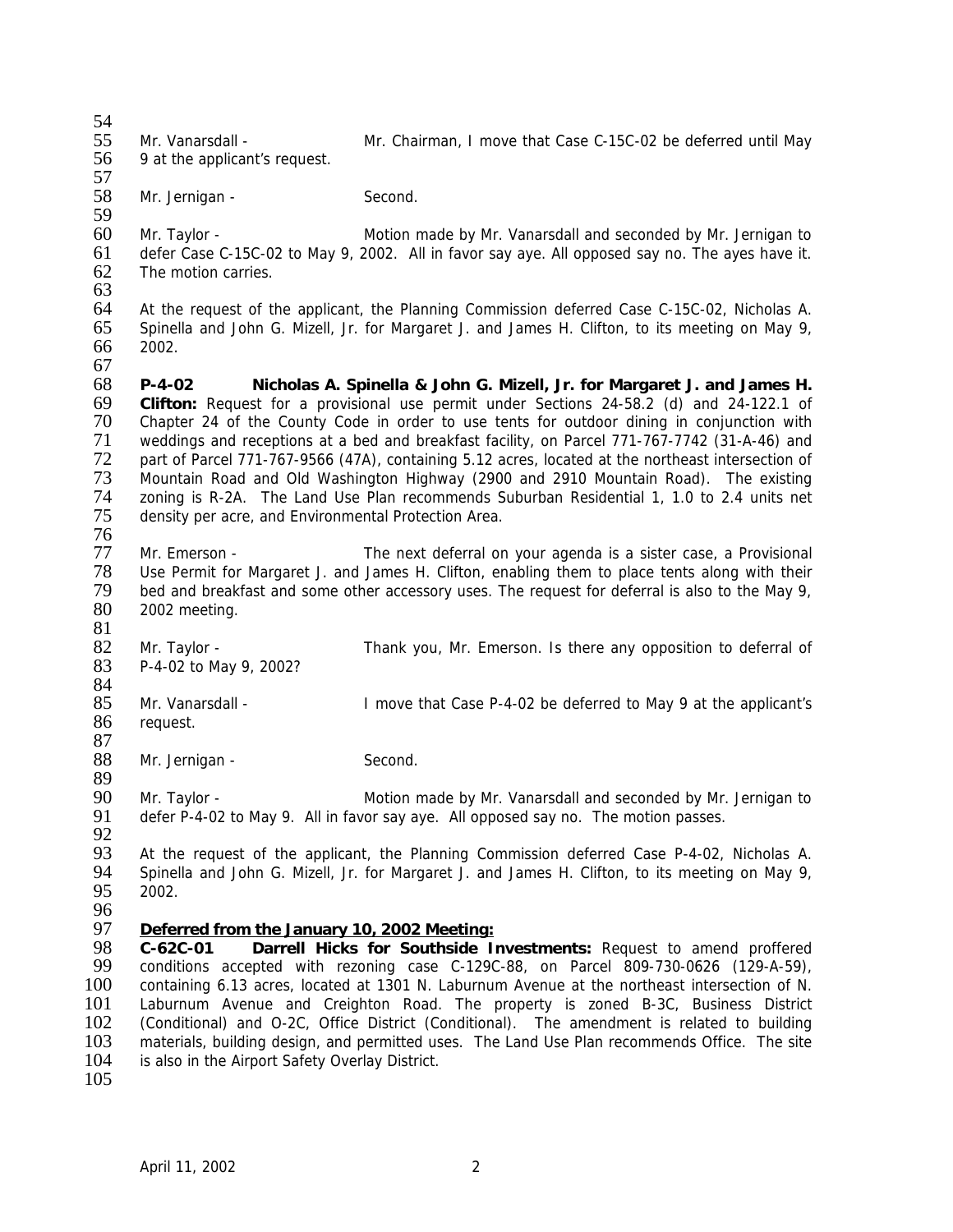106 Mr. Emerson - This is one of the deferrals that was received late. Excuse me. It 107 is a withdrawal The applicant has requested it to be withdrawn. The project was the 107 is a withdrawal. The applicant has requested it to be withdrawn. The project was the 108 amendment of proffers from the original rezoning. The location is on the corner of North amendment of proffers from the original rezoning. The location is on the corner of North 109 Laburnum Avenue and Creighton Road, and the request is to withdraw. 110 111 Mr. Archer - No action necessary, Mr. Chairman?  $\frac{112}{113}$ Mr. Marlles - No action is necessary.  $\frac{114}{115}$ The Planning Commission withdrew Case C-62C-01 from its agenda.  $\frac{116}{117}$ 117 *Deferred from the March 14, 2002 Meeting:* **P-21-01 Sprint PCS:** Request for a provisional use permit under Sections 24-95(a) and 119 24-122.1 of Chapter 24 of the County Code in order to construct and operate a 135' 120 communication tower and related equipment on part of Parcel 753-740-8228 (100-A-65) (8611 121 Henrico Avenue), containing 851 square feet, located at the southeast intersection of Henrico 122 Avenue and Ridge Road. The existing zoning is R-3 One Family Residence District. The Land Use 123 Plan recommends Government.  $\frac{124}{125}$ 125 Mr. Emerson - This case was deferred last month and again has been<br>126 requested to be deferred. The request is to defer until May 9, 2002. requested to be deferred. The request is to defer until May 9, 2002.  $\frac{127}{128}$ Mr. Taylor - Any opposition to the deferral of P-21-01? No opposition. 129 130 Ms. Ware - I would like to defer Case P-21-01 to the May 9, 2002 meeting, 131 at the applicant's request. at the applicant's request. 132 133 Mr. Vanarsdall - Second. 134 135 Mr. Taylor - **Motion made by Mrs. Ware and seconded by Mr. Vanarsdall.** All 136 in favor say ave. All opposed say no. The motion passes. in favor say aye. All opposed say no. The motion passes.  $\frac{137}{138}$ 138 At the request of the applicant, the Planning Commission deferred Case P-21-01, Sprint PCS, to 139 its meeting on May 9, 2002. its meeting on May 9, 2002.  $\frac{140}{141}$ **Deferred from February 14, 2002 Meeting:** 142 **C-58C-01 Andrew M. Condlin for Martin J. Bannister/Luke O. Bannister, Sr.:** 143 Request to amend proffered conditions accepted with rezoning case C-74C-98, on part of Parcel 144 805-725-9880 (140-A-45), containing approximately 7.77 acres, located on the east line of 145 Creighton Road approximately 1,600 feet northeast of Caddie Lane. The amendment is related 146 to Proffer 9, home frontage on Creighton Road and landscape buffers. The Land Use Plan 146 to Proffer 9, home frontage on Creighton Road and landscape buffers. The Land Use Plan<br>147 recommends Suburban Residential 1, 1.0 to 2.4 units net density per acre, and Environmental 147 recommends Suburban Residential 1, 1.0 to 2.4 units net density per acre, and Environmental 148 Protection Area. Part of the site is also in the Airport Safety Overlay District. Protection Area. Part of the site is also in the Airport Safety Overlay District.  $\frac{149}{150}$ Mr. Emerson - The request is to defer to the June 13, 2002 meeting.  $\frac{151}{152}$ Mr. Taylor - **IS there anybody in the audience who is opposed to the deferral** 153 of Case C-58C-01 to June 13? No opposition. 154 155 Mr. Jernigan - Mr. Chairman, I make a motion to defer Case C-58C-01 to the 156 June 13. 2002 meeting. at the request of the applicant. June 13, 2002 meeting, at the request of the applicant.  $\frac{157}{158}$ Mr. Vanarsdall - Second.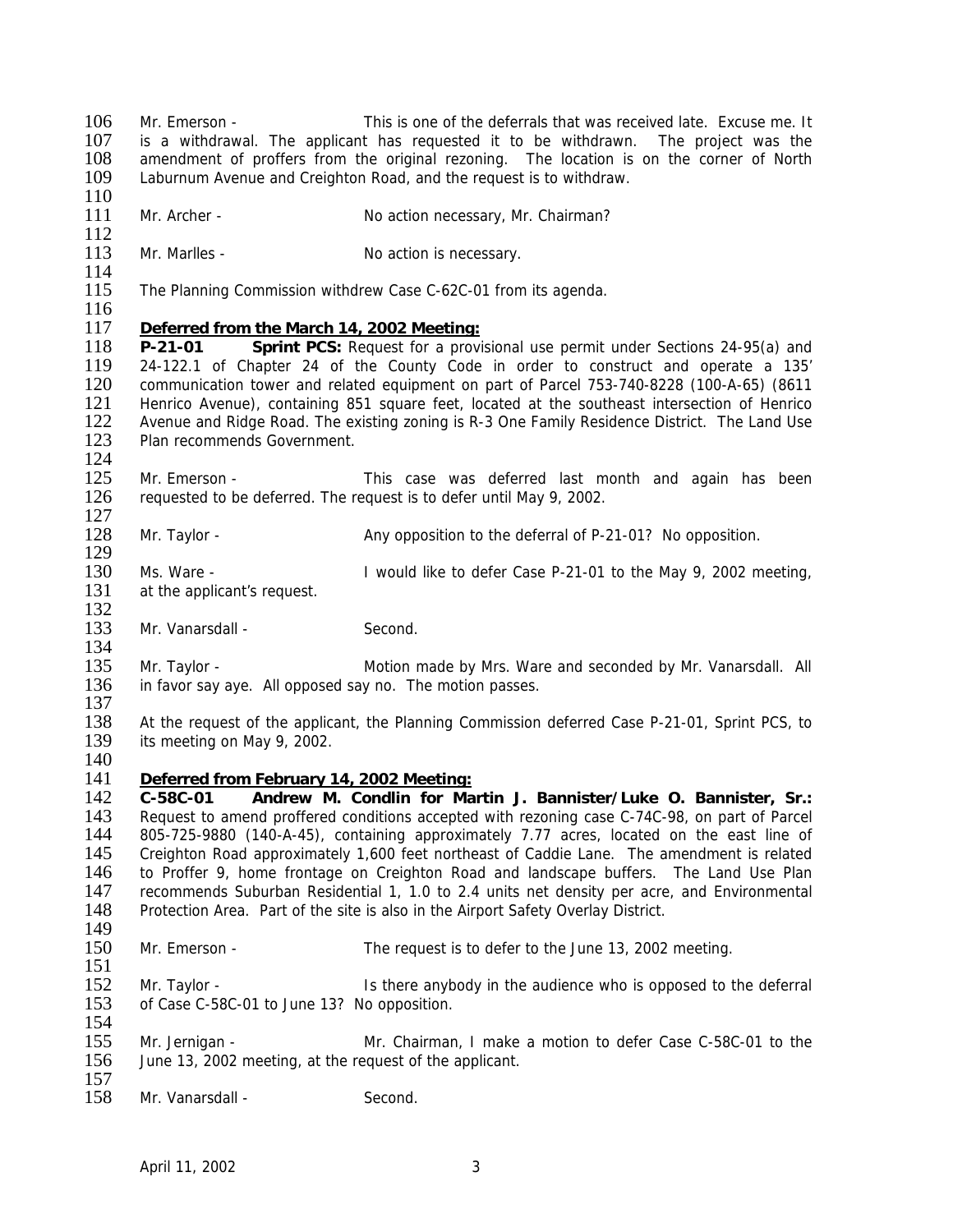- $\frac{159}{160}$ 160 Mr. Taylor - Motion made by Mr. Jernigan and seconded by Mr. Vanarsdall.<br>161 All in favor say ave. All opposed say no. The motion passes. All in favor say aye. All opposed say no. The motion passes.
- $\frac{162}{163}$

At the applicant's request, Case C-58C-01, Andrew M. Condlin for Martin J. Bannister/Luke O. 164 Bannister, Sr., was deferred to June 13, 2002.

 $\frac{165}{166}$ 166 Mr. Marlles - Mr. Chairman, the next item on the agenda are the requests on 167 the Expedited Agenda, and for the benefit of the citizens, items or cases that are on the 168 Expedited Agenda are cases for which there is no known opposition, no staff issues, or no issues 168 Expedited Agenda are cases for which there is no known opposition, no staff issues, or no issues 169 from the Planning Commission. So, unless there is citizen opposition, they will be approved. Go 170 ahead and proceed. Mr. Emerson. ahead and proceed, Mr. Emerson.

171

172 Mr. Emerson - Mr. Secretary and Mr. Chairman, the first case that requested expedited is on Page 1 of your Agenda, Case C-59C-01. expedited is on Page 1 of your Agenda, Case C-59C-01.

 $\frac{174}{175}$ Deferred from the March 14, 2002 Meeting:

176 **C-59C-01 James W. Theobald for Michael D. Sifen, Inc.**: Request to conditionally 177 rezone from R-3 One Family Residence District and M-1 Light Industrial District to M-1C Light<br>178 Industrial District (Conditional), Parcel 770-756-2492 (61-A-68), containing 5.422 acres, located 178 Industrial District (Conditional), Parcel 770-756-2492 (61-A-68), containing 5.422 acres, located 179 on the east line of Old Staples Mill Road approximately 450 feet north of Staples Mill Road (U.S. 179 on the east line of Old Staples Mill Road approximately 450 feet north of Staples Mill Road (U. S. 180) Route 33). A self-service storage and mini warehouse facility is proposed. The use will be 180 Route 33). A self-service storage and mini warehouse facility is proposed. The use will be 181 controlled by proffered conditions and zoning ordinance regulations. The Land Use Plan 181 controlled by proffered conditions and zoning ordinance regulations. The Land Use Plan 182 recommends Light Industry. recommends Light Industry.

183<br>184

Mr. Taylor - **Is there anybody opposed to hearing C-59C-01 on the Expedited** 185 Agenda? Nobody opposed. Is there a motion, Mr. Vanarsdall? 186

187 Mr. Vanarsdall - I move that Case C-59C-01 be recommended to the Board of 188 Supervisors for approval.

- 189<br>190 Mr. Jernigan - Second.
- 191<br>192

192 Mr. Taylor - Motion made by Mr. Vanarsdall and seconded by Mr. Jernigan.<br>193 All in favor say ave. All opposed say no. The motion passes. All in favor say aye. All opposed say no. The motion passes.

194<br>195 REASON: The Planning Commission voted 5-0 (one abstention) to recommend the Board of 196 Supervisors **grant** the request because it is appropriate industrial zoning in this area and the 197 proffered conditions would provide for a higher quality of development than would otherwise be 198 possible. possible.

199 200 **C-18C-02 Michael E. Doczi for Roy B. Amason:** Request to conditionally rezone from R-201 6C General Residence District (Conditional) to R-5AC General Residence District (Conditional),<br>202 Parcel 790-764-6385 (44-A-1), containing 8.416 acres, located on the north line of Virginia 202 Parcel 790-764-6385 (44-A-1), containing 8.416 acres, located on the north line of Virginia 203 Center Parkway approximately 600 feet north of its eastern terminus. A zero lot line residential 204 development is proposed. The applicant proposes a maximum of 28 units. The use will be 204 development is proposed. The applicant proposes a maximum of 28 units. The use will be 205 controlled by proffered conditions and zoning ordinance regulations. The Land Use Plan controlled by proffered conditions and zoning ordinance regulations. The Land Use Plan 206 recommends Office and Environmental Protection Area. 207

208 Mr. Taylor - Is there anyone in the audience who is opposed to Case C-18C-<br>209 02 on the Expedited Agenda? No opposition. 02 on the Expedited Agenda? No opposition.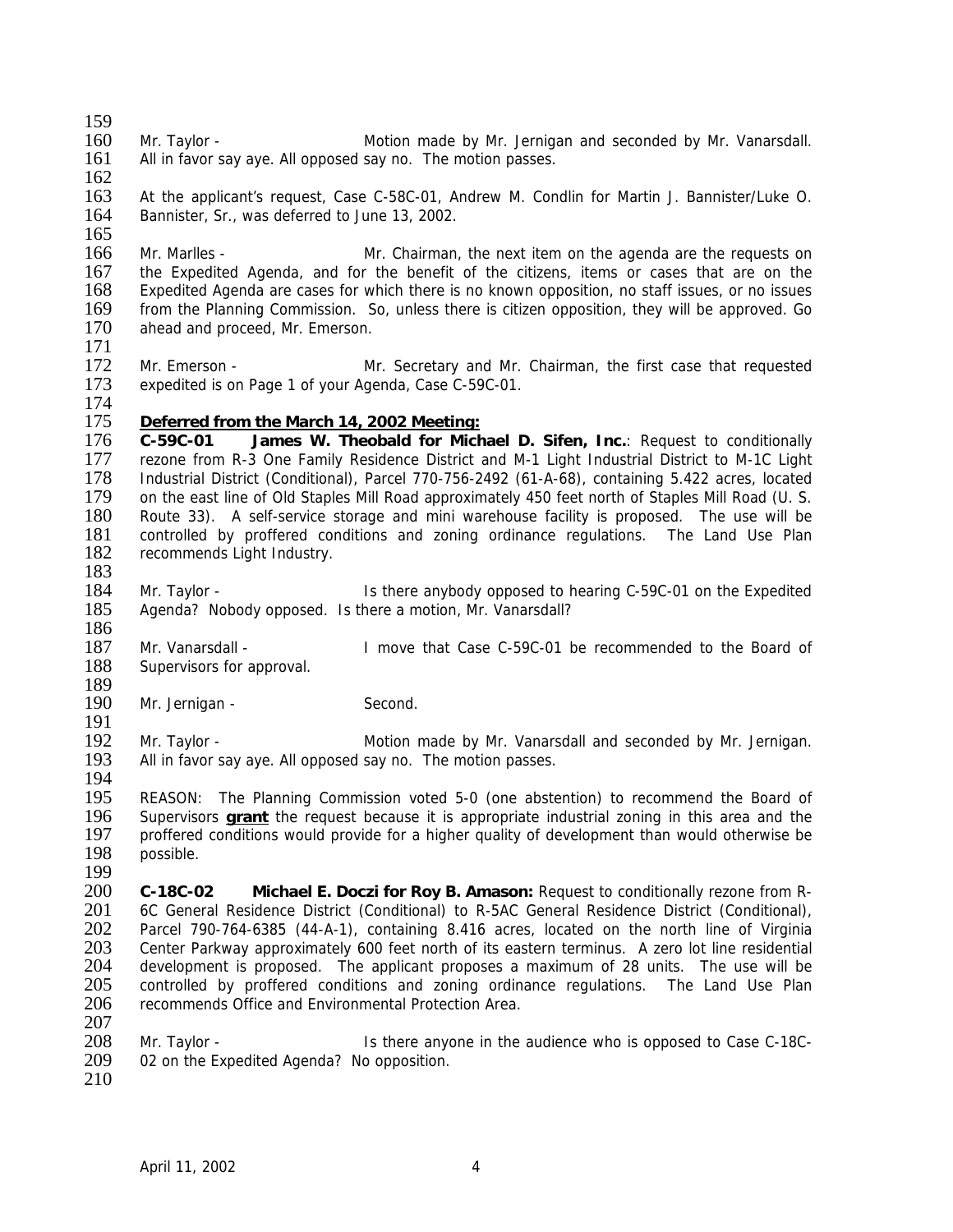211 Mr. Archer - Mr. Chairman, I move approval of recommendation of Case C-<br>212 18C-02 to the Board

18C-02 to the Board. 213

214 Mr. Vanarsdall - Second. 215

216 Mr. Taylor - Motion made by Mr. Archer and seconded by Mr. Vanarsdall. All 217 in favor say aye. All opposed say no. The motion passes.

218<br>219 219 The Planning Commission approved recommendation of approval of C-18C-02, Michael E. Doczi<br>220 for Rov B. Amason, to the Board of Supervisors. for Roy B. Amason, to the Board of Supervisors.

 $\frac{221}{222}$ 

222 REASON: The Planning Commission voted 5-0 (one abstention) to recommend the Board of 223 Supervisors **grant** the request because it is reasonable and it represents a logical continuation of Supervisors **grant** the request because it is reasonable and it represents a logical continuation of 224 the one-family residential development which exists in the area. Furthermore, it would allow for<br>225 the completion of the Crosspoint at Virginia Center development in a way that would not 225 the completion of the Crosspoint at Virginia Center development in a way that would not adversely affect the adjoining area if properly developed as proposed. adversely affect the adjoining area if properly developed as proposed. 227

228 Mr. Emerson - Mr. Chairman, the next item on the Expedited Agenda is on the 229 top of Page 3. top of Page 3.

 $\frac{230}{231}$ 231 **C-19-02 County School Board of Henrico:** Request to conditionally rezone from R-3C 232 One Family Residence District (Conditional) to C-1 Conservation District, part of Parcel 749-775-<br>233 5321 (11-A-5), containing approximately 6.1 acres, located along the Chickahominy River and 233 5321 (11-A-5), containing approximately 6.1 acres, located along the Chickahominy River and 234 Northwest Elementary School #7 north of Holman Ridge Road. A conservation area is proposed. Northwest Elementary School #7 north of Holman Ridge Road. A conservation area is proposed. 235 The Land Use Plan recommends Environmental Protection Area. 236

237 Mr. Taylor - Thank you, Mr. Emerson. Is there anybody in the audience who 238 is opposed to hearing Case C-19-02 on the Expedited Agenda? No opposition. I move approval 239 of Case C-19-02. County School Board of Henrico, on the Expedited Agenda. of Case C-19-02, County School Board of Henrico, on the Expedited Agenda.

 $\frac{240}{241}$ Mr. Vanarsdall - Second.

 $\frac{242}{243}$ 243 Mr. Taylor - **Motion made by Taylor and seconded by Mr. Vanarsdall. All in**<br>244 favor say ave. All opposed say no. The motion passes. favor say aye. All opposed say no. The motion passes.

245<br>246 REASON: The Planning Commission voted 5-0 (one abstention) to recommend the Board of 247 Supervisors **grant** the request because it conforms to the recommendations of the Land Use Plan<br>248 and fulfills the established proffered conditions governing the property. and fulfills the established proffered conditions governing the property.

249<br>250 250 **P-20-01 Sprint PCS:** Request for a provisional use permit under Sections 24-95(a) and 251 24-122.1 of Chapter 24 of the County Code in order to construct and operate a 150 foot<br>252 telecommunications tower and related equipment on part of Parcel 739-760-8865 (46-A-19A), 252 telecommunications tower and related equipment on part of Parcel 739-760-8865 (46-A-19A), 253 containing 1,200 square feet, located on the east side of Pump Road behind center field in Short<br>254 Pump Park. The existing zoning is A-1 Agricultural District. The Land Use Plan recommends Open 254 Pump Park. The existing zoning is A-1 Agricultural District. The Land Use Plan recommends Open 255 Space/Recreation. Space/Recreation.

256<br>257 Mr. Taylor - **IS there anyone who is opposed to Case P-20-01, Sprint PCS,** 258 being placed on the Expedited Agenda? No opposition. I will move approval on the Expedited 259 Agenda of Case P-20-01, Sprint PCS.

 $\frac{260}{261}$ Mr. Vanarsdall - Second.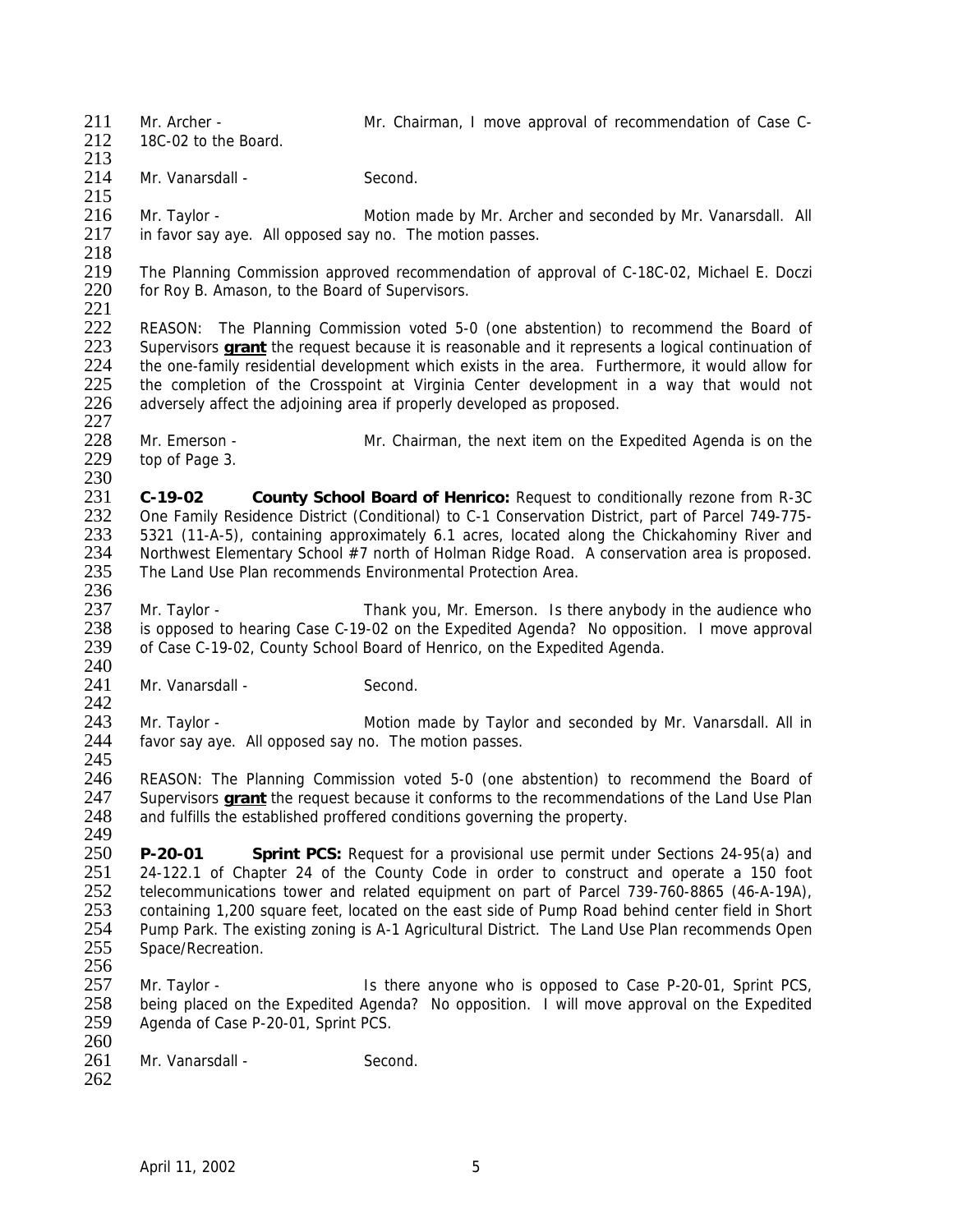- 263 Mr. Taylor Motion made by Taylor and seconded by Mr. Vanarsdall. All in 264 favor say ave All opposed say no The motion is approved favor say aye. All opposed say no. The motion is approved.
- 265

266 The Planning Commission approved recommendation for approval to the Board of Supervisors for 267 P-20-01, Sprint PCS.

268

269 REASON: The Planning Commission voted 5-0 (one abstention) to recommend the Board of 270 Supervisors **arant** the request because the proposed tower at this location is an adequate 270 Supervisors **grant** the request because the proposed tower at this location is an adequate 271 distance from the closest residential area and will not be greatly visible from any residential 272 areas. areas.

273<br>274

289

274 **P-6-02 VoiceStream Wireless:** Request for a provisional use permit under Sections 24-95(a) and 24-122.1 of Chapter 24 of the County Code in order to add an antenna to extend an existing 276 telecommunications tower from 147 feet to 157 feet with related equipment, on part of Parcel<br>277 736-742-4060 (88-A-34), containing approximately 300 square feet, located on the north side of 277 736-742-4060 (88-A-34), containing approximately 300 square feet, located on the north side of 278 Patterson Avenue approximately 350 feet west of Westbriar Drive at the rear of Merchants 278 Patterson Avenue approximately 350 feet west of Westbriar Drive at the rear of Merchants<br>279 Square Shopping Center. The existing zoning is B-1 Business District. The Land Use Plan Square Shopping Center. The existing zoning is B-1 Business District. The Land Use Plan 280 recommends Environmental Protection Area.

281 282 Mr. Taylor - Is there anyone in the audience who is opposed to hearing P-6-<br>283 02 on the Expedited Agenda? No opposition. Commissioner Ware. 02 on the Expedited Agenda? No opposition. Commissioner Ware.

 $\frac{284}{285}$ 285 Ms. Ware - OK. With that, I recommend approval to the Board P-6-02, 286 VoiceStream Wireless on the Expedited Agenda. VoiceStream Wireless, on the Expedited Agenda.

 $\frac{287}{288}$ Mr. Vanarsdall - Second.

290 Mr. Taylor - The Motion by Ms. Ware and seconded by Mr. Vanarsdall. All in 291 favor say aye. The motion passes.

292<br>293 293 REASON: The Planning Commission voted 5-0 (one abstention) to recommend the Board of 294 Supervisors **grant** the request because it would not be expected to adversely affect public 294 Supervisors **grant** the request because it would not be expected to adversely affect public 295 safety health or general welfare. safety, health, or general welfare.

296<br>297 Mr. Emerson - That completes the Expedited Agenda.

298<br>299 Mr. Taylor - Thank you, Mr. Emerson. 300

301 Mr. Marlles - The first case on the regular agenda is on top of Page 2.

302<br>303 303 **C-17C-02 Youngblood, Tyler & Associates for Jeffrey W. Soden:** Request to 304 conditionally rezone from A-1 Agricultural District to R-2C One Family Residence District<br>305 (Conditional) part of Parcel 764-766-5496 (30-A-60) containing 3.538 acres, (the rear portion of 305 (Conditional), part of Parcel 764-766-5496 (30-A-60), containing 3.538 acres, (the rear portion of 306 10520 Courtney Road along the northwest line of the Dominion Virginia Power easement) located 307 on the north side of the Glen Allen Library and the south side of property recently rezoned in 308 Meadow Farms (C-71C-01). A single family residential subdivision is proposed. The R-2 District 308 Meadow Farms (C-71C-01). A single family residential subdivision is proposed. The R-2 District allows a minimum lot size of 18,000 square feet. The use will be controlled by proffered 310 conditions and zoning ordinance regulations. The Land Use Plan recommends Suburban 311 Residential 1, 1.0 to 2.4 units net density per acre.

 $\frac{312}{313}$ Mr. Marlles - The staff report will be given by Mr. Mark Bittner.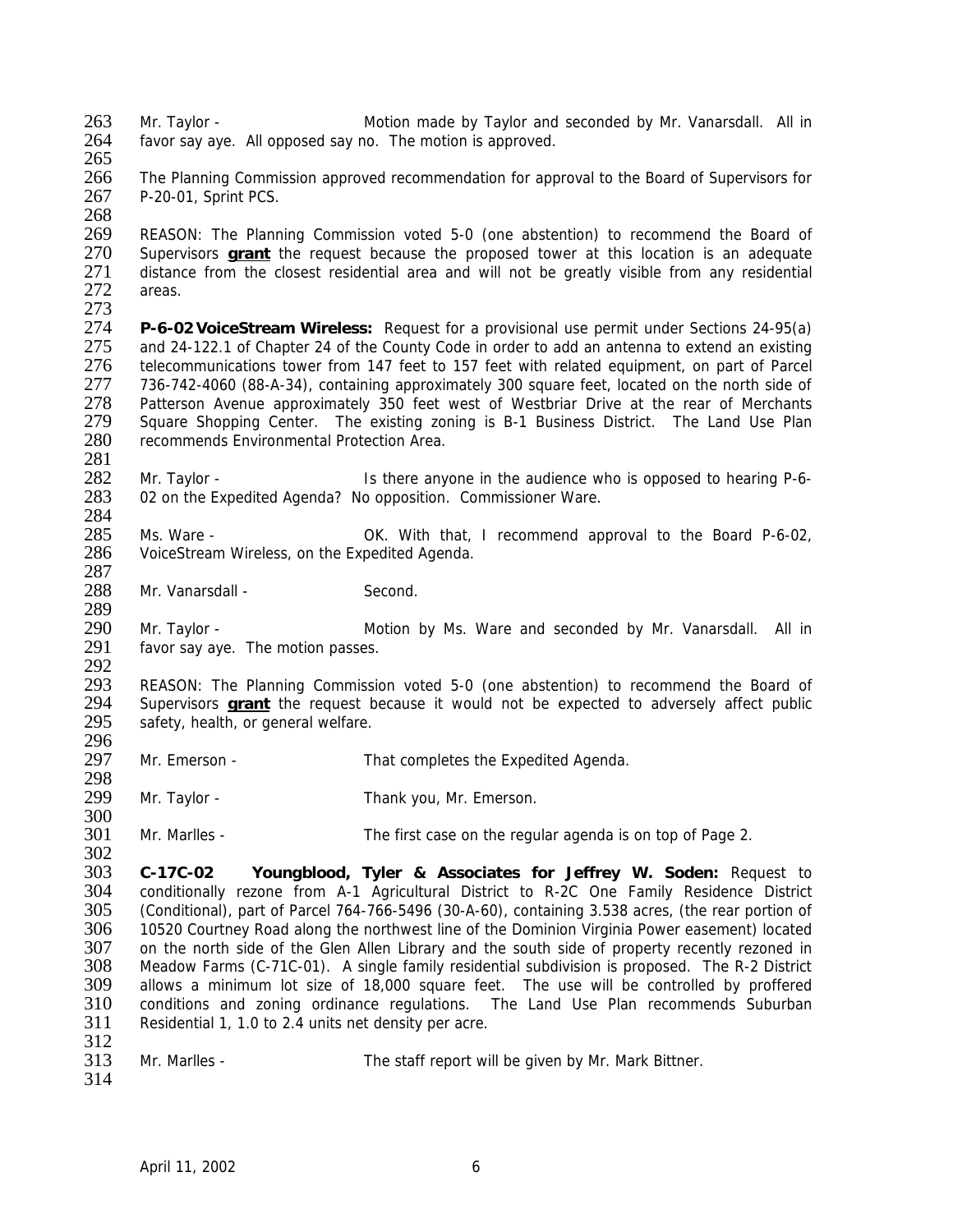315 Mr. Taylor - Is there anyone opposed to Case C-17C-02 in the audience. No<br>316 opposition Mr Bittner opposition. Mr. Bittner. 317 318 Mr. Bittner - Thank you, Mr. Taylor. This request would rezone 3.538 acres<br>319 from A-1 to R-2C for the development of single-family homes in the Meadow Farms subdivision. from A-1 to R-2C for the development of single-family homes in the Meadow Farms subdivision. 320 The proposed site is along the north line of the Glen Allen Library and is also adjacent to another 321 site recently rezoned in the Meadow Farms Subdivision (C-71C-01). 322<br>323 323 The requested R-2 zoning is compatible with surrounding property and is consistent with the 324 Suburban Residential 1 designation of this site. Suburban Residential 1 designation of this site. 325<br>326 326 The proffers submitted with this request are consistent with the previous Meadow Farms proffers.<br>327 Since the printing of the staff report, the applicant has revised the proffers to state that this Since the printing of the staff report, the applicant has revised the proffers to state that this 328 property will be part of Meadow Farms and will be subject to its covenants and common area<br>329 responsibilities. This same proffer is part of C-71C-01. responsibilities. This same proffer is part of C-71C-01. 330<br>331 This new proffer was received yesterday, therefore the time limit would need to be waived to 332 accept it. 333<br>334 334 With the addition of the new proffer, staff can recommend approval of this request. Staff also<br>335 suggests that the applicant consider, at the time of subdivision review, providing a pedestrian 335 suggests that the applicant consider, at the time of subdivision review, providing a pedestrian<br>336 access to the adiacent Glen Allen Library. I would be happy to answer any questions you may 336 access to the adjacent Glen Allen Library. I would be happy to answer any questions you may<br>337 have. have 338 339 Mr. Vanarsdall - I think you had mentioned that to the applicant before, hadn't 340 vou, Mark? you, Mark? 341 342 Mr. Bittner - Yes, we have. 343 344 Mr. Vanarsdall - And they were responsive to that? 345<br>346 Mr. Bittner - Yes, they were. 347<br>348 348 Mr. Vanarsdall - Thank you. I don't have any questions if anyone else does not. I<br>349 don't need to talk to the applicant. don't need to talk to the applicant. 350 351 Mr. Jernigan - I think you pretty well worked it out. 352 353 Mr. Taylor - Any other comments? 354<br>355 355 Mr. Vanarsdall - I know that the applicant does like to come to the mic and talk,<br>356 but we don't have a lot of time this evening. First of all, we have to waive the time limits, Mr. 356 but we don't have a lot of time this evening. First of all, we have to waive the time limits, Mr.<br>357 Chairman. Chairman. 358<br>359 Mr. Taylor - Yes, sir. 360<br>361 361 Mr. Vanarsdall - I move that we waive the time limit on Case C-17C-02. 362 363 Mr. Jernigan - Second. 364<br>365 365 Mr. Taylor - Motion by Mr. Vanarsdall and seconded by Mr. Jernigan to waive<br>366 the time limit on Case C-17C-02. All in favor say ave. All opposed say no. The motion passes. the time limit on Case C-17C-02. All in favor say aye. All opposed say no. The motion passes. 367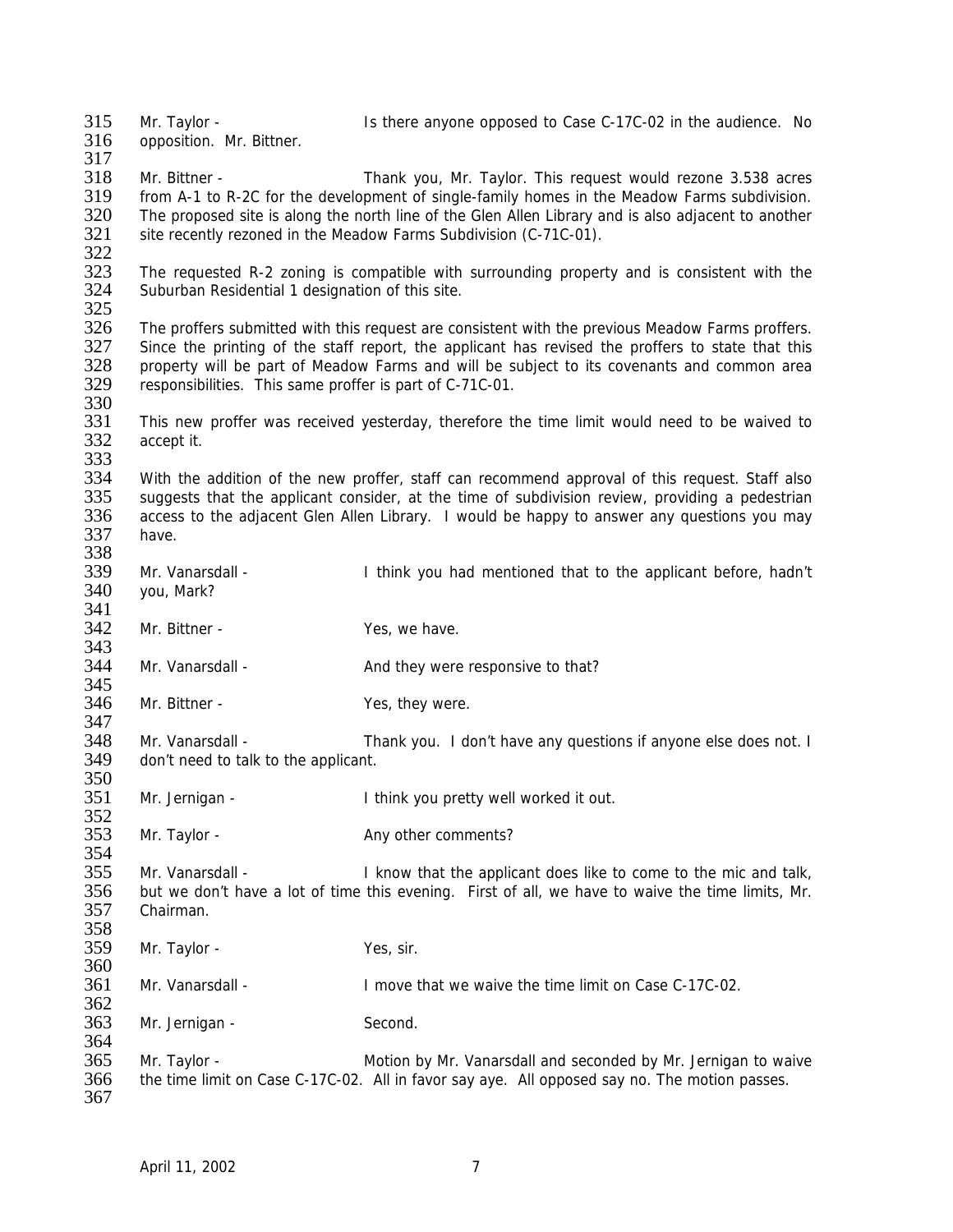368 The Planning Commission voted to waive the time limits on Case C-17C-02, Youngblood, Tyler<br>369 and Associates for Jeffrey W. Soden and Associates for Jeffrey W. Soden. 370 371 Mr. Vanarsdall - I move that Case C-17C-02 be recommended to the Board of S72 Supervisors for approval. Supervisors for approval. 373 374 Mr. Archer - Second. 375<br>376 376 Mr. Taylor - **Motion by Mr. Vanarsdall and seconded by Mr. Archer.** All in 377 favor sav ave. All opposed sav no. The motion passes. favor say aye. All opposed say no. The motion passes. 378<br>379 379 REASON: The Planning Commission voted 5-0 (one abstention) to recommend the Board of 380 Supervisors **grant** the request because it represents a logical continuation of the one-family Supervisors **grant** the request because it represents a logical continuation of the one-family 381 residential development which exists in the area, and it conforms to the recommendations of the 382 Land Use Plan. Land Use Plan. 383 384 *Deferred from the March 14, 2002 Meeting:* 385 **C-8C-02 Foster & Miller for Virginia Classic Homes:** Request to conditionally rezone 386 from A-1 Agricultural District to RTHC Residential Townhouse District (Conditional), Parcel 753-<br>387 756-8642 (58-A-25), containing approximately 8.4 acres, located on the east line of Pemberton 387 756-8642 (58-A-25), containing approximately 8.4 acres, located on the east line of Pemberton<br>388 Road approximately 300 feet south of its intersection with Mayland Drive. Residential 388 Road approximately 300 feet south of its intersection with Mayland Drive. Residential 389 townhouses are proposed. The applicant proffers to develop no more than 62 units on the 390 property. The use will be controlled by proffered conditions and zoning ordinance regulations 390 property. The use will be controlled by proffered conditions and zoning ordinance regulations.<br>391 The Land Use Plan recommends Suburban Residential 2, 2,4 to 3,4 units net density per acre. The Land Use Plan recommends Suburban Residential 2, 2.4 to 3.4 units net density per acre. 392<br>393 Mr. Marlles - The staff report will be given by Mr. Bittner. 394 395 Mr. Taylor - Is there anybody in the audience who is opposed to Case C-8C-396 02, Foster and Miller for Virginia Classic Homes? Lots of opposition. What we will do is go ahead 397 and you give us the staff report, and we will go from there. 398<br>399 Mr. Bittner - Thank you, Mr. Taylor.  $\frac{400}{401}$ 401 This property is partly wooded and fronts on the eastern side of Pemberton Road. It is also<br>402 adiacent to the southern line of the future Bartley Pond Townhomes recently approved under C-402 adjacent to the southern line of the future Bartley Pond Townhomes recently approved under C-<br>403 49C-01. 49C-01. 404<br>405 Some neighboring property owners have expressed their opposition to townhouse development 406 on this property and would prefer single-family development. 407<br>408 408 The current proffers are significantly different from the proffers originally submitted with this 409 proposal. proposal.  $\frac{410}{411}$ 411 The proffers now limit the total number of units to 57, which results in a density of 6.8 units per 412 acre. This is above the recommended Suburban Residential 2 density range but below the 7.5 412 acre. This is above the recommended Suburban Residential 2 density range but below the 7.5<br>413 density approved for Bartley Pond development. density approved for Bartley Pond development. 414 415 Staff feels townhouse development could be acceptable on this property because a density lower 416 than Bartley Pond has been established. This creates a transition between this property and 417 single-family development to the south. 418<br>419 419 The applicant has also submitted and proffered a revised conceptual layout plan for this property.<br>420 And that is shown right here (referring to slide). There would be an entrance from Pemberton And that is shown right here (referring to slide). There would be an entrance from Pemberton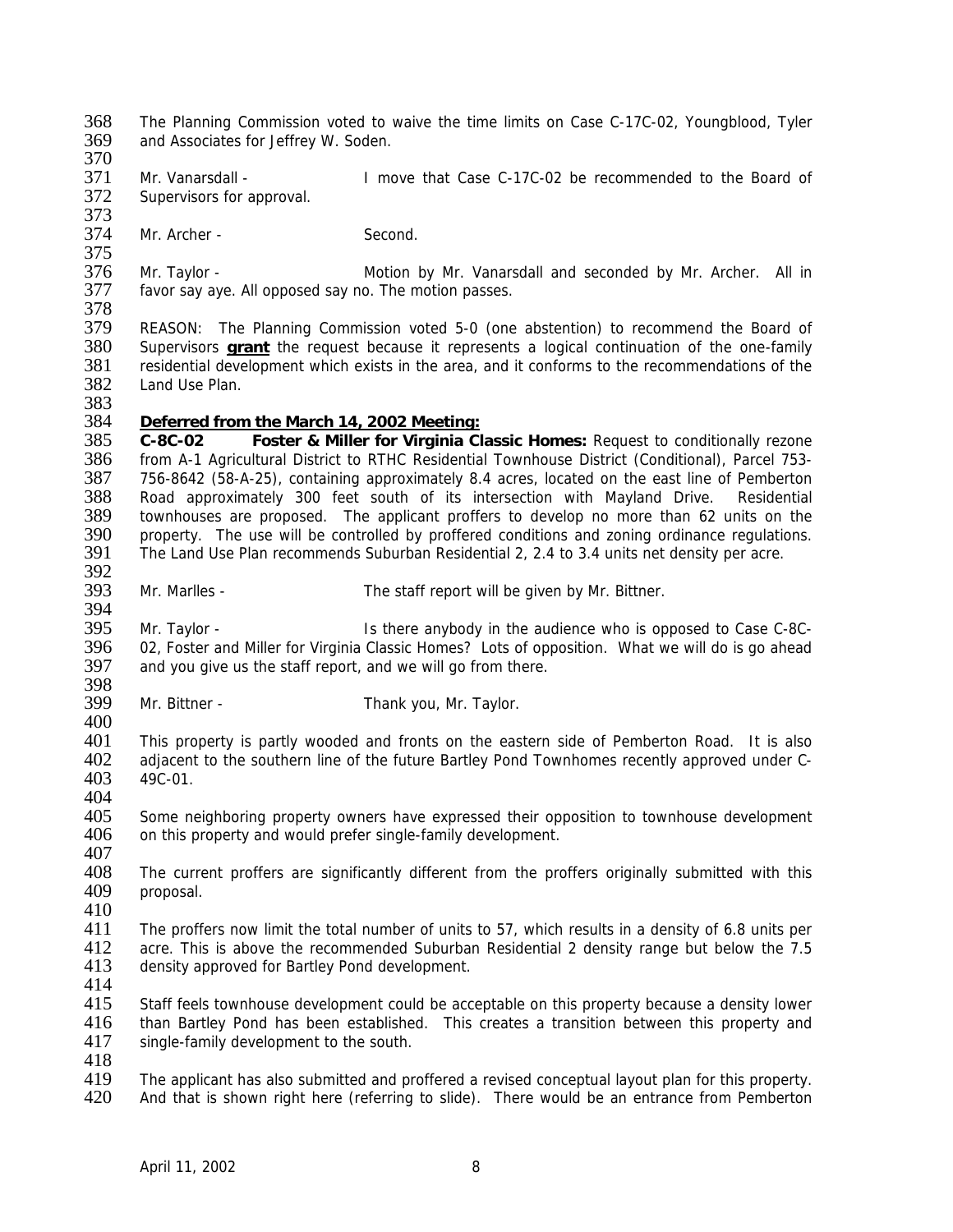421 Road and driveway connections are proposed to Bartley Pond. There would also be a 25-foot 422 landscape buffer along Pemberton Road similar to Bartley Pond landscape buffer along Pemberton Road similar to Bartley Pond.

423

424 This plan is laid out in a less linear fashion than the original plan. Staff finds this latest layout to 425 be acceptable. be acceptable. 426

427 A proffered building elevation shows a townhouse design with Colonial-style elements and that is<br>428 Shown here (referring to rendering). The proffers have also been revised to state that various 428 shown here (referring to rendering). The proffers have also been revised to state that various 429 design elements will be incorporated to provide variety amongst individual dwelling units. design elements will be incorporated to provide variety amongst individual dwelling units.

430<br>431 431 These elements could include brick accents, varying colors of brick, varying colors of siding,<br>432 varving window designs, and varving doorway designs. Staff finds this latest proffer to be 432 varying window designs, and varying doorway designs. Staff finds this latest proffer to be 433 acceptable. acceptable.

434<br>435

456

468

The latest proffers also address the remaining issues raised in previous staff reports.

436<br>437 Staff recommends approval of this application. I would be happy to answer any questions you 438 may have.

439<br>440 440 Mr. Taylor - **Are there any questions from the Commission?** Mr. Bittner, 441 when you and I met with the neighborhood group at Tuckahoe Library we discussed basically 441 when you and I met with the neighborhood group at Tuckahoe Library we discussed basically<br>442 with the residents adiacent five areas: the issue of whether townhouses would be an acceptable with the residents adjacent five areas; the issue of whether townhouses would be an acceptable 443 fit in that area the density of those townhouses the impact on schools the impact on the road 443 fit in that area, the density of those townhouses, the impact on schools, the impact on the road 444 system, transportation and traffic, and drainage. Do you have any comments on those five system, transportation and traffic, and drainage. Do you have any comments on those five 445 issues that we have shown by our discussion or our research that might be relevant to tonight's 446 discussion for the Commission? discussion for the Commission? 447

448 Mr. Bittner - I don't believe I have anything significant to add, other than I 449 will just reiterate given the adjacent townhouse development, not only in Bartley Pond, but in 450 other areas around here as well, given the fact that they have lowered the original density, we<br>451 feel that this is an acceptable proposal. They have also come in with some new design elements. 451 feel that this is an acceptable proposal. They have also come in with some new design elements,<br>452 which they plan to incorporate. Again, I would just like to reiterate that staff is recommending 452 which they plan to incorporate. Again, I would just like to reiterate that staff is recommending 453 approval of this application. approval of this application.

454<br>455 Mr. Taylor - **OK. Thank you. How about the density issue?** 

457 Mr. Bittner - They have lowered the density from what they originally<br>458 aroposed to create that transition down in density from Bartley Pond in the north to the singleproposed to create that transition down in density from Bartley Pond in the north to the single-459 family neighborhoods to the south.

460<br>461 Mr. Jernigan - And the density is 6.8?

 $\frac{462}{463}$ Mr. Bittner - Yes, 6.8.

464<br>465 465 Mr. Taylor - The layout, would you please scroll back to the layout that we<br>466 had? Pemberton Road was an issue with the neighbors in terms of the volume. I understand 466 had? Pemberton Road was an issue with the neighbors in terms of the volume. I understand that staff has studied that traffic. that staff has studied that traffic.

469 Mr. Bittner - I have discussed the traffic situation with our Traffic Engineers. 470 As you are aware, Mayland Drive to the north is being extended through from where it now is 471 behind Culpeper Farms Apartments to Pemberton Road. There will also be a light and turn lanes 471 behind Culpeper Farms Apartments to Pemberton Road. There will also be a light and turn lanes<br>472 installed at the intersection of Mayland and Pemberton. Our Traffic Engineers have told me that 472 installed at the intersection of Mayland and Pemberton. Our Traffic Engineers have told me that 473 the planned road system can handle the traffic that is generated by this development. the planned road system can handle the traffic that is generated by this development.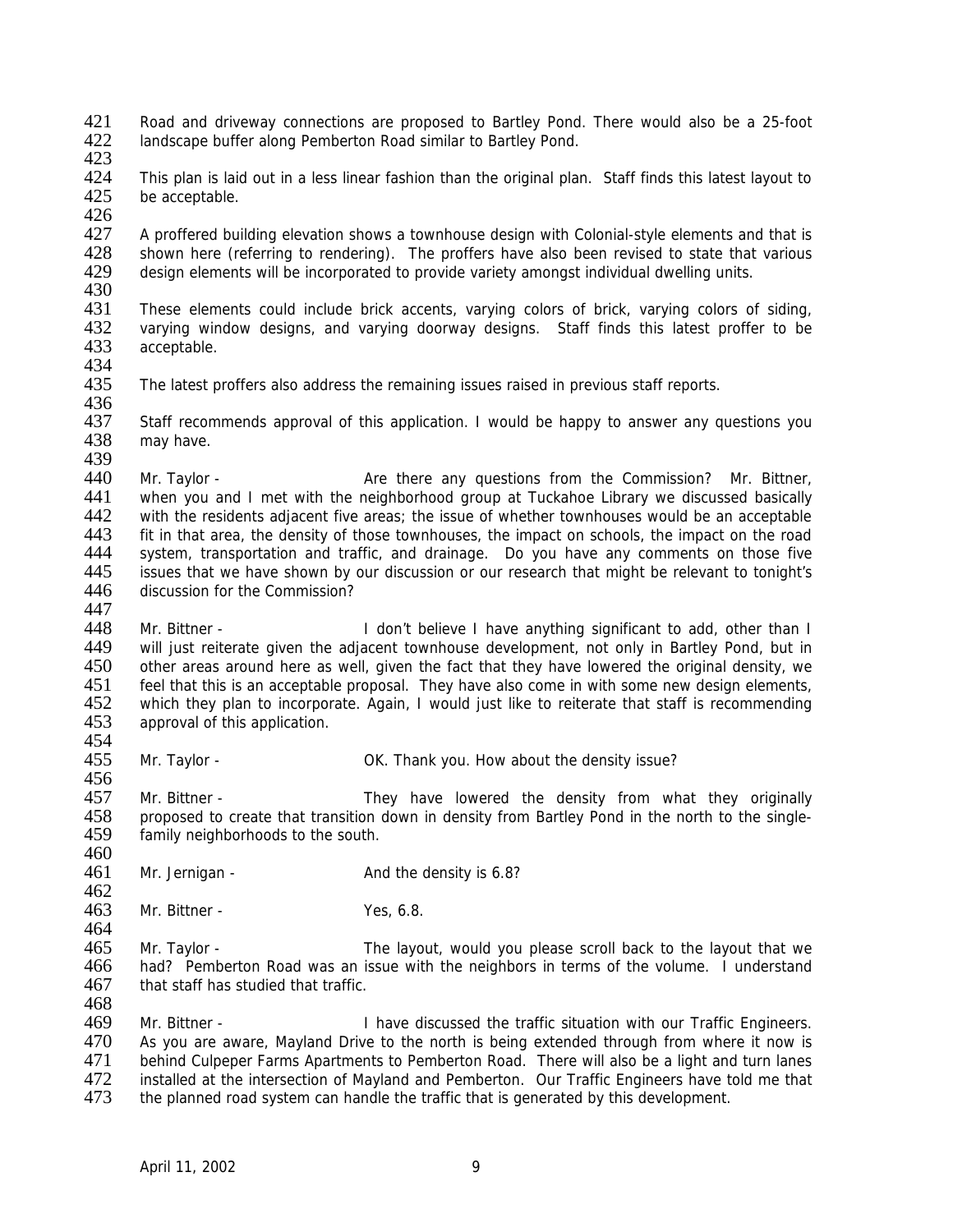474<br>475 475 Mr. Taylor - Thank you. Another issue was the issue on the schools in the 476 area. Do we have any conclusive study on the impact on the schools? area. Do we have any conclusive study on the impact on the schools?

477<br>478 478 Mr. Bittner - All we have are the statements from the School Board that are in<br>479 the staff report, and again, they have not raised any alarming points. They have simply given us the staff report, and again, they have not raised any alarming points. They have simply given us 480 the student generation numbers. They have said that elementary and high schools can<br>481 accommodate the students from this request, and that is all I see from their comments. accommodate the students from this request, and that is all I see from their comments.

482<br>483 483 Mr. Taylor - The last issue was drainage and I believe the drainage was<br>484 Freported by Mr. Herndon as a deluge some years ago. I understand, and my concern on the 484 reported by Mr. Herndon as a deluge some years ago, I understand, and my concern on the 485 drainage is ameliorated somewhat. I have looked over there and I understand that was an old 485 drainage is ameliorated somewhat. I have looked over there and I understand that was an old 486 case and the drainage since that incident has been resolved. Is that pretty much to your case and the drainage since that incident has been resolved. Is that pretty much to your 487 understanding?

488<br>489 489 Mr. Bittner - Well, I don't know if I would use the term resolved, because no<br>490 drainage plan has been presented to us. I have spoken with our drainage engineers about the drainage plan has been presented to us. I have spoken with our drainage engineers about the 491 situation. They feel that an engineering solution to any drainage problem that may be there can<br>492 be found, and also I will just reiterate the process of development in Henrico is, after the zoning 492 be found, and also I will just reiterate the process of development in Henrico is, after the zoning<br>493 stage, comes the subdivision stage, which would require submission of detailed engineering plans 493 stage, comes the subdivision stage, which would require submission of detailed engineering plans<br>494 for drainage, sewer, water, roads, etc. The law in the County is that whatever the drainage 494 for drainage, sewer, water, roads, etc. The law in the County is that whatever the drainage<br>495 situation is on adiacent property today, that situation cannot be made any worse by 495 situation is on adjacent property today, that situation cannot be made any worse by<br>496 development Again that is the law It is enforced by the County and we can't foresee every 496 development. Again, that is the law. It is enforced by the County and we can't foresee every<br>497 variable that might go into a drainage situation, but if there is a problem down the road, there is variable that might go into a drainage situation, but if there is a problem down the road, there is 498 a mechanism to address it. But, again, drainage cannot be made any worse on adjacent 499 property after development takes place. property after development takes place. 500

- 501 Mr. Taylor Thank you. The other issue that I had there was with regard to 502 the adjacent Bartley Pond development somewhat to the north, and on this particular drawing<br>503 vou have a road that is drawn in and meets with a road called the proposed Bartley Pond 503 you have a road that is drawn in and meets with a road called the proposed Bartley Pond<br>504 Townhouses adiacent to that road. Townhouses adjacent to that road.
- $\frac{505}{506}$ Mr. Bittner - Right.

507<br>508 Mr. Taylor - Would you please describe what the future of that connection is? 509

510 Mr. Bittner - That is still being worked out between this prospective developer 511 and the developers of Bartley Pond. The whole meaning of it is to allow anyone who is a 512 resident in this particular neighborhood to be able to go to Mayland Drive, if they choose, without 513 having to get out onto Pemberton, to help with traffic dispersal, to help with flow, overall 514 numbers on Pemberton and Mavland. We think that is critical and we are very much in favor and 514 numbers on Pemberton and Mayland. We think that is critical and we are very much in favor and 515 the applicant tonight is also in favor of that connection. the applicant tonight is also in favor of that connection.

516<br>517

517 Mr. Taylor - At such time that we get to it and the Bartley Pond is finished,<br>518 and... and $\ldots$ 

519<br>520 Mr. Bittner - The details need to be worked out with Bartley Pond. They are being worked out as we speak, it is my understanding. It is possible that the connection may take a different form from what you see on here, but every effort is being made to provide that connection.

524<br>525 525 Mr. Taylor - Looking ahead somewhat, in terms of development along<br>526 Pemberton from Mayland, what do you see along Mayland beyond this project? Can you see that Pemberton from Mayland, what do you see along Mayland beyond this project? Can you see that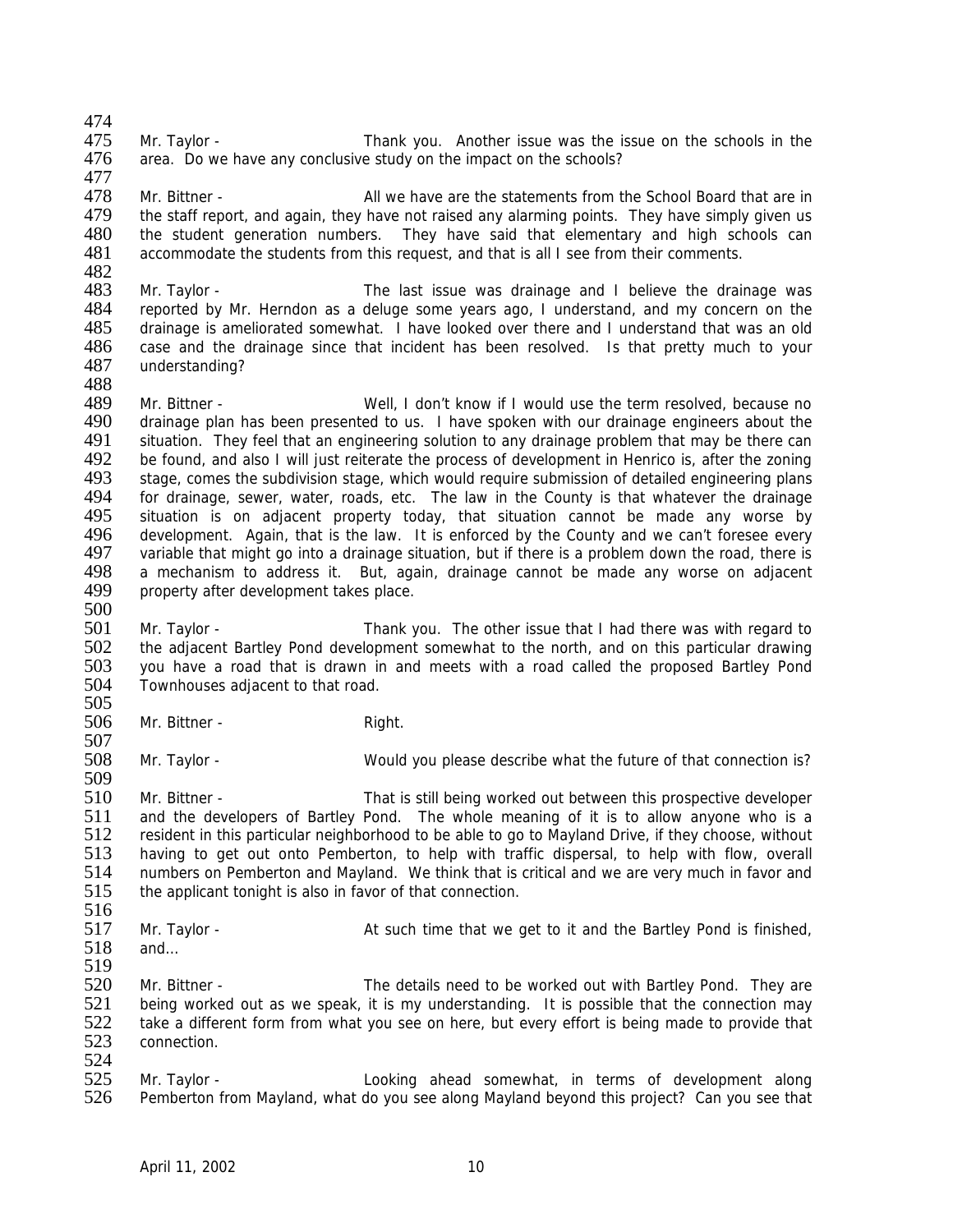527 townhouses, other areas to the south would be amenable for townhouses based on the fact that 528 some of those owners might want to collaborate and rezone their property? some of those owners might want to collaborate and rezone their property? 529

530 Mr. Bittner - This is the County's Comprehensive Plan for this area. Bartley<br>531 Pond is here (referring to rendering). This is the case that we are discussing tonight (referring to Pond is here (referring to rendering). This is the case that we are discussing tonight (referring to 532 rendering). This is property further south. Could more town homes come into this area? It is 533 possible, I suppose. It would depend on many factors and we would have to examine it, just like<br>534 we examined the last two cases that came in. But again, this is an area that has developed with 534 we examined the last two cases that came in. But again, this is an area that has developed with<br>535 some higher density type residential development and more may not necessarily be out of 535 some higher density type residential development and more may not necessarily be out of 536 character with that. character with that.

537<br>538 538 Mr. Taylor - When Andover is completed, will that add dramatically or substantially to the traffic on Meadow View Road? substantially to the traffic on Meadow View Road?

540<br>541 Mr. Bittner - The State of the U.S. It will add traffic to Meadowview Road. There is no doubt about 542 that. That will be at least, initially, the only way to get to Andover Hills until Mayland Drive is 543 completed. Whether it is significant or not, that is up to someone else's opinion, I suppose, but completed. Whether it is significant or not, that is up to someone else's opinion, I suppose, but 544 again our traffic engineers have assured us that the traffic could be handled by the road system.

545<br>546 Mr. Taylor - The Solid Mull right. Any other questions for Mr. Bittner?

547<br>548 548 Mr. Marlles - Mr. Chairman, could I clarify one of the responses that Mr.<br>549 Bittner gave on your question regarding the schools. Mr. Bittner, on Page 5 of the staff report 549 Bittner gave on your question regarding the schools. Mr. Bittner, on Page 5 of the staff report,<br>550 the paragraph following the numbers that were provided by the school administration does the paragraph following the numbers that were provided by the school administration does 551 indicate that the elementary and high school are at capacity. It does indicate that a new high<br>552 school will be coming on line soon that will certainly take care of the children that are over school will be coming on line soon that will certainly take care of the children that are over 553 capacity currently in the existing high school, but I did want to clarify that for the Chairman, that 554 there was some additional information there beyond just the numbers that were presented.

556 Mr. Bittner - I think I misread that when I was stating that.

557<br>558 558 Mr. Taylor - There was some concern about the capacity at Davis, I thought,<br>559 too, or has that been ameliorated? too, or has that been ameliorated?

560<br>561 561 Mr. Marlles - It is slightly over capacity, Mr. Chairman. And those types of 562 fluctuations do occur and normally I will say that the school administration does accommodate fluctuations do occur and normally I will say that the school administration does accommodate 563 this type of number with their facilities. I would not say that it is greatly over capacity, but I 564 wanted to make sure that you had the correct information.

566 Mr. Taylor - Thank you, Mr. Marlles. Are there any other questions from the 567 Commission. Thank you, Mr. Bittner. I quess at this point we will hear from the opposition. 567 Commission. Thank you, Mr. Bittner. I guess at this point we will hear from the opposition.

- 568<br>569 Mr. Bittner - The applicant, I think.
- 570<br>571 Mr. Taylor - Where is the applicant?

572<br>573 Mr. Marlles - The Mr. Chairman, while the applicant is coming down, it probably 574 would be good for me to review the policy of the Commission when there is opposition to a case, 575 if you'd like me to do that.

576<br>577 Mr. Taylor - Yes, sir. Please do. 578

April 11, 2002 11

555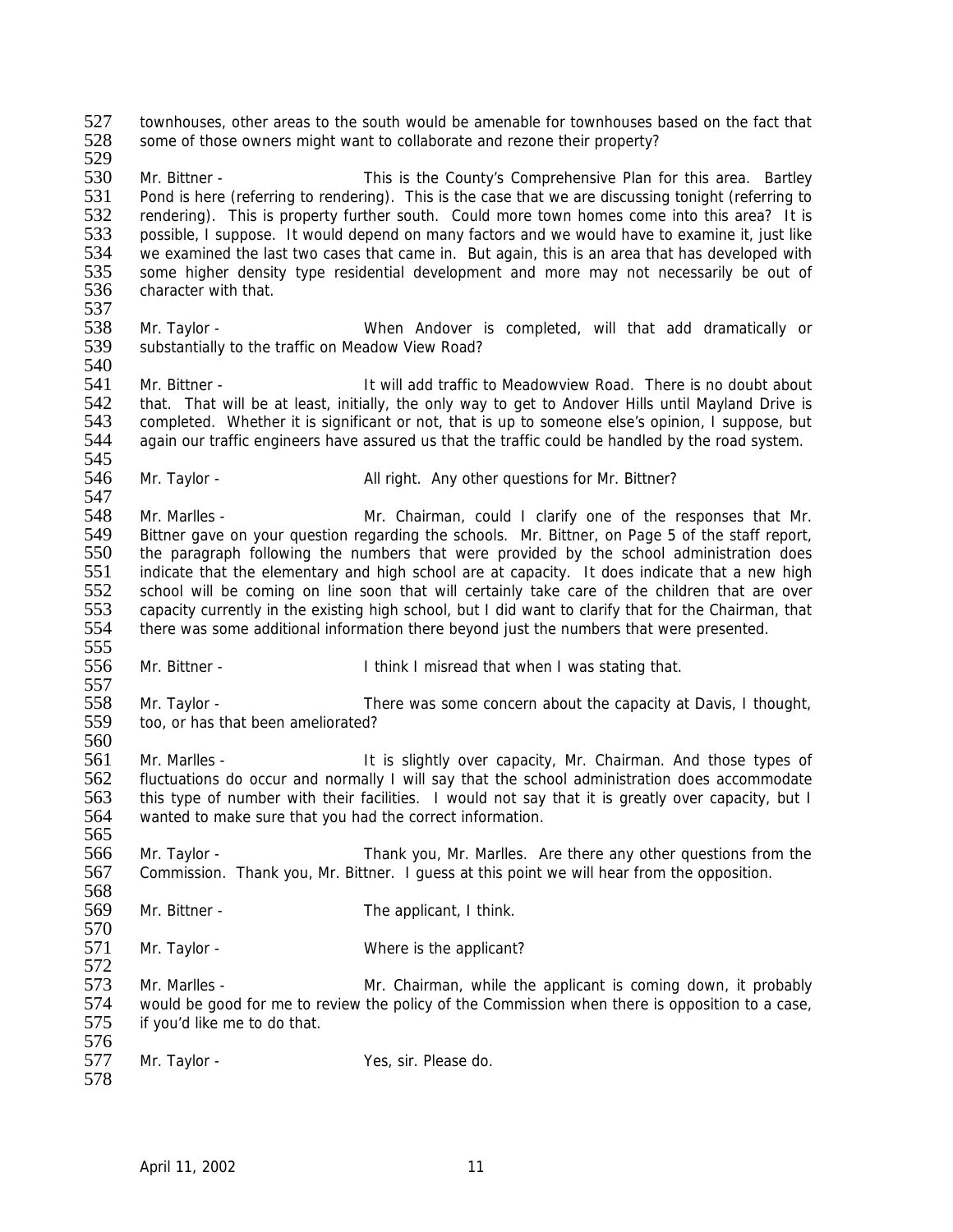579 Mr. Marlles - Ladies and gentlemen, for the benefit of the applicant, although<br>580 I think he knows this policy when there is opposition to a case before the Planning Commission 580 I think he knows this policy, when there is opposition to a case before the Planning Commission,<br>581 it is the policy of the Commission to allot 10 minutes for the applicant to present his case and a it is the policy of the Commission to allot 10 minutes for the applicant to present his case and a 582 total of 10 minutes for the opposition to present their concerns. That 10 minutes does not 583 include responding to questions from the Commission. The applicant is usually advised to include responding to questions from the Commission. The applicant is usually advised to 584 reserve some time for rebuttal and he is permitted to do that. The opposition, to make the best 585 use of that time, it usually is beneficial to have a spokesperson or several spokespersons speak<br>586 to try to present the views of the group, although that is not required, but sir, would you like to 586 to try to present the views of the group, although that is not required, but sir, would you like to 587 reserve some time for rebuttal? reserve some time for rebuttal?

588 Mr. Mistr - Three minutes, please.

590<br>591 Mr. Taylor - The State of the While we are talking about that, for the opposition, would those 592 people who are, how many people are going to speak? Please raise your hands. Mr. Herndon?<br>593 Five? So, you recognize that there is 10 minutes total that you can share. Mr. Herndon. Five? So, you recognize that there is 10 minutes total that you can share. Mr. Herndon.

594<br>595 595 Mr. Herndon - With the amount of opposition, there is no way on this earth 596 that we can express our concerns in 10 minutes time. It is just not possible. We request 597 additional time to be heard. additional time to be heard.

598<br>599 599 Mr. Marlles - Mr. Chairman, it is up to the Commission. The Commission can<br>600 arant additional time, although I would suggest that perhaps we try to proceed and then see if 600 grant additional time, although I would suggest that perhaps we try to proceed and then see if 601 additional time is necessary. That 10 minutes usually does stretch. In most cases, the 10 601 additional time is necessary. That 10 minutes usually does stretch. In most cases, the 10  $602$  minutes is sufficient, but the Commission can certainly consider granting additional time. minutes is sufficient, but the Commission can certainly consider granting additional time.

603<br>604 Mr. Herndon - Thank you, sir.

606 Mr. Taylor - Thank you, Mr. Secretary, and we are running ahead, so I think 607 what we will do is just see how far we get and play it as we go. Is that acceptable, Mr. 608 Herndon?

609<br>610 Mr. Herndon - Yes, sir. Thank you. All right.

 $611$ <br> $612$ 612 Mr. Mistr - Members of the Commission, Mr. Marlles, I am Spud Mistr at 613 Foster and Miller, representing the applicant. Since the last Planning Commission meeting when<br>614 this case was deferred, the developer has met with the citizens and I believe most of the people this case was deferred, the developer has met with the citizens and I believe most of the people 615 who are here were a part of that meeting. He has met with the staff and I believe, Mr. Taylor, 616 again, and discussed these issues. We have submitted a revised layout more in concert with 617 what the staff had recommended by having a curvy road to avoid the straight line and 618 appearance of a barracks-style layout. We have proffered Colonial-style architecture with 60% 619 brick on the fronts of the buildings and brick on the sides of the buildings that face either a public<br>620 coad or internal private driveways. Several other features were proffered with respect to the 620 road or internal private driveways. Several other features were proffered with respect to the 621 architectural treatment of the buildings, and the appearance of the building has been proffered. 621 architectural treatment of the buildings, and the appearance of the building has been proffered,<br>622 also, with the plan that was submitted to the staff. The units will have a minimum of 1.400 622 also, with the plan that was submitted to the staff. The units will have a minimum of 1,400 square feet. They will have sound suppression of up to 55, the sound suppression coefficient. 623 square feet. They will have sound suppression of up to 55, the sound suppression coefficient,<br>624 and we will provide interior sidewalks within the project. The developer has agreed to 25-foot 624 and we will provide interior sidewalks within the project. The developer has agreed to 25-foot 625 landscape buffers along Pemberton Road with no building closer than 75 feet to the ultimate landscape buffers along Pemberton Road with no building closer than 75 feet to the ultimate 626 right of way of Pemberton Road.

627

605

628 With respect to the traffic, the Traffic Engineer has estimated this would generate up to 434<br>629 vehicle trips a day, which is a number of vehicles, but it is not substantial compared to the traffic 629 vehicle trips a day, which is a number of vehicles, but it is not substantial compared to the traffic<br>630 on the road. We fully intend when Bartley Pond is developed to have access through Bartley 630 on the road. We fully intend when Bartley Pond is developed to have access through Bartley<br>631 Pond to Mavland Drive upon completion of the tie-in of Mavland Drive to Pemberton Road, which Pond to Mayland Drive upon completion of the tie-in of Mayland Drive to Pemberton Road, which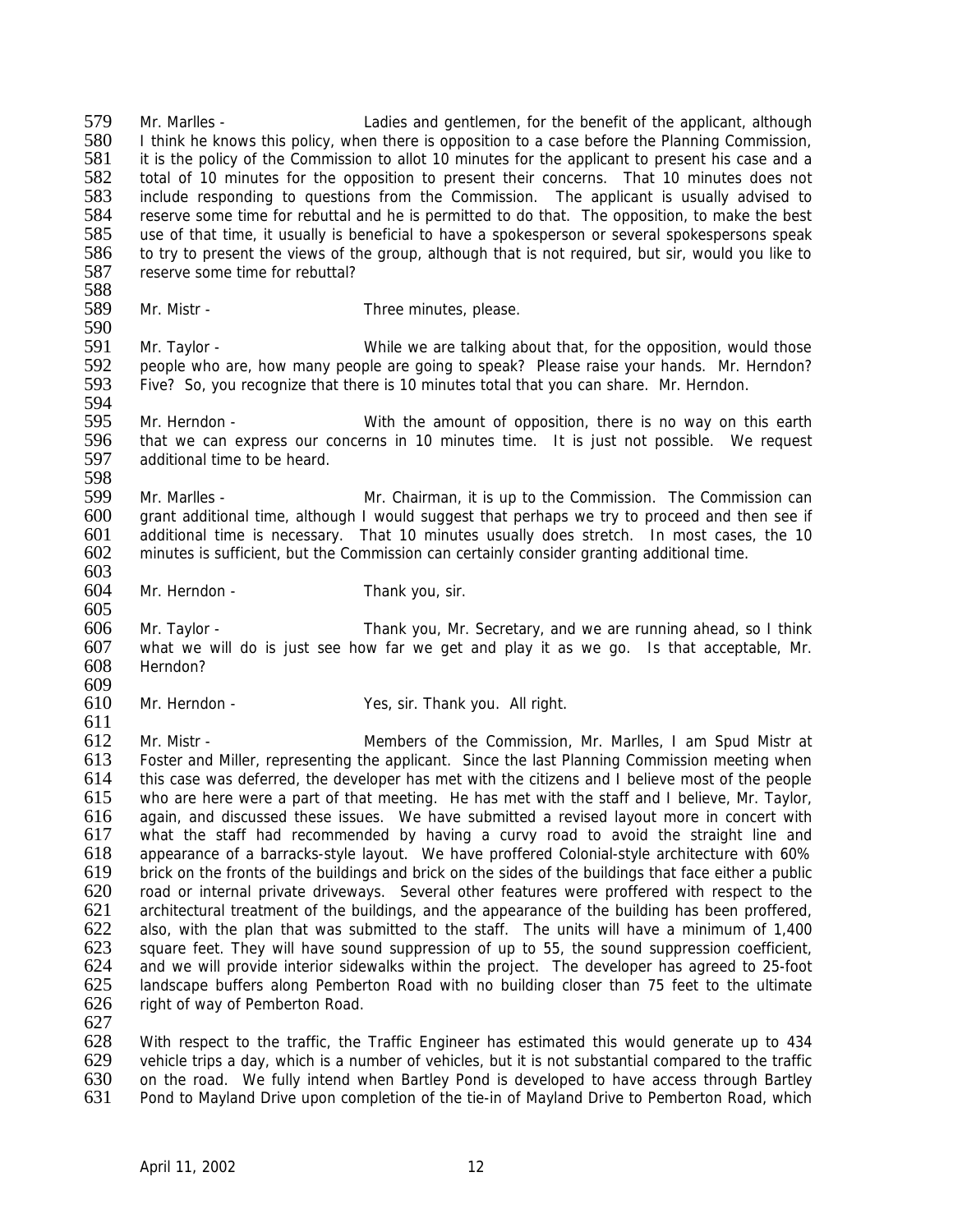632 would alleviate a substantial amount of traffic from Pemberton Road, and in all likelihood result in<br>633 most of the traffic from this development going to Mayland Drive rather than Pemberton Road. 633 most of the traffic from this development going to Mayland Drive rather than Pemberton Road.<br>634 We did reduce the number of units to 57, a maximum of 57, which is 6.8 units per acre, and as We did reduce the number of units to 57, a maximum of 57, which is 6.8 units per acre, and as 635 has been stated by Mr. Bittner is less than the density of Bartley Pond. When the plan of 636 development has been submitted and the construction plans, we will address the drainage 637 concerns and provide 50-10 detention, which will mean the release rate from surface runoff from 638 this development cannot exceed the 10-year pre-developed storm, which is the existing condition today.

640<br>641 641 With that, I would respectfully request that the Commission recommend this project for approval 642 to the Board of Supervisors. I will answer any questions if you have them. to the Board of Supervisors. I will answer any questions if you have them.

643<br>644 Mr. Taylor - **Are there any questions for Mr. Mistr?** Thank you. I think we 645 can stop here and reserve what time we have left for Mr. Mistr's rebuttal. Now we will proceed 646 with the discussion with the opposition, and I guess, Mr. Herndon, do you have any preference 647 that you want to discuss this, sir? 648

649 Mr. Herndon - No, sir.

650<br>651 Mr. Marlles - Sir, would you give your name and address for the record.

652<br>653 653 Mr. Horace Herndon - Mr. Chairman and members of the Planning Commission, my<br>654 name is Horace Herndon. I am here tonight to speak on behalf of the Homeowners of the name is Horace Herndon. I am here tonight to speak on behalf of the Homeowners of the 655 Pemberton Road area, which includes Andover Hills subdivision, which my wife and I reside in. 656 We have lived at this location for the past 38 years and have seen this area turn from a quiet 657 Country-type of living to an area that is threatening to our very existence as far as noise, traffic, 658 flooding and the value of our home. I think that the turnover at the last meeting, that you, Mr. 659 Taylor and the builders attended show that the residents of the area do not want these 660 townhouses because of the additional traffic on Pemberton Road and how close they will be to 661 our private homes. Several of the homes will have the backyards of the townhouses touching<br>662 their backyards, with the townhouse buildings being located only 50 feet from the backyard of 662 their backyards, with the townhouse buildings being located only 50 feet from the backyard of 663 the private-owned homes. I am not speaking of one townhouse building, but a row of 8 to 10 663 the private-owned homes. I am not speaking of one townhouse building, but a row of 8 to 10<br>664 townhouses across the backvard of private residents. The builder has said that he would put up townhouses across the backyard of private residents. The builder has said that he would put up 665 a six-foot fence across the back of the property. The problem with that is these are two-story 666 townhouses and a six-foot fence will not provide any privacy to the homeowners. The 8.4 acres that is in question is now zoned A-1, which is Agricultural, and Andover Hills Subdivision is zoned 668 R-2, which is single-family housing, with 18,000 sq. ft. of floor space or larger. We are 669 completely skipping over R-3, which would be single-family houses, with 11,000 sq. ft. of floor 670 space and also skipping over R-4AC, which would be single-family homes with only 750 sq. ft. of 671 floor space. We are trying to go all the way to RTHC, which would allow townhouses.

672<br>673

673 Mr. Chairman, we now have single-family housing on the west side of Pemberton Road, single-<br>674 family housing on the east side of our subdivision, with the Land Use Plan calling for this land to 674 family housing on the east side of our subdivision, with the Land Use Plan calling for this land to remain agricultural and single-family housing. We purchased our property with this in mind, have 676 paid our real estate taxes all these years with the expectation that Henrico County would protect 677 this residence and live up to the Land Use Plan. Now, we are literally having the townhouse this residence and live up to the Land Use Plan. Now, we are literally having the townhouse 678 project pushed right into our yards, with no consideration to the homeowners. Mr. Chairman, 679 and members of the Planning Commission, to approve the rezoning of this land for townhouses is 680 just not the right thing to do to the homeowners of this area. It would be an injustice to every 681 homeowner in the area.

682<br>683 683 Tonight I am not going into the additional stress on the County as to the schools, Police 684 Department, rescue or the Fire Department, However, I will briefly address the traffic problem Department, rescue or the Fire Department. However, I will briefly address the traffic problem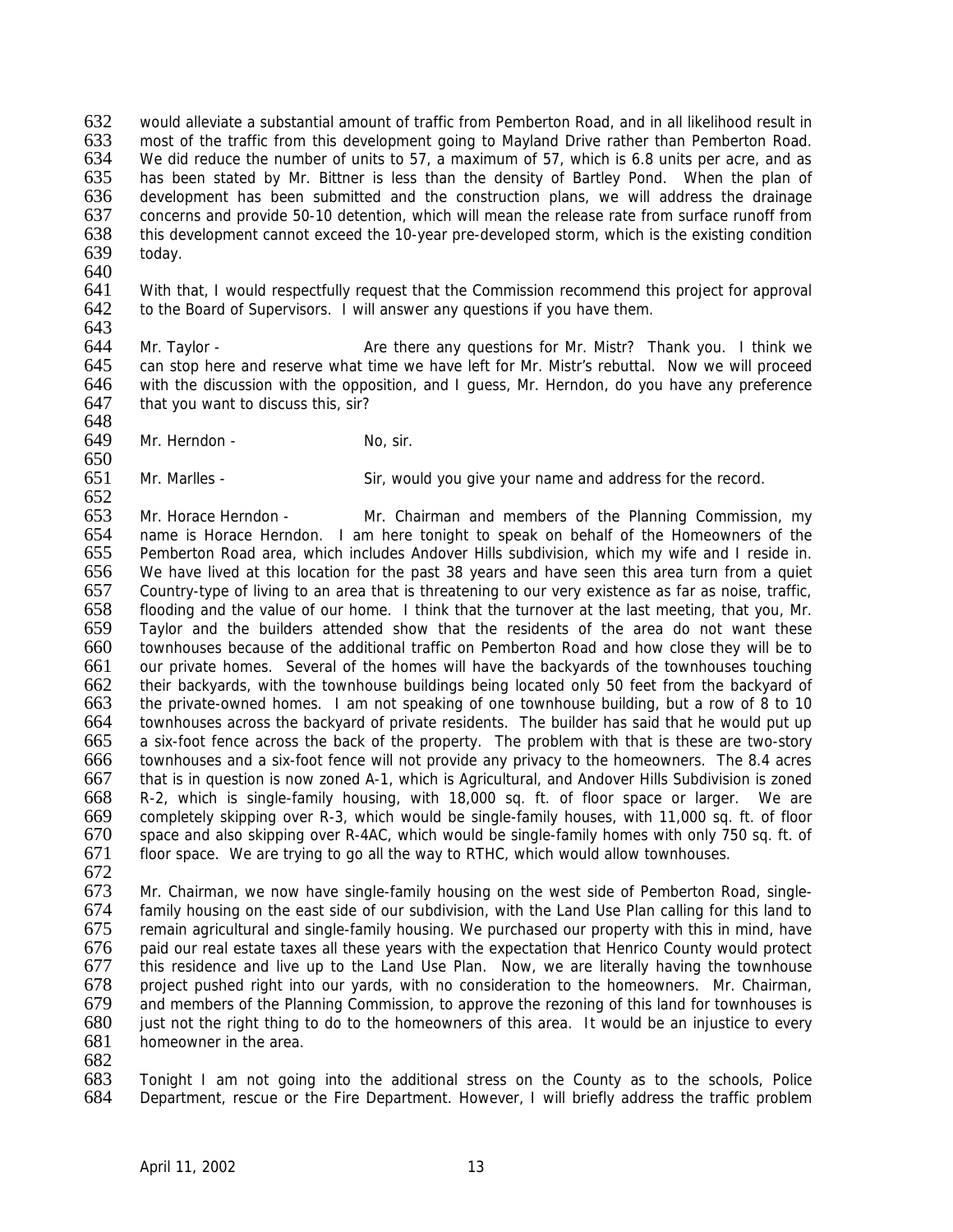685 that we already have and you can only imagine the additional traffic that this project would<br>686 create along with additional flooding to our subdivision, which by the way has not been 686 create along with additional flooding to our subdivision, which, by the way, has not been<br>687 corrected. Pemberton Road is a narrow two-lane road with virtually no shoulders and a steady corrected. Pemberton Road is a narrow two-lane road with virtually no shoulders and a steady 688 flow of traffic. The section in question is and has been for some time a serious traffic hazard, a fact evident by the alarming increase of numbers of automobile accidents. Pemberton Road is 690 only maintained by the State of Virginia. No plans for widening Pemberton Road are anticipated 691 for at least six years, if then. The area of Pemberton Road that bridges Interstate 64 is a 692 bottleneck. There are no plans to widen this bridge in the foreseeable future, due to the 693 monumental expense such an undertaking would entail. During rush hour, it is not unusual for 693 monumental expense such an undertaking would entail. During rush hour, it is not unusual for 694 traffic to be backed up on Pemberton from Three Chopt Road to the northern end of the bridge,<br>695 and further, when accidents occur on or near the bridge, which they do frequently, blocking both 695 and further, when accidents occur on or near the bridge, which they do frequently, blocking both 696 lanes, traffic often is backed up past Mayland almost to Broad Street. In some instances, 696 lanes, traffic often is backed up past Mayland almost to Broad Street. In some instances,<br>697 residents can be within yards of their home but cannot reach them because of the accidents. residents can be within yards of their home but cannot reach them because of the accidents. 698 The intersection of Pemberton and Three Chopt is adversely effected by a high volume of traffic<br>699 on Pemberton Road, as in the area of Pemberton just south of Broad Street between West Park 699 on Pemberton Road, as in the area of Pemberton just south of Broad Street between West Park<br>700 Shopping Center and the North Carolina Furniture Company and an Exxon Station. The latter is Shopping Center and the North Carolina Furniture Company and an Exxon Station. The latter is 701 another bottleneck site for frequent accidents that can block Pemberton Road. As determined by 702 the Virginia Department of Highways, the maximum amount of traffic, that Pemberton Road can<br>703 handle safely, it is approximately 8,000 vehicles per day. According to Henrico County Planning 703 handle safely, it is approximately 8,000 vehicles per day. According to Henrico County Planning<br>704 for the project, the Highway Department's latest estimate of average number of vehicles 704 for the project, the Highway Department's latest estimate of average number of vehicles<br>705 traveling Pemberton Road on any given day is approximately 15,000 automobiles, almost double 705 traveling Pemberton Road on any given day is approximately 15,000 automobiles, almost double 706 the recommended safe number. The already began Bartley Pond project will add much<br>707 additional traffic to Pemberton Road. The proposed townhouse project has no actual plans for 707 additional traffic to Pemberton Road. The proposed townhouse project has no actual plans for<br>708 nor quarantee of access to Mayland Drive. This being the case, and a land for the average of 4 nor guarantee of access to Mayland Drive. This being the case, and a land for the average of 4 709 vehicles per household, per day, another 434 vehicles would enter or exit Pemberton Road,<br>710 raising the total daily volume to over 16,000 vehicles or more, on a poorly equipped road that is raising the total daily volume to over 16,000 vehicles or more, on a poorly equipped road that is 711 not built for safety. To allow this to happen would be a serious disservice to residents of the<br>712 area and to other drivers who frequently travel Pemberton Road. I thank you and I will be happy 712 area and to other drivers who frequently travel Pemberton Road. I thank you and I will be happy 713 to answer any questions that you might have. to answer any questions that you might have.

714

722

Mr. Taylor - The There any questions from the Commission?

716<br>717 717 Mr. Jernigan - Mr. Herndon, when you were speaking of R-4AC, you realize<br>718 those could be 65 ft. lots that are zero lot lines, and most of those houses would be two-story. The those could be 65 ft. lots that are zero lot lines, and most of those houses would be two-story,<br>
719 too, as this is. When you were speaking of privacy, these are two-story townhouses. too, as this is. When you were speaking of privacy, these are two-story townhouses. 720

721 Mr. Herndon - Yes, sir.

723 Mr. Jernigan - These are two-story townhouses and most houses that would go 724 on there would be two-story, so you would have the same situation there.

725 726 Mr. Herndon - I understand, but however you wouldn't have them within 50<br>727 feet of the back vard of somebody else's home. I wouldn't think. feet of the back yard of somebody else's home, I wouldn't think. 728

| $1 \angle 0$<br>729<br>730 | Mr. Jernigan -                       | Well, I heard the figure 75 feet.                               |
|----------------------------|--------------------------------------|-----------------------------------------------------------------|
| 731<br>732                 | Mr. Herndon -                        | No, sir.                                                        |
| 733<br>734                 | Mr. Jernigan -                       | Mr. Bittner.                                                    |
| 735<br>736<br>737          | Mr. Bittner -<br>any townhouse unit. | There is a proffered setback of 75 feet from Pemberton Road for |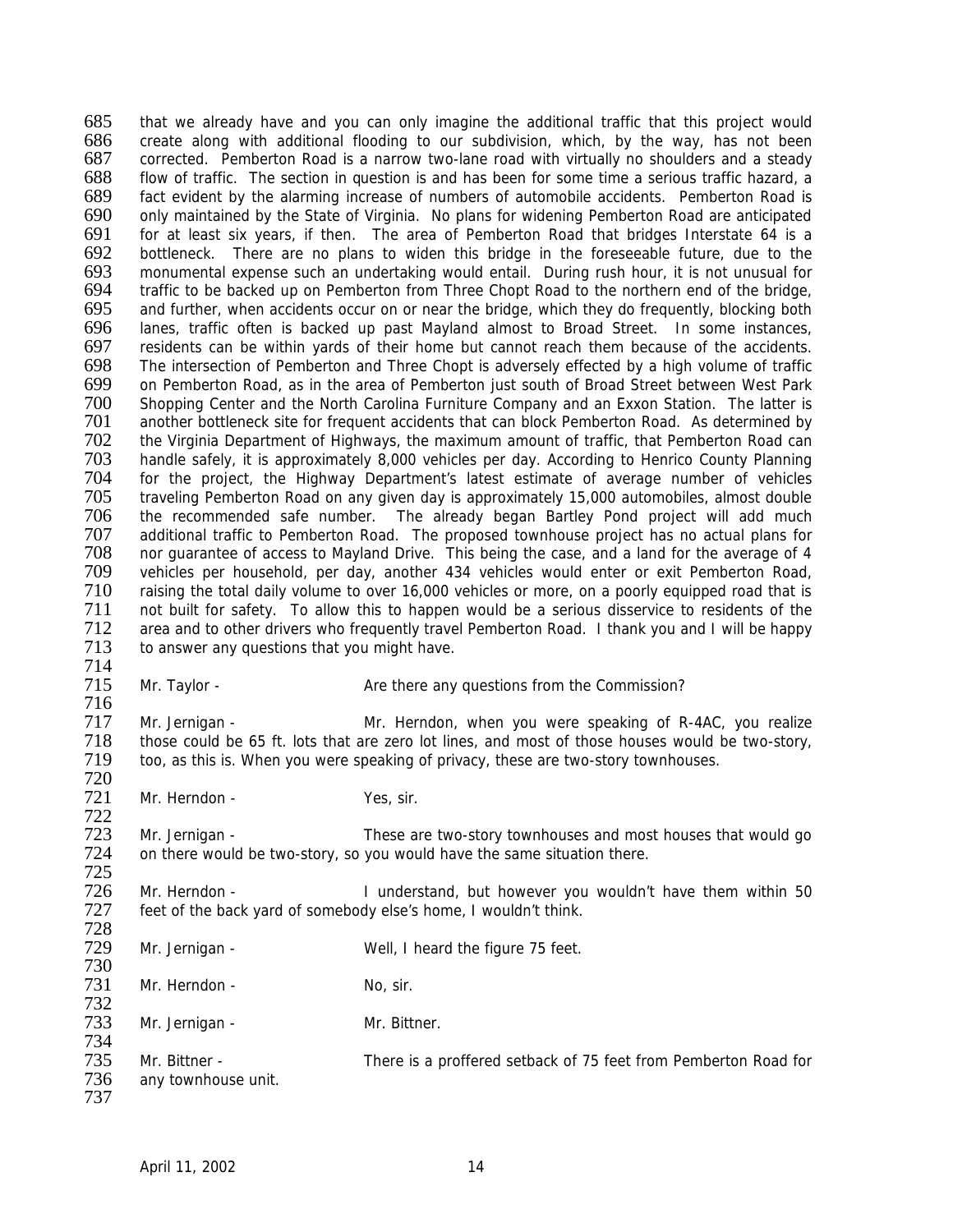738 Mr. Jernigan - From Pemberton Road. 739<br>740 Mr. Taylor - The Setback from the south boundary 50? 741 Mr. Herndon - Con the southbound side, yes, sir. It would be 50 feet. 743 744 Mr. Taylor - And then to the six-foot fence? 745 746 Mr. Herndon - Yes, sir. The six-foot fence, but a two-story building, a six-foot 747 fence would not offer any privacy. fence would not offer any privacy. 748 Mr. Taylor - The Any other questions on behalf of the Commission? 750 751 Mr. Archer - Mr. Mr. Herndon, when you mentioned the R-3 classification, you<br>752 used a figure, 11,000. Were you referring to lot size or house size? used a figure, 11,000. Were you referring to lot size or house size? 753 754 Mr. Herndon - House size. 755 Mr. Jernigan - The was referring to lot size. It is lot size. It is not house size. 757 Mr. Herndon - Is it? 759 760 Mr. Jernigan - It is 18,000 sq. ft. for R-2 and 11,000 sq. ft. for R-3. 761 762 Mr. Herndon - Then I misunderstood and stand corrected. I appreciate it. 763 764 Mr. Archer - We knew what you meant. 765 766 Mr. Herndon - I appreciate it. Thank you. 767<br>768 Mr. Archer - You are talking about a huge house. 769<br>770 Mr. Jernigan - The Muslim Contract of Have any more. 771 Mr. Taylor - Any other questions for Mr. Herndon? Thank you, Mr. Herndon. 773 774 Mr. Herndon - Thank you, sir. 775 776 Mr. Taylor - Is the next speaker available and ready? If you would, please 777 approach the podium and give us your name and address for the record 778 779 Mr. Ritter - 179 Mr. Ritter - 179 My name is John Ritter. I am a resident of Woodside<br>780 Subdivision. I am also a professional engineer. I am the owner of Engineering Design and 780 Subdivision. I am also a professional engineer. I am the owner of Engineering Design and 781 Development and Lam involved in land development projects from time to time. Lam here to 781 Development and I am involved in land development projects from time to time. I am here to<br>782 voice my opposition to the proposed rezoning of this property. I'd like to also introduce at this 782 voice my opposition to the proposed rezoning of this property. I'd like to also introduce at this<br>783 time. I've got 22 signed statements of the residents from our subdivision, and my main 783 time, I've got 22 signed statements of the residents from our subdivision, and my main 784 opposition is rezoning or deviation from the Henrico County Land Use Plan, which recommends a 784 opposition is rezoning or deviation from the Henrico County Land Use Plan, which recommends a 785 density of 2.4 to 3.4 to taking that number and doubling it. I would also like to call attention to 786 Pemberton Road. In its current state it is unsafe and overcrowded. The 15,000 vehicles per day 787 count that Mr. Herndon referenced was from VDOT and is a number that was determined in<br>788 2000, which I expect probably that number has increased now. The VDOT plan for road 788 2000, which I expect probably that number has increased now. The VDOT plan for road<br>789 improvements on the six-year plan does not include Pemberton Road, so it is going to be a long 789 improvements on the six-year plan does not include Pemberton Road, so it is going to be a long<br>790 time before Pemberton Road is widened at all. Pemberton Road is a 20-foot road. It is a VDOT time before Pemberton Road is widened at all. Pemberton Road is a 20-foot road. It is a VDOT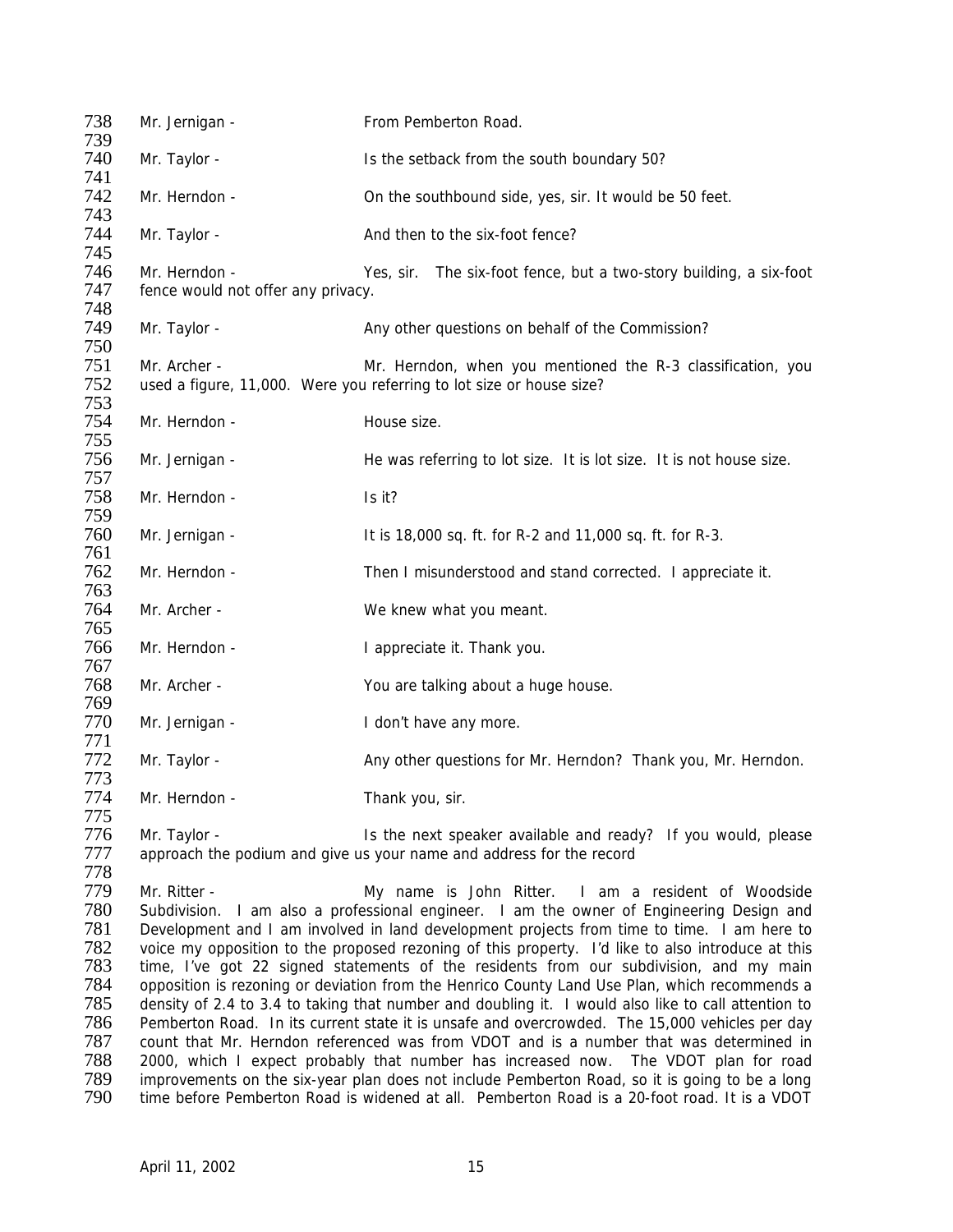791 road. There are no shoulders. If this was a Henrico County road, it would not even be allowed<br>792 to carry 250 vehicles per day if it was in a subdivision. I would strongly agree that a tie to 792 to carry 250 vehicles per day if it was in a subdivision. I would strongly agree that a tie to<br>793 Mayland Road is essential for this project if you are going to approve it, just to try to get traffic Mayland Road is essential for this project if you are going to approve it, just to try to get traffic 794 off of Pemberton Road, and that is basically what I would like to say. Like I say, I am just 795 against the deviation from the County's Plan and we'd like to see Pemberton Road improved 795 against the deviation from the County's Plan and we'd like to see Pemberton Road improved<br>796 before rezoning occurs. Any questions? before rezoning occurs. Any questions?

797 798 Mr. Taylor - No, thank you, sir. I don't have any questions. Are there any metally cother questions from the Commission? other questions from the Commission?

- $\frac{800}{801}$ 801 Mr. Archer - Mr. Ritter, given that last statement you just made, would that, 802 if Pemberton Road were in the condition that you'd like to see it. would you approve of the 802 if Pemberton Road were in the condition that you'd like to see it, would you approve of the 803 townhouses under that circumstance? townhouses under that circumstance?
- 804 Mr. Ritter - The State of Twould not be opposed to them. No.
- 807 Mr. Archer OK. Thank you, sir.

806

814

817

808 809 Mr. Jernigan - Mr. Chairman, in the staff report, it says here that with the 810 upcoming Mayland Drive Extension project, the adiacent roadway network could accommodate 810 upcoming Mayland Drive Extension project, the adjacent roadway network could accommodate 811 the additional traffic volume. So, it is in the works. the additional traffic volume. So, it is in the works.

 $\frac{812}{813}$ Mr. Taylor - What page is that on?

815 Mr. Jernigan - It is on Page 4, under Public Service and Site Considerations,<br>816 Major Thoroughfare Transportation, first paragraph, last sentence. Major Thoroughfare Transportation, first paragraph, last sentence.

818 Mr. Taylor - I will read that into the record. The report on Page 4 says, 819 "With the upcoming Mayland Drive Extension Project, the adjacent roadway network could 820 accommodate the additional traffic volume." Now, basically, I understand that Mayland is being<br>821 widened at this point in time, and I do understand there are provisions made to allow egress 821 widened at this point in time, and I do understand there are provisions made to allow egress<br>822 from this particular development through Bartley Pond directly onto Mayland. Let the record 822 from this particular development through Bartley Pond directly onto Mayland. Let the record 823 reflect that. There were several more people, if you would please continue the discussion, and 823 reflect that. There were several more people, if you would please continue the discussion, and 824 come up to the podium and, if you would, ma'am, would you please identify yourself. come up to the podium and, if you would, ma'am, would you please identify yourself.

825<br>826 Ms. Deana McGuire Buck - I will. My name is Deana McGuire Buck and I live on Bryson 827 Drive in Woodside. Buck. B U C K. Would you back it up, Mark, to the one that shows the 828 Pemberton Road picture? Pemberton Road picture?

829<br>830 Mr. Bittner - Right there.

831<br>832 832 Ms. Buck - Do you have the pointer? Perfect. I will be brief. I live in this<br>833 neighborhood that is right here, that is on Pemberton right across from this (referring to 833 neighborhood that is right here, that is on Pemberton right across from this (referring to 834 rendering) and so one of the things I thought this would help me and it is not helping me at all 834 rendering), and so one of the things. I thought this would help me and it is not helping me at all 835 (referring to rendering). I just have several concerns, and one is those relate to the idea of 835 (referring to rendering). I just have several concerns, and one is those relate to the idea of 836 having cut the access on Mayland but it sort of feels like the check is in the mail, and here we 836 having cut the access on Mayland but it sort of feels like the check is in the mail, and here we<br>837 would be projecting that these folks could travel along a route that doesn't yet exist, through a would be projecting that these folks could travel along a route that doesn't yet exist, through a 838 neighborhood, that, to be honest, I feel like I kind of let something slide by my own 839 neighborhood without paying better attention to what was happening with our rezoning with the 840 Bartley Townhouses. I venture to guess, although I hate to use that as a reference for our 841 neighborhood in terms of whatever you call that, density or whatever, because that one is not 841 neighborhood in terms of whatever you call that, density or whatever, because that one is not<br>842 really reflective of what the rest of the development on the other side of Pemberton and south of 842 really reflective of what the rest of the development on the other side of Pemberton and south of 843 this development is going to include. this development is going to include.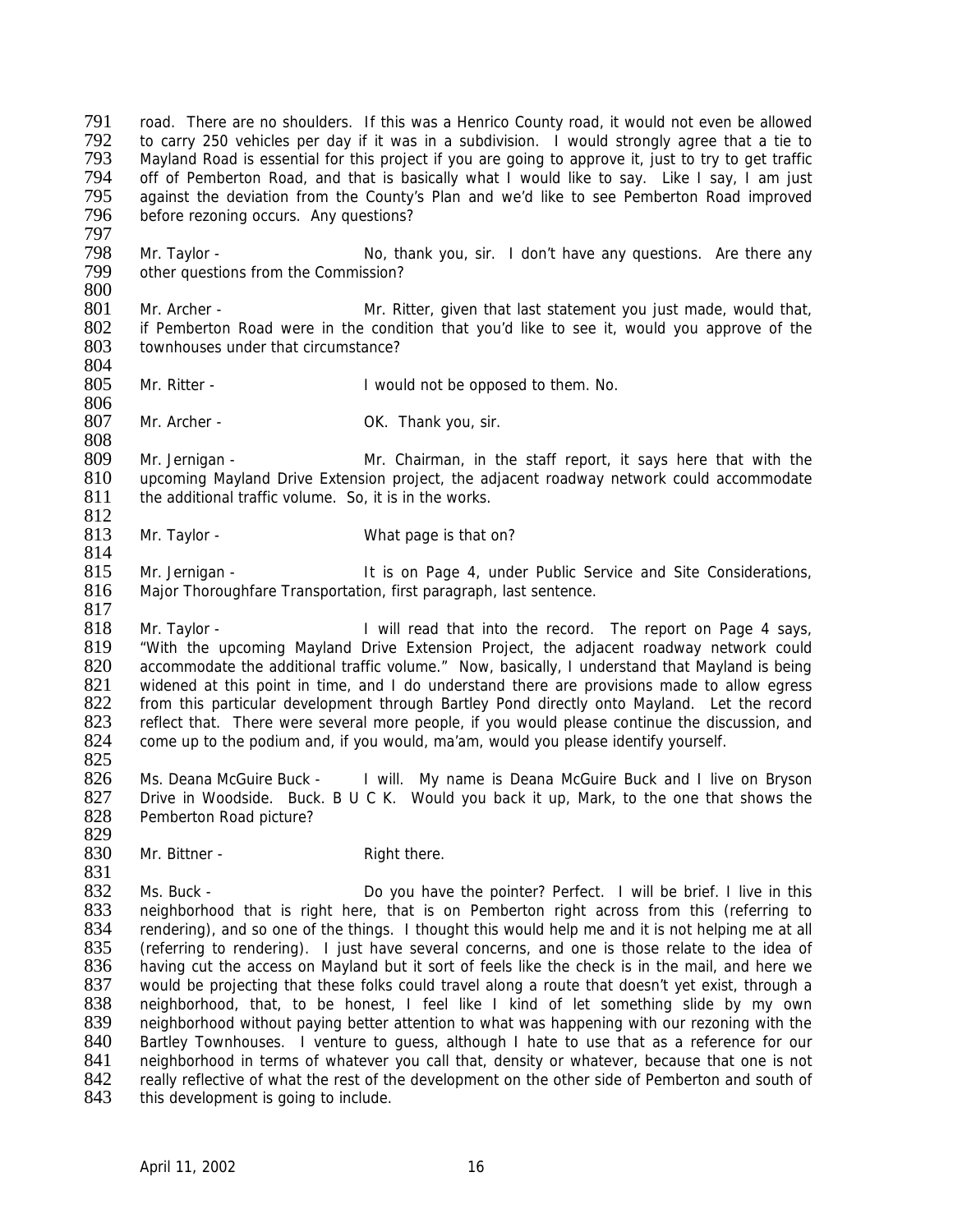## 844<br>845 845 One of my great concerns, though, and the reason I have this about Pemberton Road is that I<br>846 stand at that bus stop every morning with my children, who go to Jackson-Davis Elementary stand at that bus stop every morning with my children, who go to Jackson-Davis Elementary 847 School, and there are probably 10 or 12 children every morning who wait there at that bus stop,<br>848 and we have to keep them so far away from the road, because Pemberton is so dangerous in the 848 and we have to keep them so far away from the road, because Pemberton is so dangerous in the 849 morning, and in the afternoon probably 15 or 20 kids get off the elementary school bus. Up until morning, and in the afternoon probably 15 or 20 kids get off the elementary school bus. Up until 850 half way through the school year, the kids going to middle school, Short Pump, had to cross<br>851 Pemberton Road. They had to get off the bus on one side of the road and cross across this really 851 Pemberton Road. They had to get off the bus on one side of the road and cross across this really 852 busy street, and I am very much concerned about that with safety for the children. Jackson-852 busy street, and I am very much concerned about that with safety for the children. Jackson-<br>853 Davis isn't that quite crowded at this point, which is our elementary school that would feed into 853 Davis isn't that quite crowded at this point, which is our elementary school that would feed into 854 this development. And while I know that you say that schools do get crowded and that is what 854 this development. And while I know that you say that schools do get crowded and that is what 855 happens, this development could significantly increase the number of children coming to our happens, this development could significantly increase the number of children coming to our 856 school because, theoretically, these townhouses would attract people who might want this 857 instead of a single-family dwelling. We might, in fact, have more people with children coming to 858 live in these townhouses, which would affect our schools. Also, Jackson-Davis includes that land live in these townhouses, which would affect our schools. Also, Jackson-Davis includes that land 859 that is on Three Chopt. When I was here last time, they deferred that to the May or June 860 meeting, but that is another piece of land that would, theoretically, send children to Jackson-861 Davis, so I think you need to remember that there is another development effort afoot that could 862 potentially lead children to our school. I guess, fundamentally, it concerns me that the staff 863 concern seems to be more about the appearance of these townhouses and whether they have 863 concern seems to be more about the appearance of these townhouses and whether they have<br>864 brick on the front, and whether the driveway is straight or crooked. I could care less about that. 864 brick on the front, and whether the driveway is straight or crooked. I could care less about that.<br>865 I am much more concerned that you take into consideration what Pemberton Road is like. It I am much more concerned that you take into consideration what Pemberton Road is like. It 866 took me seven minutes to get out of my neighborhood to turn right to come here tonight, 867 because that is how long it took. And that was at 6:30 p.m. That is what it is like when it is not 868 that busy. At 5:30 in the afternoon when Mr. Herndon says it really does take that long, and 869 sometimes traffic is all the way back. Sometimes I can't get out of Woodside, out of my 870 neighborhood, because traffic is blocked up from Pemberton. I think, well, the County might say 871 that this can be accommodated from a public safety point of view. From a real life point of view,<br>872 lam very concerned. Thanks. I am very concerned. Thanks.

- 873<br>874
	- Mr. Taylor Thank you, ma'am. I appreciate that.
- 875<br>876 876 Mr. Marlles - Mr. Chairman, we are out of time. If you want to grant 877 additional time, this would be the time to do so. additional time, this would be the time to do so.
- 878 Mr. Taylor - Well, I think what we can do, Mr. Director, if we might, is allow 880 five more minutes. I think we have one speaker left. Is that correct? Two? Could you each 881 suppress, compress your statements to get it in five minutes? We will provide five minutes 882 additional time, if we might, Mr. Secretary. If you would sir, please come up and identify 883 yourself.
- 884<br>885 885 Mr. Daren Bailey - My name is Daren Bailey. My address is 9609 Meadowview 886 Road, and I am a neighbor of Mr. Horace Herndon. And again, I just want to reiterate my 887 opposition to this. I agree with every fact that Horace has presented to this Commission, and I 887 opposition to this. I agree with every fact that Horace has presented to this Commission, and I<br>888 want to also stress one of the elements that we talked about initially, which was the flooding 888 want to also stress one of the elements that we talked about initially, which was the flooding<br>889 plan. I am directly impacted by that. I am on the low end of Meadowview Road in the low lying 889 plan. I am directly impacted by that. I am on the low end of Meadowview Road in the low lying<br>890 area, that I have been flooded out constantly for the last 11 years that I have lived there, and I area, that I have been flooded out constantly for the last 11 years that I have lived there, and I 891 do not see any resolution by the County to upgrade or fix that problem, and this situation is only 892 going to make it worse, not better. And another issue is the traffic. I agree wholeheartedly with 893 the comments made by my other speakers here tonight. I have two children that are impacted<br>894 by the bus situation. Again. Pemberton right now is a one-lane road because of the construction 894 by the bus situation. Again, Pemberton right now is a one-lane road because of the construction<br>895 that is ongoing right now. You've got a flagger there doing one-lane traffic. You've got heavy 895 that is ongoing right now. You've got a flagger there doing one-lane traffic. You've got heavy<br>896 construction going on right now. How can you do more construction when you are already in the construction going on right now. How can you do more construction when you are already in the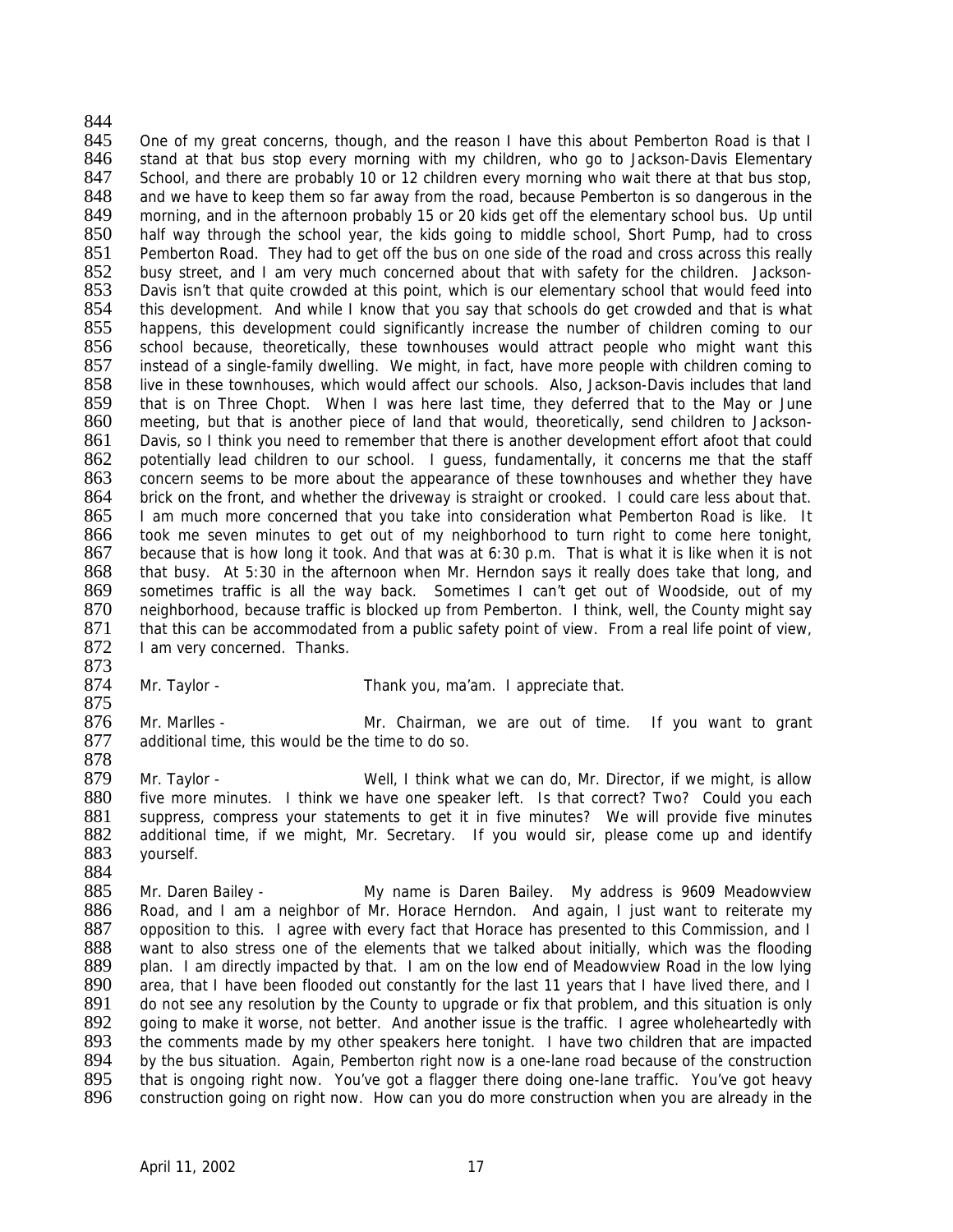897 middle of a major construction project that is tying up one lane of traffic everyday that we can't<br>898 are in and out of our road even. So I think those issues have to really be thought about before 898 get in and out of our road even. So, I think those issues have to really be thought about before 899 vou allow more development on a road that is not designed to handle it. Thank you very much. you allow more development on a road that is not designed to handle it. Thank you very much. 900<br>901 901 Mr. Marlles - Sir, I do understand the traffic issue that you raised. I do want 902 to point out, though, that we are at the rezoning phase in this process, and drainage is 902 to point out, though, that we are at the rezoning phase in this process, and drainage is 903 something that certainly will be considered if this rezoning is approved, at what we call the Plan 903 something that certainly will be considered if this rezoning is approved, at what we call the Plan<br>904 of Development stage, and I just wanted to make sure, for your benefit and then the residents 904 of Development stage, and I just wanted to make sure, for your benefit and then the residents<br>905 that that the Department of Public Works for the County does have drainage standards that do 905 that, that the Department of Public Works for the County does have drainage standards that do<br>906 limit impacts on surrounding properties, but those types of details will certainly be looked at if 906 limit impacts on surrounding properties, but those types of details will certainly be looked at if 907 this case is approved. this case is approved. 908<br>909 Mr. Bailey - All right. Thank you very much. 910<br>911 911 Mr. Jernigan - Mr. Chairman, in the staff report also it says that a storm sewer<br>912 will be installed along the roadway. will be installed along the roadway. 913 914 Mr. Marlles - And that may help the situation. 915<br>916 Mr. Taylor - That is along the roadway. I think... 917<br>918 Mr. Jernigan - Where is he located at? 919<br>920 Mr. Taylor - As I understand it, though, that is behind, you live on 921 Meadowview? This is really behind you, that stream? 922<br>923 Mr. Bailey - Well, it is river when it rains. But yes, it is technically defined as 924 a stream on your map there. 925 926 Mr. Taylor - All right. Thank you. There was one other additional speaker. I<br>927 guess it will be our last speaker, if you would please come forward now. guess it will be our last speaker, if you would please come forward now. 928<br>929 929 Mr. Herndon - Mr. Chairman, I thought we had one other speaker. What we 930 wanted to point out and to show the Commission is pictures taken from the back of the home of 930 wanted to point out and to show the Commission is pictures taken from the back of the home of 931 several of the residents in the area, showing just how close these townhouses will be to their 931 several of the residents in the area, showing just how close these townhouses will be to their<br>932 private residence, and if I may pass those up to you, I would appreciate it. private residence, and if I may pass those up to you, I would appreciate it. 933<br>934 Mr. Archer - Can we put those up, Mark? 935 936 Mr. Bittner - Yes, we can put them up. 937<br>938 938 Mr. Vanarsdall - Those petitions that you have, you want to give those to the 939 Secretary. Secretary. 940<br>941 941 Mr. Taylor - Is there a drainage area behind? This looks just like the area of the different lots that are just treed. looking toward the... the different lots that are just treed, looking toward the... 943<br>944 Mr. Vanarsdall - Do you want to narrate these for us? 945 946 Ms. Michele Renty - My name is Michele Renty and I live at 9602 Meadowview, and 947 the proposed construction is actually by these pictures, are pointed out with a flag, the white flag 947 the proposed construction is actually by these pictures, are pointed out with a flag, the white flag<br>948 that you will see. It is kind of hard to see the pictures on that screen there, but the white flags 948 that you will see. It is kind of hard to see the pictures on that screen there, but the white flags<br>949 are identifying the property line that is backed up to my property, which is five feet. Now, this is are identifying the property line that is backed up to my property, which is five feet. Now, this is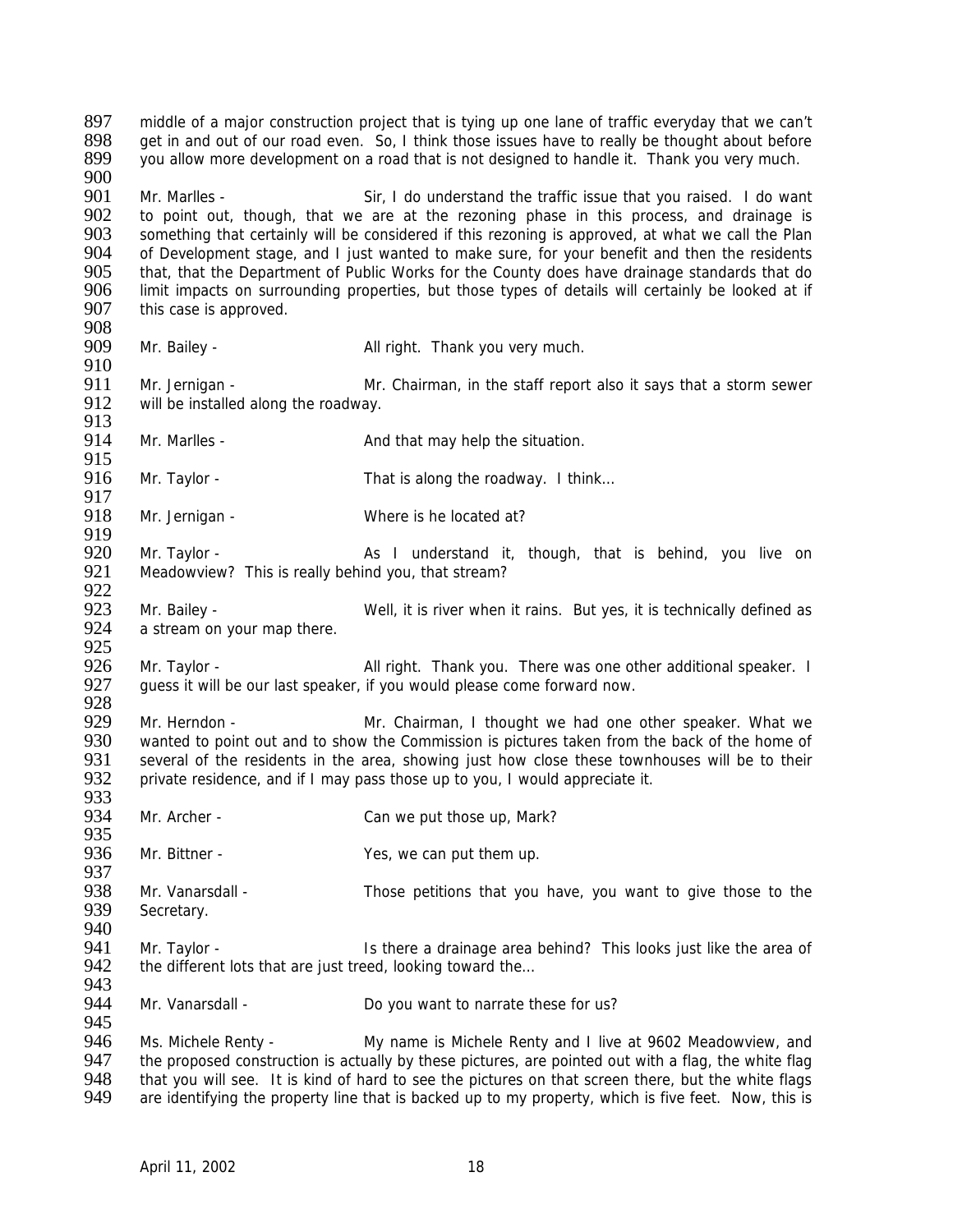950 the back of their proposed yard from the townhouses, and if you see further out, there is another<br>951 white flag which is the actual back door of the townhouses itself. There's a couple of different 951 white flag, which is the actual back door of the townhouses itself. There's a couple of different 952 angles here. If you see the first picture right here is the white flag, which is the actual back angles here. If you see the first picture right here is the white flag, which is the actual back 953 portion of this building, the building itself on the property. And if you look further out, you will 954 see where the end of their yard would be. It is five feet from my property line. I mean, there is 954 see where the end of their yard would be. It is five feet from my property line. I mean, there is <br>955 another picture, also, and I can't really see it that well, but my property line is lined with logs. another picture, also, and I can't really see it that well, but my property line is lined with logs. 956 You will see I put logs down on the property line itself, so it should identify my property. There is 957 another angle, looking onto adiacent property next to mine. And it is 50 feet. You think it is 957 another angle, looking onto adjacent property next to mine. And it is 50 feet. You think it is 958 nothing but it is setting right in my backvard. My child's swing set is setting right there, and that 958 nothing, but it is setting right in my backyard. My child's swing set is setting right there, and that 959 is fairly close for me from what you will see. If you can tell the property line itself, it is five feet 959 is fairly close for me from what you will see. If you can tell the property line itself, it is five feet 960 from what their property line would be. It is 50 feet of their backyard. from what their property line would be. It is 50 feet of their backyard.

961<br>962 962 Mr. Taylor - Any further questions from the Commission? Thank you, ma'am.<br>963 I think that is the time, and if Mr. Mistr would come back up, you have six minutes. I think that is the time, and if Mr. Mistr would come back up, you have six minutes.

964<br>965 965 Mr. Mistr - I will try to be very brief. The developer has agreed to put six-<br>966 foot fences in the backs of these units that back up to the property lines. He is prevented from foot fences in the backs of these units that back up to the property lines. He is prevented from 967 putting anything over seven feet by the Zoning Ordinance in the rear yard. He will supplement 968 this with plantings of Levland Cyprus or some other evergreen trees, which will ultimately grow 968 this with plantings of Leyland Cyprus or some other evergreen trees, which will ultimately grow<br>969 bigher than the six feet. It might not screen the second floor of a building, but it will screen a 969 higher than the six feet. It might not screen the second floor of a building, but it will screen a<br>970 substantial portion of it. The property line of townhouses, the rear line, backvard of these 970 substantial portion of it. The property line of townhouses, the rear line, backyard of these<br>971 townhouses by Ordinance has to set 10 feet off of the property line of the subdivision, so there 971 townhouses by Ordinance has to set 10 feet off of the property line of the subdivision, so there<br>972 will be a 10-foot strip between these fences and the adioining property lines, and the rear 972 will be a 10-foot strip between these fences and the adjoining property lines, and the rear<br>973 building setback for townhouses is 35 feet, and in all likelihood there will be more than that. building setback for townhouses is 35 feet, and in all likelihood there will be more than that. 974 They won't be right up against the setback lines. They will probably be between 50 and 60 feet<br>975 for the actual buildings off of the property line of these adjoining neighbors. We talked a little bit 975 for the actual buildings off of the property line of these adjoining neighbors. We talked a little bit 976 about townhouses backing up to private residences, but I would point out that townhouse are about townhouses backing up to private residences, but I would point out that townhouse are 977 private residences, also. They are owned by the people that live in them, and they own the land<br>978 that is under them, just like a single-family R-3 neighborhood would do. So, they are slightly 978 that is under them, just like a single-family R-3 neighborhood would do. So, they are slightly 979 more dense. There would be more of them there, but they are privately owned and their 979 more dense. There would be more of them there, but they are privately owned and their<br>980 children might have a swing set in the back just like the people that live along Meadowyjew Road 980 children might have a swing set in the back just like the people that live along Meadowview Road<br>981 bave play sets for their children out there. We will work with the neighbors should this case be 981 have play sets for their children out there. We will work with the neighbors should this case be<br>982 recommended for approval to try to address their concerns further than we have done now, and 982 recommended for approval to try to address their concerns further than we have done now, and 983 we will take into consideration the points that were brought up tonight at the meeting. Thank we will take into consideration the points that were brought up tonight at the meeting. Thank 984 you.

- 
- 985<br>986 986 Mr. Taylor - Mr. Mistr, before you go, I would just like to clarify a couple of 987 points while we have the time. One, we had heard separately from the staff about transportation points while we have the time. One, we had heard separately from the staff about transportation 988 and traffic and issues of drainage and schools. And reasonably, I think, they can be managed<br>989 over a period of time. What we had discussed separately in terms of the lavout that we have 989 over a period of time. What we had discussed separately in terms of the layout that we have 990 before us was an alternative of trying to preserve an option, and the option is somewhat 990 before us was an alternative of trying to preserve an option, and the option is somewhat 991 complicated because our thought was to, one thought was that we can reduce the impact of the 991 complicated because our thought was to, one thought was that we can reduce the impact of the 992 townhouse development by taking the back row of townhouses and converting those to R-3 and 992 townhouse development by taking the back row of townhouses and converting those to R-3, and<br>993 Lunderstood that the developer was amenable to that suggestion. Is be still amenable to that 993 I understood that the developer was amenable to that suggestion. Is he still amenable to that 994 alternative? alternative?
- 995<br>996
- 996 Mr. Mistr We worked on some layouts to do that, and we shared those<br>997 with staff, and there was a way to do it, it is just not practical to do it that way. We could put with staff, and there was a way to do it, it is just not practical to do it that way. We could put 998 three or four lots back there, but it would make, I believe, a more undesirable situation if we<br>999 tried to do that. I'd be alad to show you what we had laid out. I don't have it with me tonight. tried to do that. I'd be glad to show you what we had laid out. I don't have it with me tonight.
- 

 $\frac{1000}{1001}$ 1001 Mr. Taylor - One of the concerns, though, addresses one of the issues that 1002 the neighbors have brought up, is that first off, that would reduce the number of townhouses. the neighbors have brought up, is that first off, that would reduce the number of townhouses.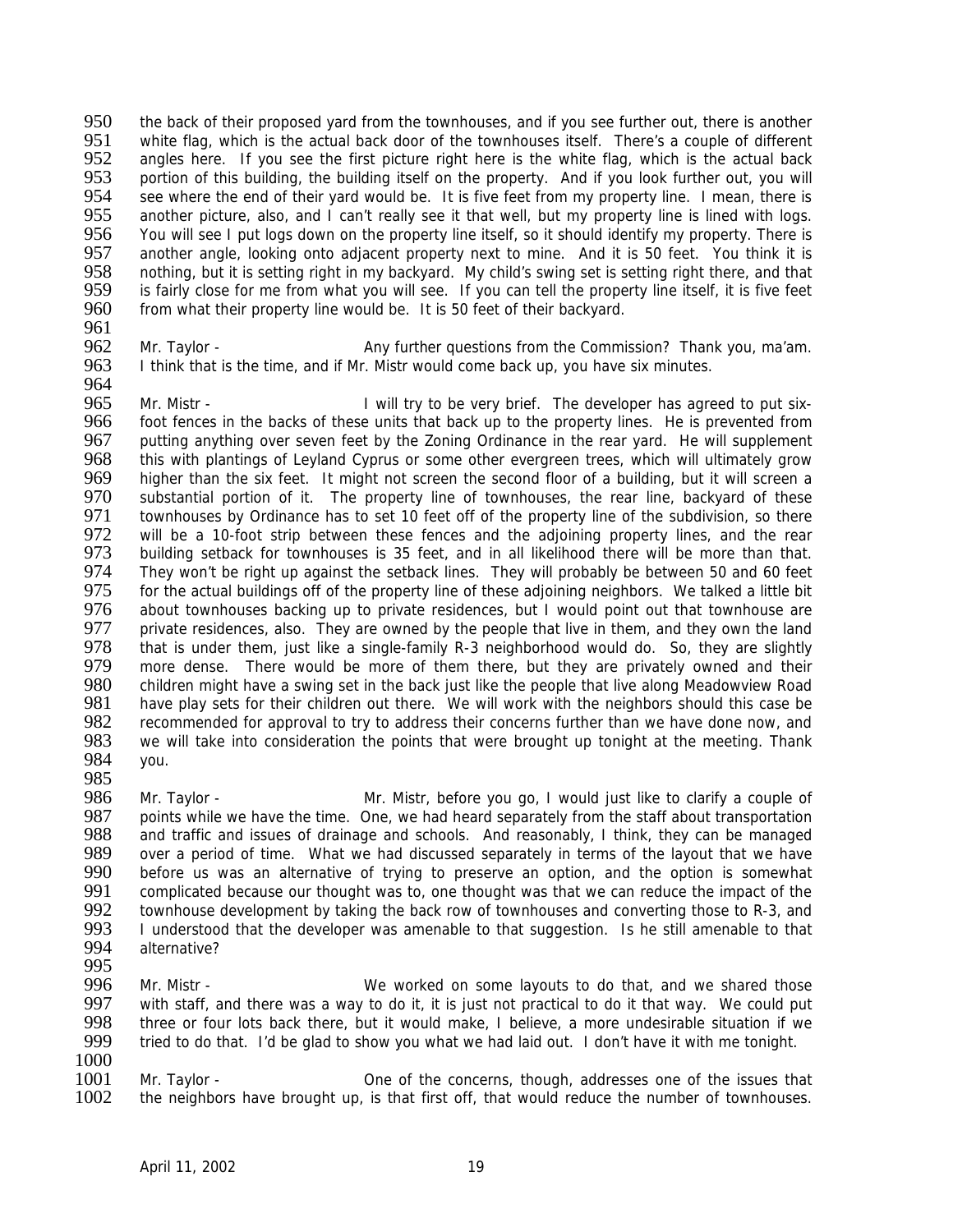1003 The second is the capacity to preserve the residential single-family dwelling-type nature of the 1004 existing neighborhood and at one time that was thought by us to be a reasonably good 1004 existing neighborhood, and at one time that was thought by us to be a reasonably good 1005 alternative. But in thinking about it, the thought was perhaps it is better that we recognize that alternative. But in thinking about it, the thought was perhaps it is better that we recognize that 1006 at some time in the future on that particular area, the way it is backing to Andover, the 1007 townhouse development, over a period of years, was perhaps the best way that we would look 1007 townhouse development, over a period of years, was perhaps the best way that we would look<br>1008 toward the future and it would be of some future benefit or some future use to a developer, who 1008 toward the future and it would be of some future benefit or some future use to a developer, who 1009 might want to take the existing daily dwelling along Ceres and along Meadowyiew, and convert 1009 might want to take the existing daily dwelling along Ceres and along Meadowview, and convert 1010 those to townhouses. Is that a reasonable alternative in your mind? those to townhouses. Is that a reasonable alternative in your mind?

 $\frac{1011}{1012}$ 1012 Mr. Mistr - I think that is probably correct in what I would say, because at 1013 one point we had put a townhouse directly in front of the Ceres Road Extension and then we 1013 one point we had put a townhouse directly in front of the Ceres Road Extension and then we<br>1014 moved it over to allow...vou know, this townhouse should townhouses be developed further to 1014 moved it over to allow...you know, this townhouse should townhouses be developed further to 1015 the south, at a later time, as maybe people wanted to sell their homes and move, and somebody the south, at a later time, as maybe people wanted to sell their homes and move, and somebody 1016 could put together all of that property. Yes, we feel like that is a viable alternative. 1017

1018 Mr. Taylor - Because on one side we have Bartley Pond, which is 1019 townhouses, and we are starting to come down Pemberton and then we are right up against, at 1020 the end of Bartley Pond we were looking at a line of townhouses to there, and then we were 1021 looking at the current plat, the Helms property. If we go ahead and do this, then it would be 1021 looking at the current plat, the Helms property. If we go ahead and do this, then it would be 1022 townhouses through Bartley Pond down to the Helms. Now, we could continue that on down to 1022 townhouses through Bartley Pond down to the Helms. Now, we could continue that on down to 1023 Meadowview, and that was one of the alternatives that has been discussed, to a degree, with all 1023 Meadowview, and that was one of the alternatives that has been discussed, to a degree, with all 1024 of the residents, and we have that alternative and that is, perhaps, advantageous to the owners 1024 of the residents, and we have that alternative and that is, perhaps, advantageous to the owners<br>1025 because of the opportunity perhaps to sell their property at some future date. Or we have the 1025 because of the opportunity, perhaps, to sell their property at some future date. Or we have the 1026 opportunity not to do that, and put a line of houses in there and forever foreclose townhouses 1026 opportunity not to do that, and put a line of houses in there and forever foreclose townhouses 1027 coming further south than the edge of the Helms property. Could you comment on Alternative A, 1028 which is the townhouse alternative stopping, and then at some future date townhouses going on 1028 which is the townhouse alternative stopping, and then at some future date townhouses going on 1029 down to Meadowview, versus townhouses going to a certain level on the Helms property with a down to Meadowview, versus townhouses going to a certain level on the Helms property with a 1030 line of townhouses.

1031

1032 Mr. Mistr - Well, a parcel this size, it is hard to mix townhouses and single-<br>1033 family with the configuration of it, and yes, I would think the logical extension would be to 1033 family with the configuration of it, and yes, I would think the logical extension would be to 1034 someday have townhouses all the way to the creek there behind these houses. I don't see how 1034 someday have townhouses all the way to the creek there behind these houses. I don't see how<br>1035 any of those houses – that subdivision – Andover Hills – would be rebuilt as single-family. Really. 1035 any of those houses – that subdivision – Andover Hills – would be rebuilt as single-family. Really, 1036 anytime, so in order to get a development or to change the nature of that area, it would have to 1036 anytime, so in order to get a development or to change the nature of that area, it would have to 1037 ao to some type of more dense development. To put, wherever you draw a line between 1037 go to some type of more dense development. To put, wherever you draw a line between<br>1038 townhouses and single-family, you have a transition, whether it is to an existing subdivision, or townhouses and single-family, you have a transition, whether it is to an existing subdivision, or 1039 even if you put R-3 within this subdivision, it would be a single-family residence next to a 1040 townhouse residence. Whether this were all townhouses or all R-3, at some point in time, you 1041 have that line, and I feel like the best way to do that is to, on the multifamily or the townhouses 1042 to reduce the density as you go down, which we are doing.

- 1043<br>1044 1044 Mr. Taylor - Thow would that occur? You would start in going back to your<br>1045 Sketch, which is the previous slide. You have got a higher level toward Mayland, and as you go sketch, which is the previous slide. You have got a higher level toward Mayland, and as you go 1046 along it gets less dense.
- 1047<br>1048 Mr. Mistr - Well, Bartley Pond is, I believe, 7-1/2 or something like that. We 1049 are at 6.8. Now I didn't draw a line that one side of it is more dense than the other. It might be 1050 slightly, but probably not much. Say it moved further south. You might go to 6-1/2 or 6.2 or 1051 something like that. It would just depend on how much property you had to work with at any 1052 given time.
- $\frac{1053}{1054}$ 1054 Mr. Vanarsdall - Let me ask you a question. Mr. Herndon mentioned that the six-<br>1055 foot fence behind the two-story building is kind of low, and I realize the Code won't allow more foot fence behind the two-story building is kind of low, and I realize the Code won't allow more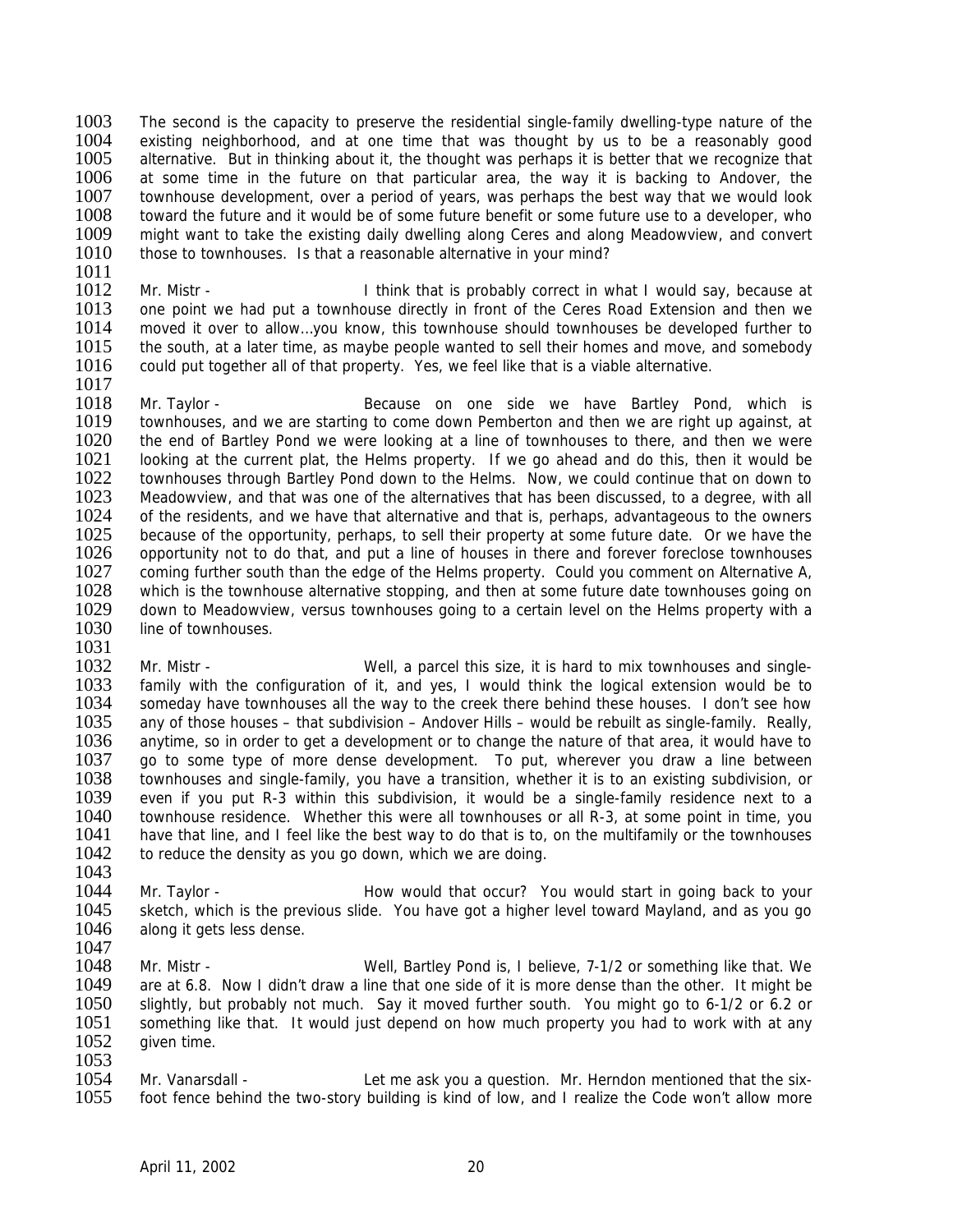- 1056 than six, unless you have a variance. What if you put a fence on top of a berm? What would that 1057 do to you? do to you? 1058
- 1059 Mr. Mistr You can't do that either, because the fence height is measured 1060 from the natural ground. from the natural ground.
- 1061<br>1062 Mr. Vanarsdall - The berm would take up too much footprint anyway, wouldn't it?
- 1063 1064 Mr. Mistr - Well, you could build a berm, but if you built a three-foot berm, 1065 vou could only put a four-foot fence on top of it. you could only put a four-foot fence on top of it.
- 1066<br>1067 Mr. Vanarsdall - That is what I thought.
- 1069 Mr. Thornton Mr. Mistr, I am always concerned about sensitivities, and I<br>1070 noticed that in your remarks you said something about the fact that once the townhouses are noticed that in your remarks you said something about the fact that once the townhouses are 1071 built that these are also private homes. They obviously tangentially, and a statement has been<br>1072 made that persons already reside there, and I am always sensitive about people who live there made that persons already reside there, and I am always sensitive about people who live there 1073 first and then we build something subsequently, so I guess I want to know about that sensitivity<br>1074 as far as you are concerned as a professional. Isn't that important, too, that they were there first 1074 as far as you are concerned as a professional. Isn't that important, too, that they were there first 1075 and we do the best that we can to make sure about their sensitivities? and we do the best that we can to make sure about their sensitivities?
- 1076<br>1077 1077 Mr. Mistr - Yes, it is. I agree with you. And I think we are certainly trying to<br>1078 do that I was just pointing out that it is both a single-family residence and I quess if you could 1078 do that. I was just pointing out that it is both a single-family residence, and I guess if you could 1079 only build like products adiacent to anything everything we did would be identical. But yes, we 1079 only build like products adjacent to anything, everything we did would be identical. But yes, we 1080 have concerns about the people that live there. Everybody has a right to their property, as do 1081 the people, the Helms that own this property, have the right to develop it to the highest and best 1081 the people, the Helms that own this property, have the right to develop it to the highest and best use is for the 1082 use, and what we are proposing to you is that we feel like the highest and best use is for the 1082 use, and what we are proposing to you is that we feel like the highest and best use is for the 1083 townhouses at a lesser density than townhouses would normally be. townhouses at a lesser density than townhouses would normally be.
- 1084 1085 Mr. Thornton - Corricourse, you are using some terminology now. You say<br>1086 thighest and best use." so, obviously, that translates into something else. I was just concerned 1086 "highest and best use," so, obviously, that translates into something else. I was just concerned 1087 about the sensitivity of that. To me, that is important. The Board is always concerned about 1088 that, how neighbors feel who have been there all of the time and know. They sometimes do 1088 that, how neighbors feel who have been there all of the time and know. They sometimes do 1089 have the challenge, you know, that a person does have property rights to sell and build things 1089 have the challenge, you know, that a person does have property rights to sell and build things<br>1090 there. I just thought it was rather interesting, your comment there. Thank you, though, for your 1090 there. I just thought it was rather interesting, your comment there. Thank you, though, for your 1091 answer. answer.
- 1092<br>1093

- Mr. Mistr The Mathematic School are welcome. 1094
- 1095 Mr. Taylor Mr. Mistr, there is a lady behind you that has her hand raised,<br>1096 and I think she has a question. If you would, ma'am, come down to the podium and give us 1096 and I think she has a question. If you would, ma'am, come down to the podium and give us 1097 vour name and address for the record. your name and address for the record.
- 1098<br>1099
- 1099 Ms. Michele Simpson My name is Michele Simpson. I live at 9606 Meadowview Road,<br>1100 and that is at the corner of Meadowview Road and Ceres. I would like to refer back to the 1100 and that is at the corner of Meadowview Road and Ceres. I would like to refer back to the 1101 statement regarding moving in the direction of town homes for the Meadowview-Ceres Road 1101 statement regarding moving in the direction of town homes for the Meadowview-Ceres Road<br>1102 area, and that would be Andover Hills. We are going to be finishing, they are developing the end area, and that would be Andover Hills. We are going to be finishing, they are developing the end 1103 of Meadowview Road and adding a couple more streets and making those single-family homes. I 1104 am concerned with the question that I raised in the last meeting was that would this builder or 1105 this company be interested in buying out all of us that live basically in the cross-section of Ceres<br>1106 and Meadowyiew and going on to Pemberton. They said this would not be economically sound 1106 and Meadowview and going on to Pemberton. They said this would not be economically sound<br>1107 and told me that basically we would not be getting any kind of property value for our homes if 1107 and told me that basically we would not be getting any kind of property value for our homes if 1108 they were to go into town homes. It would not be economically feasible, because it wouldn't be they were to go into town homes. It would not be economically feasible, because it wouldn't be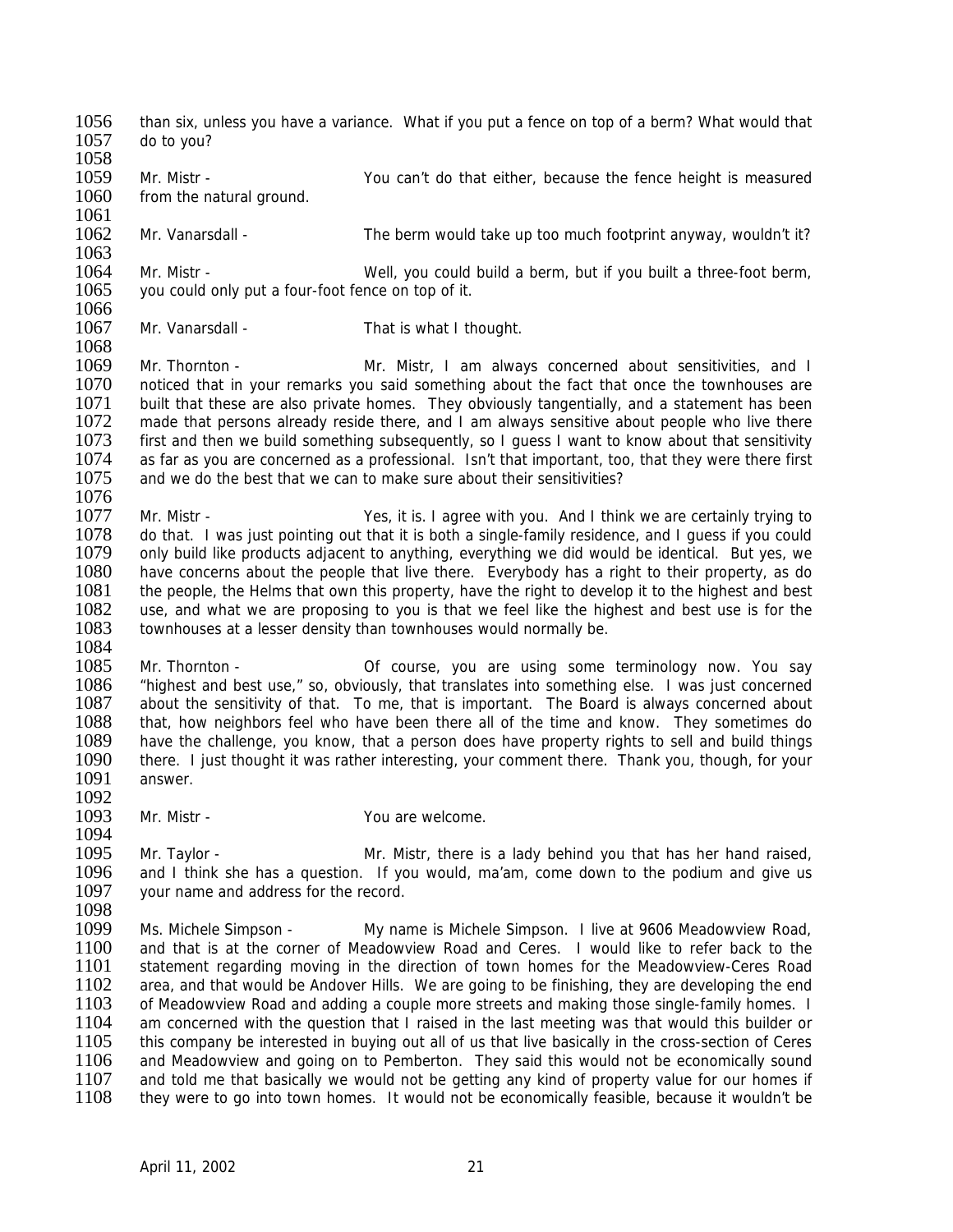1109 raw land. So, I would just like to bring the attention to that, that it may not be an option for us 1110 to sell at any kind of market price if we are squeezed out from both sides to sell at any kind of market price if we are squeezed out from both sides. 1111

1112 Mr. Taylor - I am not exactly sure how to best answer that, because it is 1113 going to depend on exactly what the market is. One of our thoughts, however, was just exactly going to depend on exactly what the market is. One of our thoughts, however, was just exactly 1114 that option of trying to see what the sensitivity to all of the area owners and residents was in 1115 terms of taking that entire area and making it into townhouses, because we've got Bartley Pond,<br>1116 which has gone to townhouses, this one would be the Helm property, and the other one, and it which has gone to townhouses, this one would be the Helm property, and the other one, and it 1117 seems to me from just walking along there and looking at what is there, it would be reasonable 1118 to come on down to Meadowyiew and fill in the gap at Andover. Now this presumes that the 1118 to come on down to Meadowview and fill in the gap at Andover. Now this presumes that the 1119 road capacity that we have heard from our Traffic Engineers is adequate or will be adequate is. 1119 road capacity that we have heard from our Traffic Engineers is adequate or will be adequate is,<br>1120 in fact, true. One of the disconcerting comments that we have heard tonight is if the traffic is 1120 in fact, true. One of the disconcerting comments that we have heard tonight is if the traffic is 1121 stained on Pemberton now and additional units exacerbate that condition we really must focus stained on Pemberton now, and additional units exacerbate that condition, we really must focus 1122 on traffic as the limiting aspect of further development. And I think we need to study that 1123 carefully before we address the other issue. I had maintained communications with Mr. Herndon carefully before we address the other issue. I had maintained communications with Mr. Herndon 1124 and the developer, Mr. Hood, in terms of trying to see if there was some way that we could 1125 appeal to all of the residents that would remain in that area as to their particular desire, if they appeal to all of the residents that would remain in that area as to their particular desire, if they 1126 would all agree to combine, talk amongst themselves, and offer that parcel, not simply to Mr.<br>1127 Hood, but collectively offer that to another developer, maybe somebody who is brand new who 1127 Hood, but collectively offer that to another developer, maybe somebody who is brand new who<br>1128 has a different approach, and would be able to go ahead and finish that development along 1128 has a different approach, and would be able to go ahead and finish that development along<br>1129 Pemberton, all other factors OK, the schools adequate capacity, the road's adequate capacity, 1129 Pemberton, all other factors OK, the schools adequate capacity, the road's adequate capacity, 1130 safety, drainage, and all of the things we discussed tonight. If all of the peripheral factors were 1130 safety, drainage, and all of the things we discussed tonight. If all of the peripheral factors were<br>1131 positive then it would be reasonable to assemble that parcel as the third parcel, the first one 1131 positive, then it would be reasonable to assemble that parcel as the third parcel, the first one<br>1132 being Bartley Pond, the second being the Helm property, and then the next one being the being Bartley Pond, the second being the Helm property, and then the next one being the 1133 residual, and offering everybody in there a fair market price, and am not sure what that would<br>1134 be, but I would presume it would be, just judging from the economics that I know, it would be a 1134 be, but I would presume it would be, just judging from the economics that I know, it would be a<br>1135 higher price than one would get if it were just going from single-family dwelling to a replacement higher price than one would get if it were just going from single-family dwelling to a replacement 1136 single-family dwelling, but we are not sure that we can do that in the short period of time that 1137 we had to evaluate that we were not successful, and that question still lingers. What we are 1138 trying to do here is trying to make the best opportunity for all of you who own a single parcel, 1139 recognizing that Bartley Pond was a large parcel, very attractive to developers, one block that 1139 recognizing that Bartley Pond was a large parcel, very attractive to developers, one block that 1140 was 13 or 14 acres. Now we are at the Helms property, one block 8.4 acres, 20 in the two 1140 was 13 or 14 acres. Now we are at the Helms property, one block, 8.4 acres, 20 in the two<br>1141 pieces, but a relatively large tract that nobody else in there can match, so you can't match; it is 1141 pieces, but a relatively large tract that nobody else in there can match, so you can't match; it is 1142 not reasonable to expect you to attract a developer who can come up with a design build the 1142 not reasonable to expect you to attract a developer who can come up with a design, build the 1143 product and make a profit. So we are limited. product and make a profit. So we are limited. 1144

1145 Ms. Simpson - I think we figured that it is about 3.2 acres that we would be, if 1146 we were to collectively sell, which that is not an option at this point, but it is a smaller parcel. we were to collectively sell, which that is not an option at this point, but it is a smaller parcel. 1147 So, that is a concern of ours.

1148<br>1149 1149 Mr. Taylor - But it is something I think we should look at, and I think that if 1150 we are able to discuss this and work with the staff, perhaps we can come up with a strategy that 1150 we are able to discuss this and work with the staff, perhaps we can come up with a strategy that 1151 is beneficial to all of the occupants and allows us to do what we think we need to do, given that 1151 is beneficial to all of the occupants and allows us to do what we think we need to do, given that 1152 the utilities will be a match for the development the utilities will be a match for the development.

1153<br>1154 Ms. Simpson - Thank you.

1156 Mr. Taylor- **I** think that is fair. Would you think, Mr. Thornton, that that 1157 appeals to the Board of Supervisors? Thank you very much. Mr. Herndon.

- 1158<br>1159 Mr. Herndon - Yes, sir, just two comments if I may, please.
- 1160<br>1161 Mr. Taylor - We are kind of over time.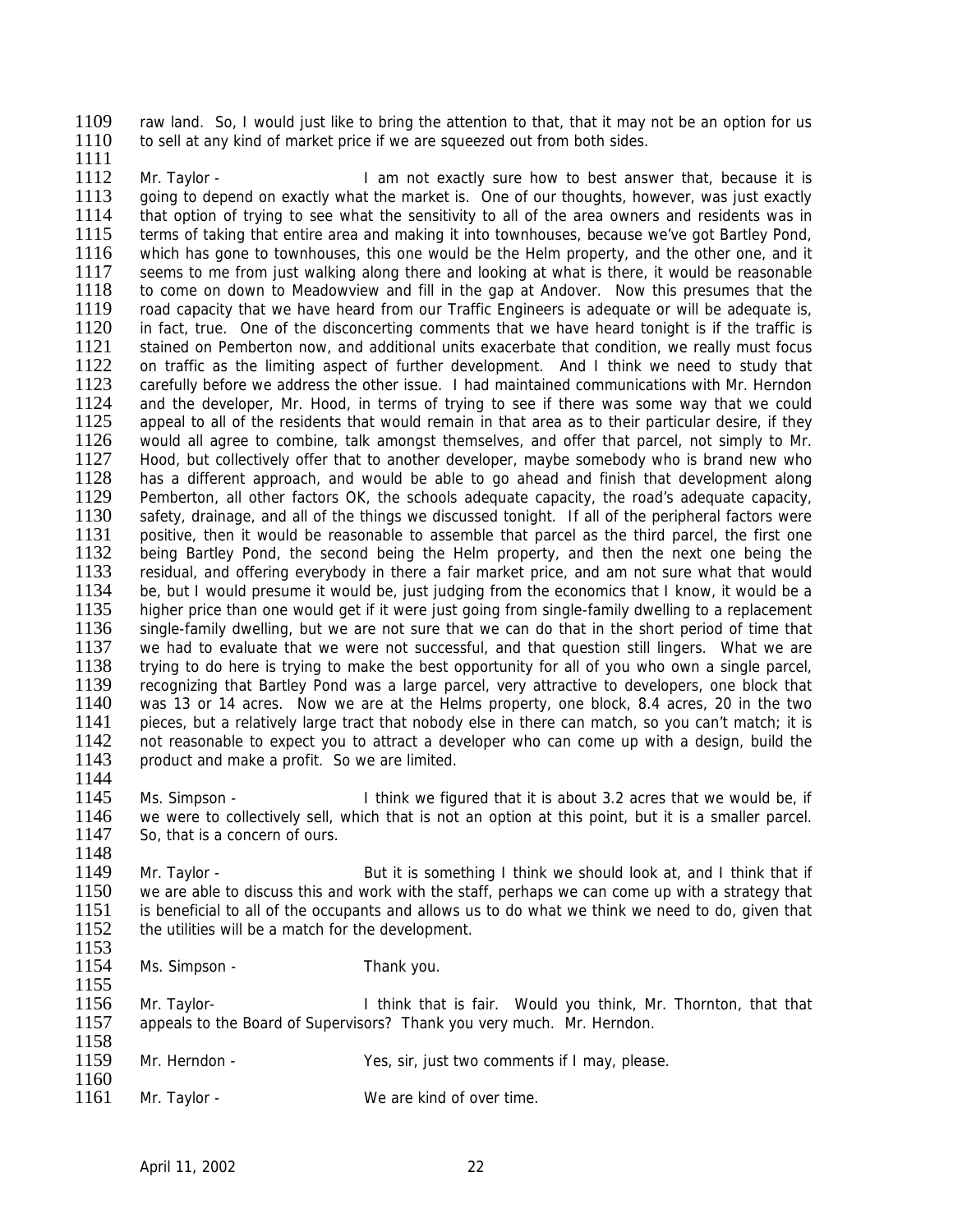$\frac{1162}{1163}$ 1163 Mr. Herndon - I understand and I will be very brief. The area that we speak of,<br>1164 Andover Hills, is a very small area, and at the present time. Mr. Billy Johnson is developing quite Andover Hills, is a very small area, and at the present time, Mr. Billy Johnson is developing quite 1165 a few single-family houses, starting on Meadowview Road and wrapping around and coming out 1166 on Mayland. The question is, "Why would any developer want to come in, when single-family 1167 houses are going to be built on Meadowview Road, and extended all the way around to Mayland, 1168 and buy such a small parcel of land to build townhouses on?" And the next thing is, even if 1169 someone did come in and buy that, you'd have every single family residence between Broad someone did come in and buy that, you'd have every single family residence between Broad 1170 Street and Three Chopt would object to the rezoning of our property because of the traffic, so it 1171 is just not going to work. is just not going to work. 1172<br>1173 Mr. Taylor - Thank you, Mr. Herndon. 1174 1175 Mr. Herndon - Thank you. 1176 1177 Mr. Archer - Mr. Chairman, if I may ask, and I've been trying to write down<br>1178 some of the comments that have been made tonight. It seems like the residents who have come some of the comments that have been made tonight. It seems like the residents who have come 1179 out tonight to speak in opposition, not opposed to Mr. Mistr's construction or the layout of the 1180 townhouses, and certainly not of the quality of his work, which I think most of us can attest to. 1180 townhouses, and certainly not of the quality of his work, which I think most of us can attest to, 1181 but the issues seem to be, even though the school problem is one that I think could be overcome 1181 but the issues seem to be, even though the school problem is one that I think could be overcome<br>1182 with time, but it seems to me that traffic, density, setback and property values are the maior 1182 with time, but it seems to me that traffic, density, setback and property values are the major 1183 concerns, and the biggest one being traffic. The staff report mentioned the upcoming Mayland 1183 concerns, and the biggest one being traffic. The staff report mentioned the upcoming Mayland<br>1184 Drive Extension Project and then it refers to the adjacent roadway network but is there 1184 Drive Extension Project, and then it refers to the adjacent roadway network, but is there 1185 anything in the works as far as we know for the improvement of Pemberton, since that seems to anything in the works as far as we know for the improvement of Pemberton, since that seems to 1186 be where the traffic problem is. Does anybody on staff know? 1187 1188 Mr. Bittner - No. There are no improvements planned for Pemberton other 1189 than installation of turn lanes at the intersection of Mayland and Pemberton. 1190 1191 Mr. Archer - Is Pemberton capable of being widened, given what is there<br>1192 now? 1192 1193<br>1194 Mr. Vanarsdall - Traffic or Public Works didn't make any comments on that. 1195<br>1196 1196 Mr. Taylor - No, and they are not here tonight. Mr. Mistr, there are a<br>1197 number of issues here tonight that I don't think we can grapple with. I think the best thing to number of issues here tonight that I don't think we can grapple with. I think the best thing to 1198 do is a deferral here. Would you be willing to defer this for another 30 days to talk about it? I<br>1199 thought we were further along in the development and the acceptance of the community than thought we were further along in the development and the acceptance of the community than 1200 we apparently are. 1201 1202 Mr. Mistr - I don't know that another 30 days, I've met with Mr. Herndon a 1203 couple of times and talked about a number of these issues, and... couple of times and talked about a number of these issues, and... 1204<br>1205 1205 Mr. Taylor - Mr. Hood, if you would, come up and talk at the microphone.<br>1206 We'd appreciate that. We'd appreciate that. 1207<br>1208 Mr. Hood - The My name is Tom Hood and I am the owner of Virginia Classic 1209 Homes, and I am the applicant. We did have a meeting with the citizens, and, of course, those 1210 issues were raised here tonight and talked about, and I have spoken to Mr. Herndon on a couple 1211 of occasions, and talked about the situation with him. I think we are pretty well as far along as 1212 we are going to get, to be honest with you, so I don't know that another 30-days is going to 1212 we are going to get, to be honest with you, so I don't know that another 30-days is going to 1213 resolve much more than it already has. What we have said that we would do is, with regards to 1213 resolve much more than it already has. What we have said that we would do is, with regards to 1214 Ceres Road and the traffic coming through Ceres Road the traffic to set the Ceres Road and the traffic coming through Ceres Road, we said we would try to set the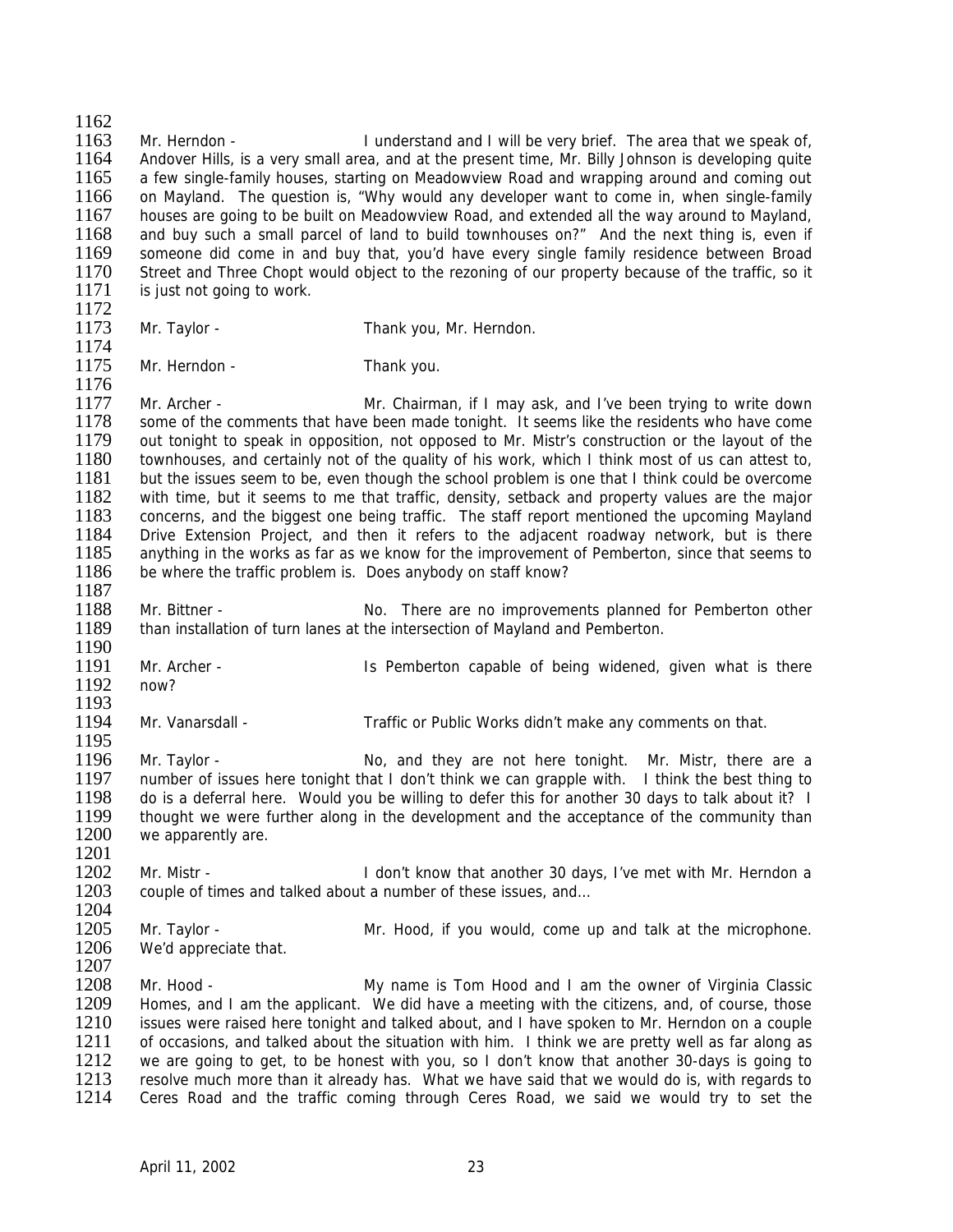1215 subdivision up so that if the citizens that live in the Meadowview area and the Andover area, that 1216 if at some point down the road their properties were to be developed to townhouses we would 1216 if at some point down the road their properties were to be developed to townhouses, we would<br>1217 be able to open up Ceres Road and continue down there and hopefully keep some of the be able to open up Ceres Road and continue down there, and hopefully keep some of the 1218 development cost at a minimum, giving their property more value. We have also said that what 1219 we would do is to go ahead, and if the citizens did not want their property to go to townhouses, 1219 we would do is to go ahead, and if the citizens did not want their property to go to townhouses,<br>1220 that we would go ahead and block it off. We would probably have to install a BMP and the BMP 1220 that we would go ahead and block it off. We would probably have to install a BMP and the BMP 1221 would have a perfect location right there at the end of Ceres Road, just from looking at it 1221 would have a perfect location right there at the end of Ceres Road, just from looking at it 1222 preliminarily. So, we tried to set it up as the best of both worlds for the citizens on Meadowyiew. 1222 preliminarily. So, we tried to set it up as the best of both worlds for the citizens on Meadowview,<br>1223 and the citizens on Ceres Road, so that whichever way it went, if it were to remain single-family 1223 and the citizens on Ceres Road, so that whichever way it went, if it were to remain single-family<br>1224 residential that it would stay that way, and if it were ever to go to townhouses, that we would be 1224 residential that it would stay that way, and if it were ever to go to townhouses, that we would be 1225 able to continue with the development on down Ceres Road. But we would leave that strictly up 1225 able to continue with the development on down Ceres Road. But we would leave that strictly up<br>1226 to them. We would not try to force that issue on them. So we would try to leave that as a viable 1226 to them. We would not try to force that issue on them. So we would try to leave that as a viable 1227 ontion for them option for them.

1228 Mr. Vanarsdall - **Mr. Hood, do you know anything about this Pemberton Road.** 1230 When you bought your property, had you discussed this with anybody from VDOT about what to 1231 do with it, if anything?

1232<br>1233 1233 Mr. Hood - Not in a great deal of detail. We have made some preliminary<br>1234 Calls, approximately two years ago, when we actually took a look at the Bartley Pond area, also, 1234 calls, approximately two years ago, when we actually took a look at the Bartley Pond area, also, 1235 about two vears ago, and found out, of course, that that was a State road and that they had at 1235 about two years ago, and found out, of course, that that was a State road and that they had at 1236 that time no long-range plans to widen it, that I knew of. When we told them we were looking 1236 that time no long-range plans to widen it, that I knew of. When we told them we were looking<br>1237 at Bartley Pond, they said "Well, we will talk with you and work with you as to what you need to 1237 at Bartley Pond, they said, "Well, we will talk with you and work with you as to what you need to 1238 install as far as turn lanes." install as far as turn lanes."

1239<br>1240 Mr. Vanarsdall - **I** was thinking tonight when these people were speaking, it is 1241 hard for me to believe what I read here, that they deferred the case again to address the issues, 1242 but it does not seem like we did much addressing.

1244 Mr. Hood - Christian McCanadin, we have...

1243

1261

1245<br>1246 1246 Mr. Vanarsdall - It doesn't make any sense to me. That is why Mr. Chairman is 1247 asking you for 30 more days or maybe you want us to go ahead and hear it asking you for 30 more days, or maybe you want us to go ahead and hear it.

1248<br>1249 1249 Mr. Hood - I think at this time we should just go ahead and take a vote. We 1250 are under some time constraints as well. Now, we don't have it in writing, but we do have some are under some time constraints as well. Now, we don't have it in writing, but we do have some 1251 time constraints that we are dealing with. This is actually the second deferral. 1252

1253 Mr. Vanarsdall - These are the same individuals that came before us to begin<br>1254 with, and they had problems, and now they are back here again. It doesn't seem like the 1254 with, and they had problems, and now they are back here again. It doesn't seem like the 1255 problem has been addressed. Maybe you can't solve it. problem has been addressed. Maybe you can't solve it.

1256<br>1257 Mr. Hood - The South Come is a lam not sure we will come to 100% meeting of the minds with 1258 them.

1259<br>1260 Mr. Vanarsdall - What do you think about this, Spud?

1262 Mr. Mistr - I don't know of any plans to widen Pemberton Road and this has 1263 been talked about for 10 years at least, or more, and the problem with Pemberton Road is the 1264 bridge over 64. The State has told me before they have no intention of widening that bridge, 1265 and it is sort of fruitless to widen Pemberton Road if the bridge is going to stay two lanes. You 1265 and it is sort of fruitless to widen Pemberton Road if the bridge is going to stay two lanes. You<br>1266 know, the best that traffic is going to be changed is by the construction of Mayland where people 1266 know, the best that traffic is going to be changed is by the construction of Mayland where people 1267 from these developments can go out to Mayland, as well as the people on Meadowview Road. from these developments can go out to Mayland, as well as the people on Meadowview Road,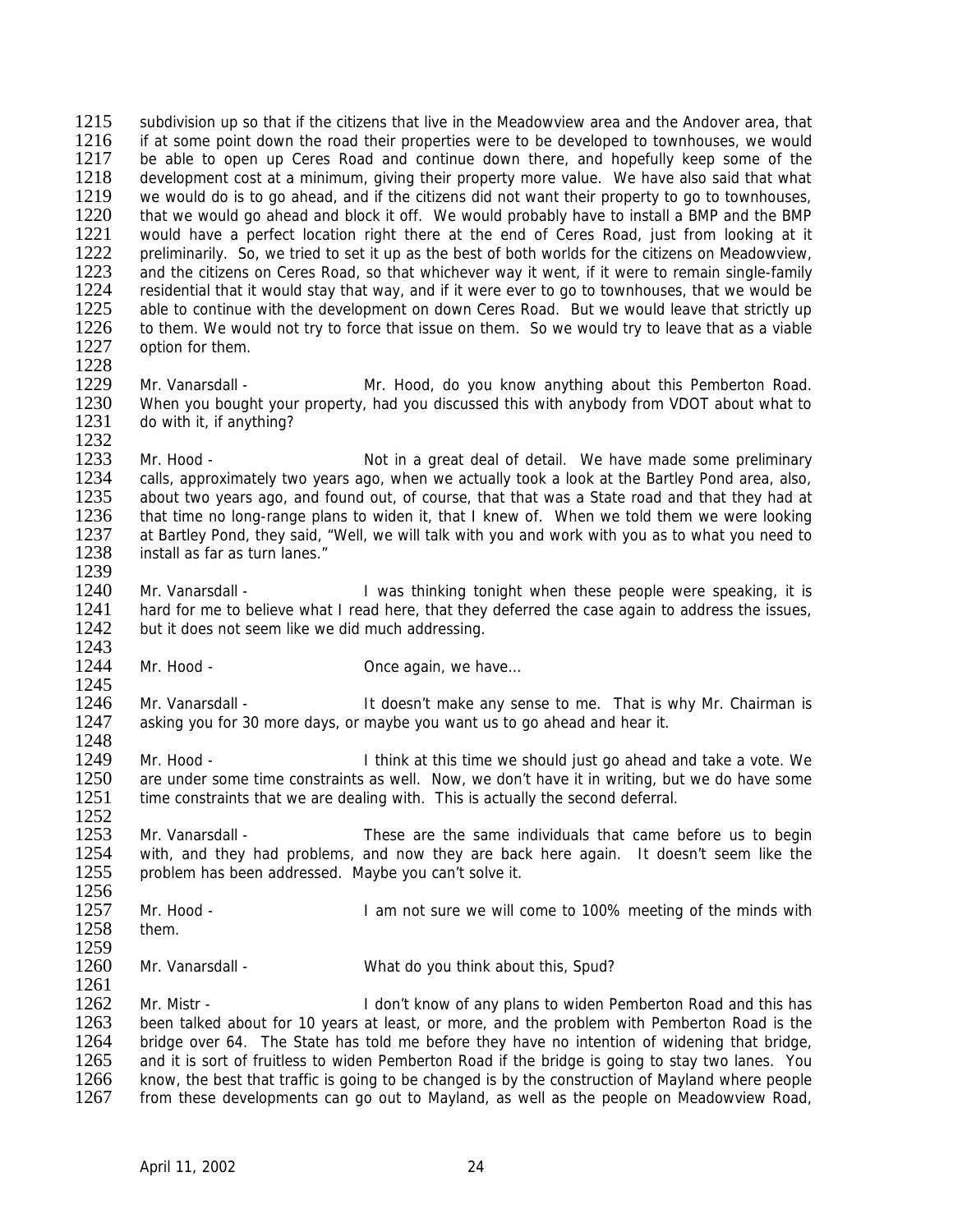1268 when Andover Hills, Section B, is built. There will be a connection to Mayland Drive that they will<br>1269 be able to use which means they could go there and turn east on Mayland, or they could go 1269 be able to use, which means they could go there and turn east on Mayland, or they could go 1270 west on Mayland where there will be a traffic signal, which will alleviate a lot of the problems west on Mayland where there will be a traffic signal, which will alleviate a lot of the problems 1271 getting out onto Pemberton.

1272<br>1273 Mr. Vanarsdall - Seems like the townhouses then may be too early then. Maybe 1274 they are before their time, which that is not your fault.

1275<br>1276 1276 Mr. Taylor - It seems to me that we need to resolve some of these before we<br>1277 Can go forward. I had hoped we would be further than we are, but I can't see anything that I can 1277 can go forward. I had hoped we would be further than we are, but I can't see anything that I can<br>1278 of obther than, since I've used my one deferral. I will entertain a deferral by the applicant or I will do other than, since I've used my one deferral, I will entertain a deferral by the applicant or I will 1279 move. 1280

1281 Mr. Mistr - Could we consider deferring it for two weeks until the daytime 1282 meeting, to see if we could work something out then? meeting, to see if we could work something out then?

1283<br>1284 1284 Mr. Taylor - I don't think that is going to be enough time to answer the 1285 questions. We did 30 days, and we haven't gotten there. I had hoped that we would. One of 1286 the issues that we have got is the State road. There's a number of issues here that I just don't 1286 the issues that we have got is the State road. There's a number of issues here that I just don't 1287 feel comfortable in moving for approval, and absent a denial. I have no alternative but to 1287 feel comfortable in moving for approval, and absent a denial, I have no alternative but to 1288 consider the alternative, but I will give it to you, your alternative. consider the alternative, but I will give it to you, your alternative.

1289<br>1290 Mr. Mistr - The Mistr - It is really up to my client as to what he wants to do.

1292 Mr. Taylor - I know it is and I apologize to the client. I had hoped we would<br>1293 get a good meeting and really resolve these, and we've had a month and they are not resolved. 1293 get a good meeting and really resolve these, and we've had a month and they are not resolved.<br>1294 If we can't resolve it in another month, I will deny it. Or I will deny it tonight, because they have If we can't resolve it in another month, I will deny it. Or I will deny it tonight, because they have 1295 to be resolved before we can proceed. 1296

1297 Mr. Vanarsdall - Mr. Chairman, I want you to do whatever you want to do,<br>1298 because it is vour district, but if you feel that there is nothing we can work out, then we will just 1298 because it is your district, but if you feel that there is nothing we can work out, then we will just 1299 ao ahead and hear it and send it on to the Board. That is up to you. Whatever you want to do. 1299 go ahead and hear it and send it on to the Board. That is up to you. Whatever you want to do, 1300 we will do it with you we will do it with you.

1301<br>1302 1302 Mr. Marlles - Mr. Mistr, if the Planning Commission did recommend denial, of 1303 course, it could still go forward to the Board of Supervisors and you would, for the benefit of the 1303 course, it could still go forward to the Board of Supervisors and you would, for the benefit of the 1304 citizens, there would still be some time to work on some of these issues. citizens, there would still be some time to work on some of these issues. 1305

1306 Mr. Mistr - We understand that and we will certainly, regardless of what the 1307 Commission recommends, continue to work with the citizens to try to resolve their concerns.

1308<br>1309 1309 Mr. Taylor - Yes, I think we really have to resolve the traffic concerns and 1310 what the future is going to be, and impact on the schools, and some of these other things, and 1310 what the future is going to be, and impact on the schools, and some of these other things, and 1311 we are not going to be able to do that There is one more question in the back I will entertain 1311 we are not going to be able to do that. There is one more question in the back. I will entertain 1312 that and then I will get on with the motion because the hour is progressing. that and then I will get on with the motion because the hour is progressing.

1313<br>1314

1291

Mr. Mary Herndon - Yes, sir, gentlemen. My name is Mary Herndon. I cohabit with 1315 Horace at 9700 Meadowview Road. I just wanted to remind you that this whole meeting just 1316 about has focused on Andover Hills, and indeed that is an issue. But please be reminded of the 1317 other two speakers you have heard. The single-family homeowners on the other side of 1318 Pemberton, and they number in the hundreds, Pat, do you know what the number is? Just in the 1318 Pemberton, and they number in the hundreds, Pat, do you know what the number is? Just in the 1319 Woodside area it is over 40, and that is only one, and those are the ones that are impacted by 1319 Woodside area it is over 40, and that is only one, and those are the ones that are impacted by 1320 traffic even more than we are, because their numbers are far greater than ours. So a reminder traffic even more than we are, because their numbers are far greater than ours. So a reminder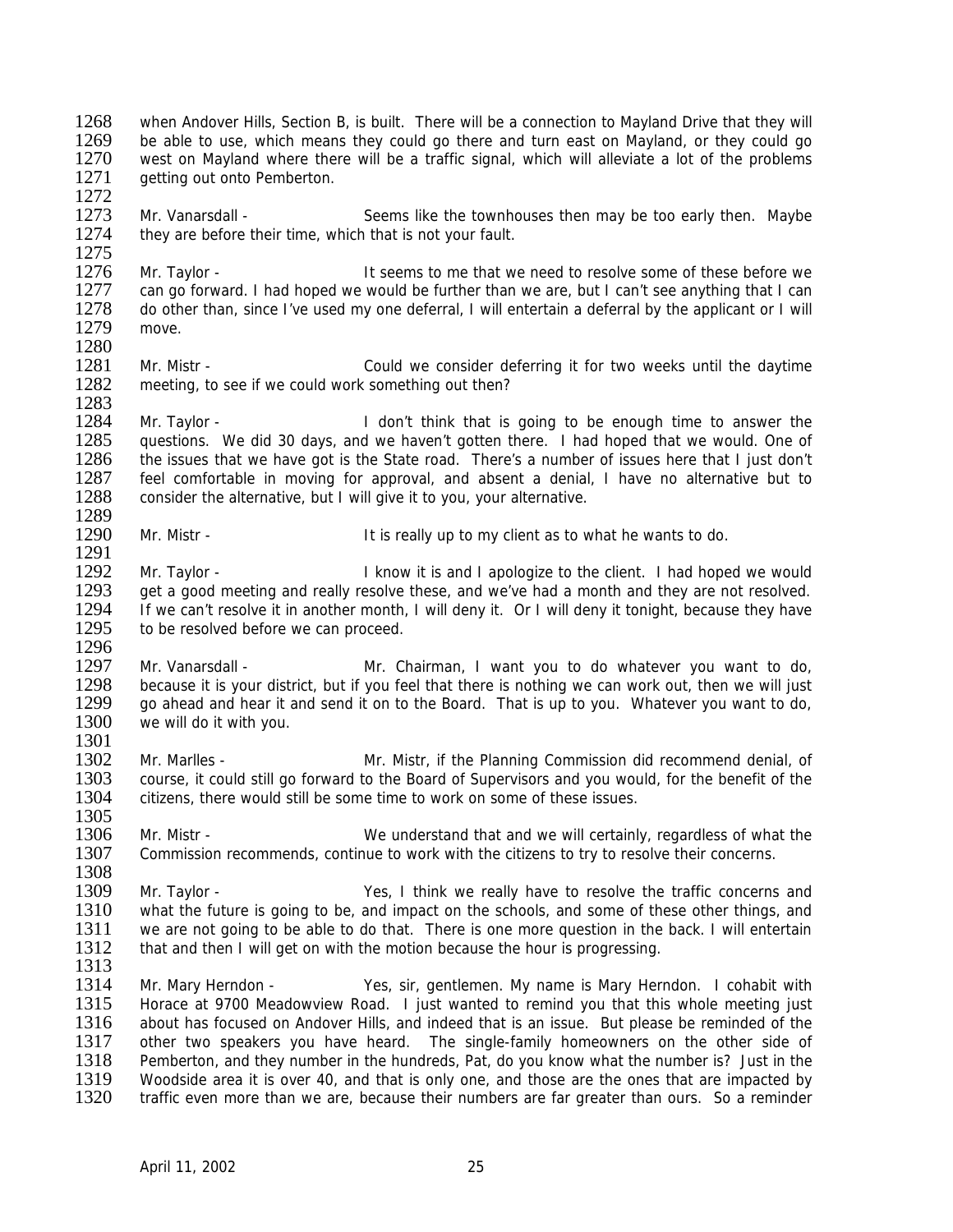1321 that it is not just the Andover Hills Subdivision, although that is where our interest is focused. It<br>1322 is also all of the other residents on the other side of Pemberton who are impacted by this as well is also all of the other residents on the other side of Pemberton who are impacted by this as well. 1323

1324 Mr. Taylor - Thank you, Mrs. Herndon. I appreciate that. We may have 1325 gotten to a point in this particular area that the road system may not be simply adequate to 1325 gotten to a point in this particular area that the road system may not be simply adequate to 1326 handle the extra development. Accordinaly, I will move denial of Case C-8C-02 and referral to handle the extra development. Accordingly, I will move denial of Case C-8C-02 and referral to 1327 the Board of Supervisors.

- 1328<br>1329
	- Mr. Marlles Is there a second?

1330<br>1331 1331 Mr. Taylor - I am going to move for denial of Case C-8C-02 and we will move 1332 it on to the Supervisors. it on to the Supervisors. 1333

1334 Mr. Archer - I second it, Mr. Chairman.

1335

1336 Mr. Taylor - Motion made by Mr. Taylor and seconded by Mr. Archer. All in 1337 favor say aye. All opposed say no. The ayes have it. The motion passes.

1338<br>1339 1339 REASON: The Planning Commission voted 5-0 (one abstention) to recommend the Board of 1340 Supervisors **deny** the request because it represents an increase in intensity which could have an 1340 Supervisors **deny** the request because it represents an increase in intensity which could have an 1341 adverse effect on traffic along Pemberton Road, it does not conform to the recommendations of 1341 adverse effect on traffic along Pemberton Road, it does not conform to the recommendations of 1342 the Land Use Plan, and it could have a detrimental impact on the adioining residential 1342 the Land Use Plan, and it could have a detrimental impact on the adjoining residential 1343 neighborhood neighborhood. 1344

1345 Mr. Marlles - Ladies and gentlemen, this case does come up before the Board<br>1346 of Supervisors on May 14, so you might want to put that on your calendar. There will be another of Supervisors on May 14, so you might want to put that on your calendar. There will be another 1347 public hearing.

## 1349 **The Commission at this time took a five-minute break.**

## 1350<br>1351 The Commission reconvened at this time.

 $\frac{1352}{1353}$ 1353 **C-20C-02 James W. Theobald for HHHunt Corporation:** Request to conditionally 1354 rezone from A-1 Agricultural District to RTHC Residential Townhouse District (Conditional),<br>1355 Parcels 744-773-3059 (18-A-11) and 744-773-6354 (18-A-12), containing 11.329 acres, located 1355 Parcels 744-773-3059 (18-A-11) and 744-773-6354 (18-A-12), containing 11.329 acres, located 1356 on the south line of Old Nuckols Road approximately 300 feet east of Shady Grove Road. on the south line of Old Nuckols Road approximately 300 feet east of Shady Grove Road. 1357 Residential townhouses for sale are proposed. The RTH District allows a maximum density of 9 1358 units per acre. The use will be controlled by proffered conditions and zoning ordinance 1359 regulations. The Land Use Plan recommends Urban Residential, 3.4 to 6.8 units net density per 1360 acre, Suburban Residential 2, 2.4 to 3.4 units net density per acre, Environmental Protection Area<br>1361 and Government. and Government.

- $\frac{1362}{1363}$ Mr. Marlles - The staff report will be given by Mr. Bittner.
- 1365 Mr. Taylor Is there anybody left in the audience who is opposed to this 1366 project? There is opposition. Mr. Secretary. project? There is opposition, Mr. Secretary.
- 1367

1364

1348

1368 Mr. Bittner - Thank you, Mr. Taylor. This site is on the south line of Old 1369 Nuckols Road approximately 300 feet east of Shady Grove Road. The site is mainly designated 1370 urban residential in the County's Comprehensive Plan. The proffers submitted with this request 1371 have been revised and they have been handed out to you. The conceptual layout plan is also 1371 have been revised and they have been handed out to you. The conceptual layout plan is also<br>1372 disbursed with those proffers. This layout was received earlier today, and is not a proffered 1372 disbursed with those proffers. This layout was received earlier today, and is not a proffered<br>1373 document. New proffer items include a maximum of 69 units to be developed on the site. This document. New proffer items include a maximum of 69 units to be developed on the site. This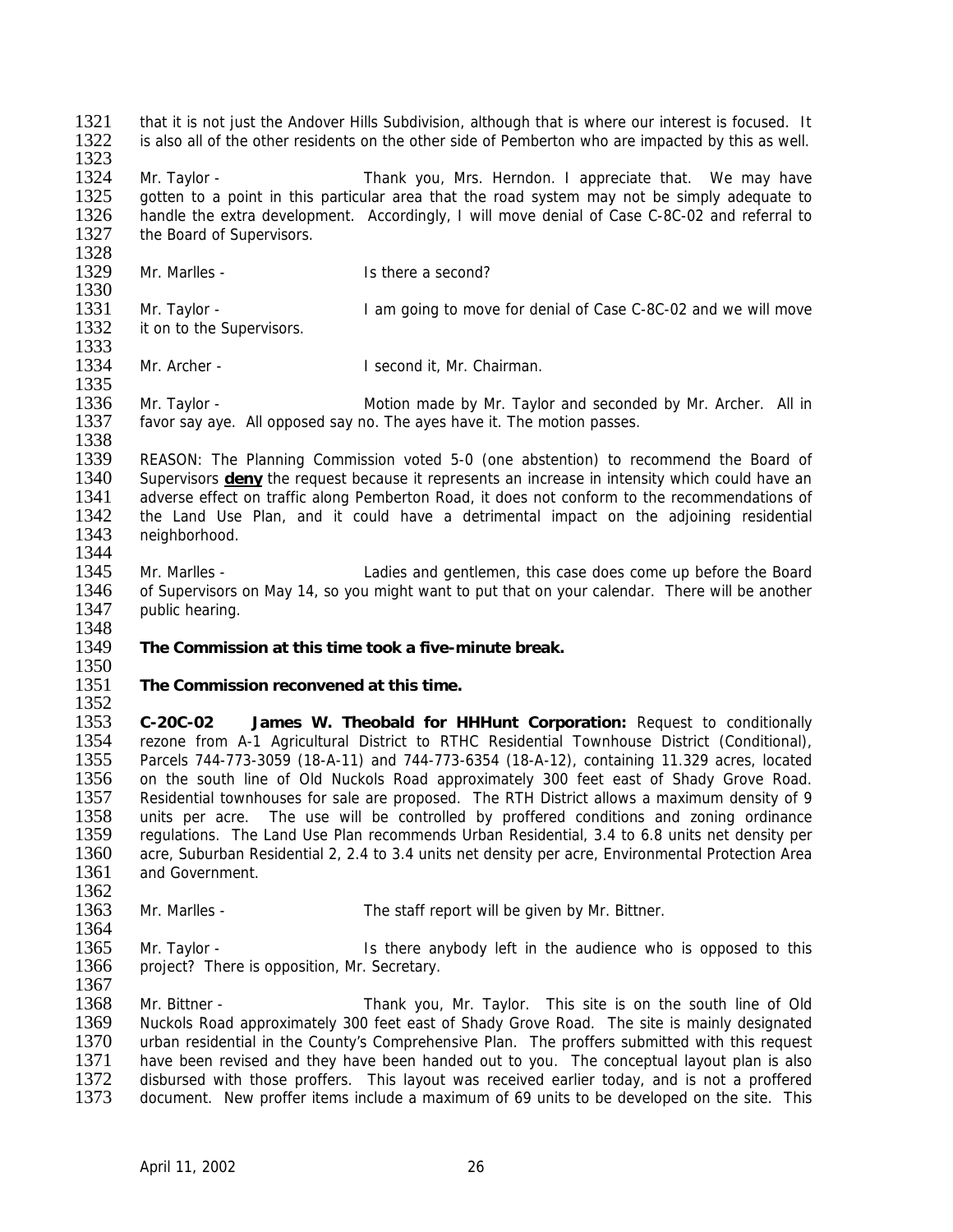1374 equals a density of 6.09 units per acre, which is slightly above the staff recommended density of 1575 six units an acre a minimum unit size of 1.500 square feet has also been established in 1375 six units an acre. A minimum unit size of 1,500 square feet has also been established. In<br>1376 addition, concealed source lighting no taller than 15 feet has been provided. However, even with addition, concealed source lighting no taller than 15 feet has been provided. However, even with 1377 these new proffers, staff feels the quality of this case could be improved to match that of other 1378 recent townhouse rezonings. Staff continues to have several suggestions on how to improve this 1378 recent townhouse rezonings. Staff continues to have several suggestions on how to improve this<br>1379 proposal. These include the following: The applicant has proffered various design elements proposal. These include the following: The applicant has proffered various design elements 1380 amongst individual units, including various colors of brick, brick accents, colors of siding, window<br>1381 designs and doorway designs. However, no minimum percentage of brick has been established. 1381 designs and doorway designs. However, no minimum percentage of brick has been established.<br>1382 Brick is generally considered to be a high-quality building material and would also be consistent 1382 Brick is generally considered to be a high-quality building material and would also be consistent 1383 with The Townes of Shady Grove townhouse development directly north of this site. The 1383 with The Townes of Shady Grove townhouse development directly north of this site. The 1384 Kensington single-family subdivision is proposed on adiacent property to the south and is zoned 1384 Kensington single-family subdivision is proposed on adjacent property to the south and is zoned<br>1385 R-3C. The applicant should consider some form of buffering or additional setback along this 1385 R-3C. The applicant should consider some form of buffering or additional setback along this 1386 border. The revised proffers state that a line of Wax Myrtles shall be placed in this area. border. The revised proffers state that a line of Wax Myrtles shall be placed in this area. 1387 However, landscaping such as this is already a requirement of the zoning ordinance. The 1388 applicant should consider a more substantial buffer or setback in this area. A vacant parcel of applicant should consider a more substantial buffer or setback in this area. A vacant parcel of 1389 land is along the eastern border of the site. It would be logical for the proposed townhouse<br>1390 development to someday incorporate this property. The conceptual plan that was handed to you development to someday incorporate this property. The conceptual plan that was handed to you 1391 tonight shows parking areas along this border that could someday be extended with a road<br>1392 connection. The applicant should consider proffer language that insures this possibility. The 1392 connection. The applicant should consider proffer language that insures this possibility. The 1393 conceptual layout shows a boulevard-type entrance with a median. This could become a very 1393 conceptual layout shows a boulevard-type entrance with a median. This could become a very<br>1394 attractive entrance feature to this community. The applicant should also consider proffer 1394 attractive entrance feature to this community. The applicant should also consider proffer<br>1395 language that provides the type of entrance shown on the lavout plan. Townhouses could be an 1395 language that provides the type of entrance shown on the layout plan. Townhouses could be an 1396 appropriate use on this site. The current proffers do provide some positive items. However 1396 appropriate use on this site. The current proffers do provide some positive items. However, 1397 there are still some outstanding quality issues that should be addressed. If the applicant were to there are still some outstanding quality issues that should be addressed. If the applicant were to 1398 address these issues, staff could recommend approval of this application. Until that time, staff 1399 recommends that this proposal be deferred. I'd be happy to answer any questions that you may recommends that this proposal be deferred. I'd be happy to answer any questions that you may 1400 have. 1401 1402 Mr. Vanarsdall - Do you recommend that it be deferred? 1403<br>1404 Mr. Bittner - Yes, sir. Deferred. 1405<br>1406 1406 Mr. Taylor - In the deferring, Mr. Bittner, you said there are some quality<br>1407 issues, and you named some design elements, brick, buffering, and I'd appreciate it if you would 1407 issues, and you named some design elements, brick, buffering, and I'd appreciate it if you would 1408 review those again. If you have a list in front of you. review those again, if you have a list in front of you. 1409 1410 Mr. Bittner - Yes, sir. Regarding architecture, they have not proffered any 1411 minimum percentage of brick for the exterior of these units. Brick has been generally considered 1412 a high-quality material. The case we just heard previously had a minimum percentage of 60% 1413 brick. Bartley Pond is mostly brick, I believe, and also The Townes at Shady Grove, directly north 1414 of this site, is required to have 50%, at least, brick. They have not said that these would have 1414 of this site, is required to have 50%, at least, brick. They have not said that these would have 1415 any minimum percentage of brick. any minimum percentage of brick. 1416<br>1417 1417 Mr. Taylor - Basically the construction material would be Dryvit, or have they<br>1418 specified a material? specified a material? 1419<br>1420 Mr. Bittner - They have said varying materials, including brick or siding. 1421 Again, they have not specified a minimum of anything, so it is conceivable that they could build 1422 something with no brick at all. 1423<br>1424 Mr. Taylor - **Have they proffered anything like brick in the foundation only?** 

1425<br>1426 Mr. Bittner - The Mass Communications of Yes. Brick foundations.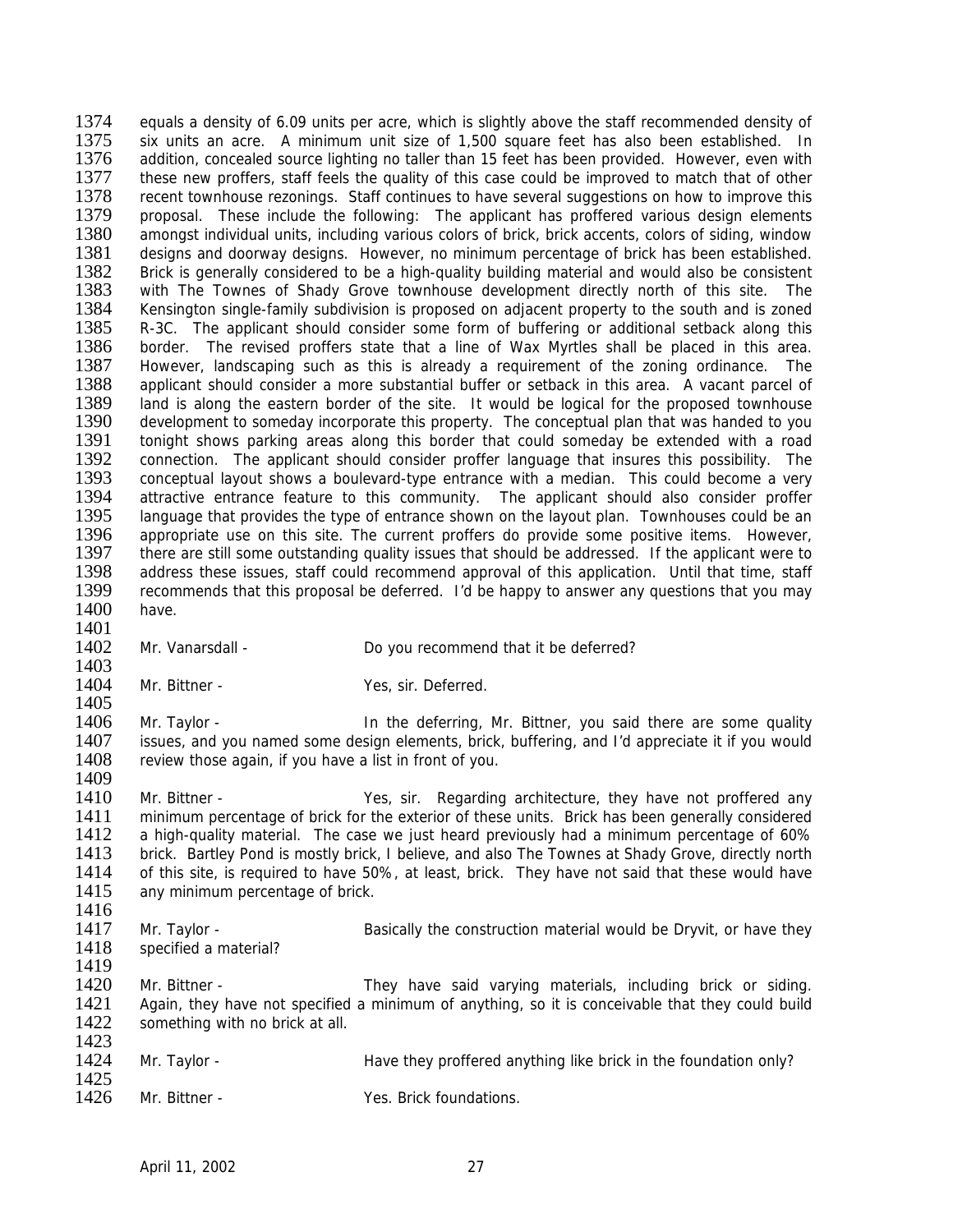1427<br>1428 Mr. Taylor - **Brick foundations 100%?** 1429 1430 Mr. Bittner - Yes. The next issue is the southern border buffer. You will see 1431 the proposed Kensington Subdivision directly south (referring to rendering). We are 1432 recommending a little bit more separation between the single family and the townhouse units. recommending a little bit more separation between the single family and the townhouse units. 1433 They have proffered at this point a line of Wax Myrtles along the southern border, but 1434 Iandscaping is required anyway by the Zoning Ordinance, so we think that they could really beef 1434 landscaping is required anyway by the Zoning Ordinance, so we think that they could really beef 1435 that up to some degree. that up, to some degree. 1436<br>1437 Mr. Taylor - Sir, could you be more specific in terms of the width of that 1438 buffer. 1439 1440 Mr. Bittner - There is no buffer. 1441 1442 Mr. Taylor - There is none at all? Just the buffer of Wax Myrtles. 1443 1444 Mr. Bittner - Aline of Wax Myrtles. 1445<br>1446 1446 Mr. Taylor - So you would prefer that they establish a buffer distance, and<br>1447 we have debated Wax Myrtles as a screening material, and I have heard that vastly superior to 1447 we have debated Wax Myrtles as a screening material, and I have heard that vastly superior to 1448 that would be something like a denser, higher growing group, like Levland Cyprus or something. 1448 that would be something like a denser, higher growing group, like Leyland Cyprus or something.<br>1449 State that what you are thinking of? Is that what you are thinking of? 1450 1451 Mr. Bittner - Well, we actually are not getting into landscaping specifics at 1452 this point. We were looking at a larger common area or a bigger setback for the units. this point. We were looking at a larger common area or a bigger setback for the units. 1453 1454 Mr. Vanarsdall - Mr. Bittner, did you share this with the applicant, that you would 1455 rather that he defer it? 1456<br>1457 Mr. Bittner - Yes, sir. 1458<br>1459 Mr. Vanarsdall - Did Mr. Taylor know this, too? 1460<br>1461 Mr. Bittner - Yes, sir. He did. 1462 1463 Mr. Taylor - All I am trying to do, Mr. Vanarsdall, is chronicle the facts so 1464 that… 1465 1466 Mr. Vanarsdall - That is all right. You don't have to explain it. 1467<br>1468 Mr. Taylor - Go ahead, sir. 1469<br>1470 1470 Mr. Bittner - The next issue we brought up was that the property to the east,<br>1471 Let me see if I can go over here to the document camera. Can someone adjust that for a little bit 1471 let me see if I can go over here to the document camera. Can someone adjust that for a little bit 1472 blease, so that it is a little bit bigger in the center? This is a layout that was submitted today by 1472 please, so that it is a little bit bigger in the center? This is a layout that was submitted today by<br>1473 the applicant. Again, it is not proffered, although there are several positive elements to this the applicant. Again, it is not proffered, although there are several positive elements to this 1474 layout, we feel. In this case, east is to the bottom of this page (referring to rendering). That 1475 large rectangle (referring to rendering) is the eastern property in question. The applicant has 1476 pursued acquisition of this site. It just hasn't come about. However, we think, just looking at the 1477 area, and the lavout, and the fact that you really couldn't do anything relative to Avery Green 1477 area, and the layout, and the fact that you really couldn't do anything relative to Avery Green<br>1478 further to the east with this property, it would be logical for it to be included with this 1478 further to the east with this property, it would be logical for it to be included with this 1479 development, and we first recommended a stub road from this site to the eastern property, and development, and we first recommended a stub road from this site to the eastern property, and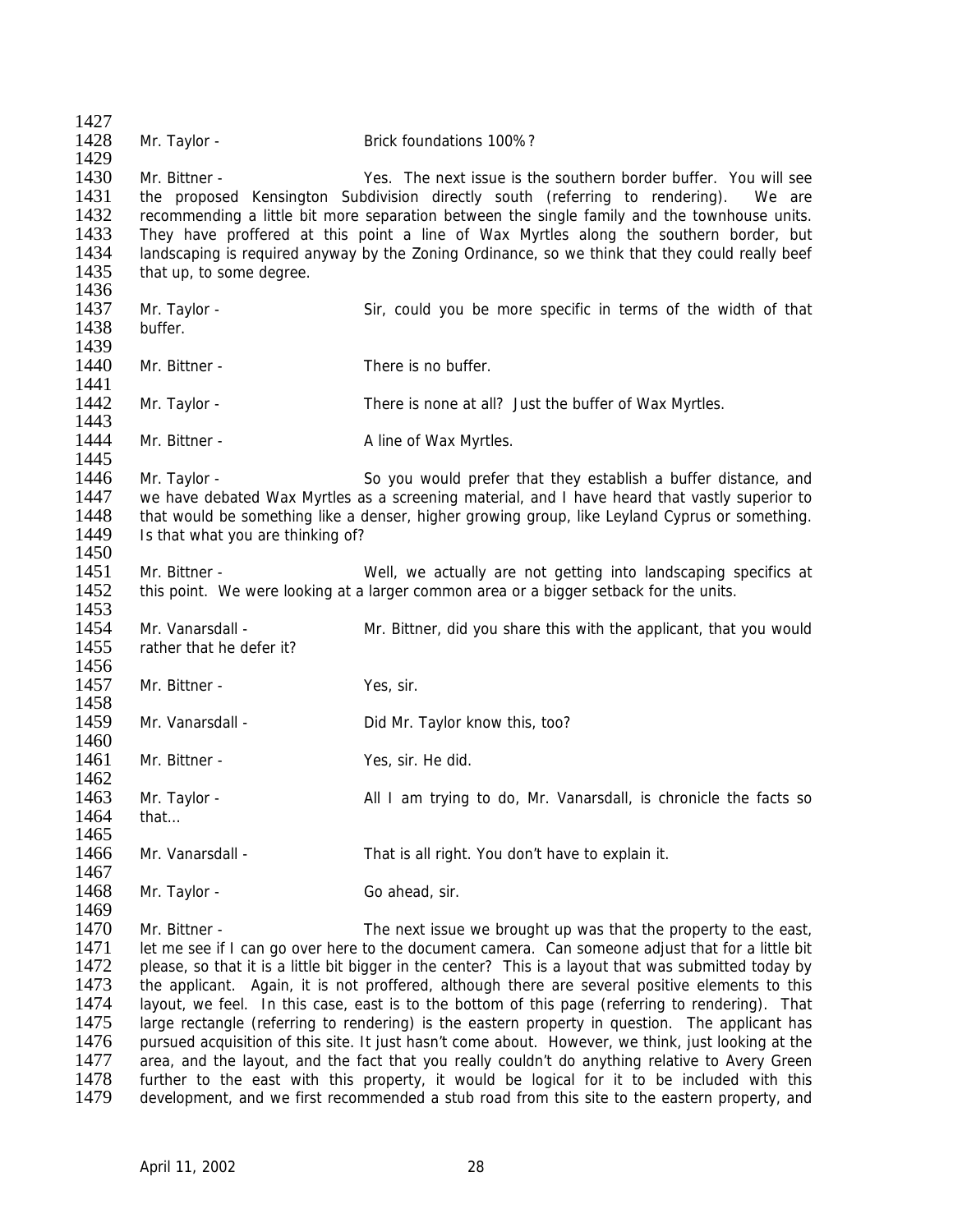1480 the applicant did not want to do that. We then suggested that they do what is actually shown on 1481 this plan, which is bring a parking area or an open grassy area close to the eastern border that 1481 this plan, which is bring a parking area or an open grassy area close to the eastern border that 1482 could, perhaps, be extended someday as a road connection, and that is what this plan shows. could, perhaps, be extended someday as a road connection, and that is what this plan shows. 1483 We are asking that they include a statement to that effect in the proffers, and also, you will see 1484 the entrance which is on the right side of the drawing (referring to rendering), and you can see 1484 the entrance which is on the right side of the drawing (referring to rendering), and you can see<br>1485 where there is a present entrance right across from the Cameron at Wyndham Apartments, and where there is a present entrance right across from the Cameron at Wyndham Apartments, and 1486 they are showing a landscape median right there, or a boulevard type of entrance, which we<br>1487 think would be a good thing. Again, we'd like to see some proffer language that would ensure 1487 think would be a good thing. Again, we'd like to see some proffer language that would ensure<br>1488 that, And, as I just spoke to Mr. Vanarsdall, we have been in contact with the applicant and Mr. 1488 that. And, as I just spoke to Mr. Vanarsdall, we have been in contact with the applicant and Mr.<br>1489 Tavlor about deferring this case, and the applicant did not submit a deferral request. Taylor about deferring this case, and the applicant did not submit a deferral request.

1490<br>1491

- 1491 Mr. Taylor All right, thank you, Mr. Bittner. Are there any further questions 1492 from the Commission? Then. Mr. Secretary. I quess we will hear from the applicant. from the Commission? Then, Mr. Secretary, I guess we will hear from the applicant.
- 1493<br>1494 1494 Mr. Marlles - Mr. Chairman, would you like for me to review the rules for the 1495 opposition? Ladies and gentlemen, did you hear my earlier explanation? OK. Thank you. opposition? Ladies and gentlemen, did you hear my earlier explanation? OK. Thank you. 1496
- 1497 Mr. Taylor Do, would you please signify by raising your hand how many<br>1498 Deeple plan to speak? I read that as one. Mr. Dodge. Two? Is it fair that each of you can fit in 1498 people plan to speak? I read that as one, Mr. Dodge. Two? Is it fair that each of you can fit in 1499 a 10 minute segment, five minutes each, or less? Two minutes? Adequate. OK. All right, then 1499 a 10 minute segment, five minutes each, or less? Two minutes? Adequate. OK. All right, then 1500 we will proceed with two speakers for the opposition and we will ask the applicant if he would 1500 we will proceed with two speakers for the opposition and we will ask the applicant if he would 1501 address the Commission, and I believe the applicant is going to be represented by Mr. Theobald. address the Commission, and I believe the applicant is going to be represented by Mr. Theobald.
- 1502<br>1503 Mr. Marlles - Theobald, would you like to leave some time for rebuttal?
- 1504<br>1505 Mr. Theobald - That depends on whether we are deferring or hearing this case. 1506 I am happy to make a presentation, Mr. Chairman, if that is your preference. It was my 1507 understanding that you had intended to defer this case. 1508
- 1509 Mr. Taylor It is my intention to defer this case and I thought, Mr. Theobald, 1510 what we might do is, if you'd like to make some comments before we proceed. I think I will eniov 1510 what we might do is, if you'd like to make some comments before we proceed, I think I will enjoy<br>1511 that, but I don't want to take any of your time because I am going to give you a very short 1511 that, but I don't want to take any of your time because I am going to give you a very short 1512 period to turn this around. like I would also appreciate hearing Mr. Dodge, so that for the record 1512 period to turn this around, like I would also appreciate hearing Mr. Dodge, so that for the record 1513 we could get your thoughts on the issue. Mr. Dodge's thoughts on the issue, and I am going to we could get your thoughts on the issue, Mr. Dodge's thoughts on the issue, and I am going to 1514 treat you to my thoughts on the issue. And you may be as brief, sir, or take as much time as 1515 vou want up to the 10 minutes. you want up to the 10 minutes.
- 1517 Mr. Theobald OK. Let me say this, Mr. Chairman. Rather than presenting a full 1518 case, which I am prepared to do, let me make a few points and say in advance that it was my<br>1519 understanding that we would discuss a potential deferral this evening, and we are certainly 1519 understanding that we would discuss a potential deferral this evening, and we are certainly 1520 prepared to acquiesce in that should you decide to make such a motion for two weeks to the 1520 prepared to acquiesce in that should you decide to make such a motion for two weeks to the 1521 POD hearing. I will say, for the record, perhaps unlike the case you just heard that this request 1521 POD hearing. I will say, for the record, perhaps unlike the case you just heard that this request 1522 is totally consistent with the Land Use Plan designation and does not suffer from any of the 1522 is totally consistent with the Land Use Plan designation and does not suffer from any of the<br>1523 issues regarding drainage, traffic, school capacity, etc. So, we believe that the use is absolutely 1523 issues regarding drainage, traffic, school capacity, etc. So, we believe that the use is absolutely<br>1524 appropriate and really shouldn't be a question. We do acknowledge that we've got a little 1524 appropriate and really shouldn't be a question. We do acknowledge that we've got a little 1525 polishing to do on the proffers. We submitted revised proffers on Tuesday. We submitted that 1525 polishing to do on the proffers. We submitted revised proffers on Tuesday. We submitted that 1526 layout plan, not today but on Tuesday. It is not proffered but it does reflect the POD that we layout plan, not today but on Tuesday. It is not proffered but it does reflect the POD that we 1527 intend to file. And so we do think that the points that Mr. Bittner has raised can be addressed, 1528 can be addressed very quickly. We would like an opportunity to meet with the folks back here 1529 who have additional questions. We have had some communications with the neighborhood 1530 representatives, but, in fairness, this new set of proffers they have not had a chance to probably 1530 representatives, but, in fairness, this new set of proffers they have not had a chance to probably<br>1531 fully review or discuss with us. So, I think with that, unless you have any questions, Mr. 1531 fully review or discuss with us. So, I think with that, unless you have any questions, Mr.<br>1532 Chairman up front? Chairman up front?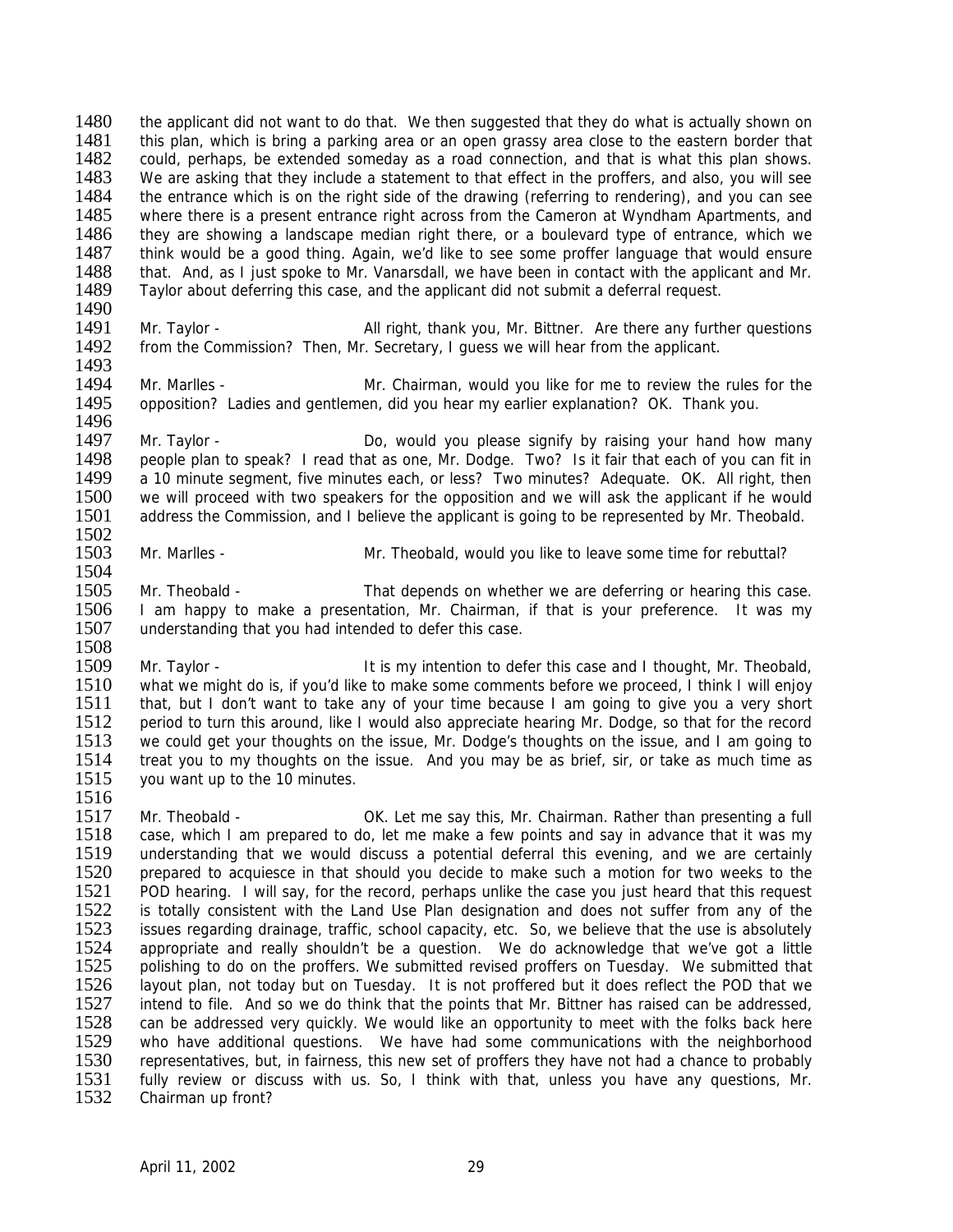1533<br>1534

1534 Mr. Taylor - No, sir. I have no further questions. Thank you very much. We<br>1535 will proceed right to Mr. Dodge. Mr. Dodge. if you would come down and identify yourself for the will proceed right to Mr. Dodge. Mr. Dodge, if you would come down and identify yourself for the 1536 record we would appreciate that, and then you have up to five minutes.

1537<br>1538 Mr. Dodge - Yes, sir. My name is Rick Dodge. I live at 5108 Park Meadows 1539 Court, and I will not filibuster and I will not take 10 minutes. I do want to thank you for hearing 1540 my concerns and I speak for myself. I don't purport to speak for my neighbors, but I have been 1540 my concerns and I speak for myself. I don't purport to speak for my neighbors, but I have been<br>1541 in close communication with about 102 of my neighbors, and 14 of them are here. I think we 1541 in close communication with about 102 of my neighbors, and 14 of them are here. I think we<br>1542 lost a couple of people from the last case, but 14 were here, and there are two little girls who I 1542 lost a couple of people from the last case, but 14 were here, and there are two little girls who I<br>1543 am sure are ready to go home. Normally, Lucy Zirker is here to speak to you, and I know she 1543 am sure are ready to go home. Normally, Lucy Zirker is here to speak to you, and I know she<br>1544 has come before you a few times. She is actually running for the PTA President tonight. 1544 has come before you a few times. She is actually running for the PTA President tonight.<br>1545 Hopefully, she is elected and I think that is how concerned she is about her community. She is Hopefully, she is elected and I think that is how concerned she is about her community. She is 1546 unofficial leader of the residents forum, which she has explained to you before as a group of 1547 concerned Twin Hickory residents, focused on the future development of our neighborhood, concerned Twin Hickory residents, focused on the future development of our neighborhood, 1548 where we will live for a long, long time. And I do want to thank you, Mr. Taylor, for your 1549 ongoing communication with me and many of the neighbors. You have come to several of our 1549 ongoing communication with me and many of the neighbors. You have come to several of our 1550 meetings. I even enjoyed our phone call last night where you kind of enlightened me as to what 1551 I should expect tonight. And I also, oddly enough, would like to thank Hunt, the applicant. I 1551 I should expect tonight. And I also, oddly enough, would like to thank Hunt, the applicant, I<br>1552 should say. The trees that we have been trying to get planted between Park Meadows and Holly 1552 should say. The trees that we have been trying to get planted between Park Meadows and Holly<br>1553 Glen in Twin Hickory for the last 10 months were planted about five hours ago, so I think the 1553 Glen in Twin Hickory for the last 10 months were planted about five hours ago, so I think the 1554 applicant is very interested in making sure that this case is approved and the residents do not 1554 applicant is very interested in making sure that this case is approved and the residents do not 1555 stand in opposition. We also got our grass cut in the common areas on Tuesday, so I think Hunt 1555 stand in opposition. We also got our grass cut in the common areas on Tuesday, so I think Hunt 1556 is trying to respond a little bit. And I know. Mr. Taylor, that I have told you about Steve Thomas. is trying to respond a little bit. And I know, Mr. Taylor, that I have told you about Steve Thomas, 1557 who is building 12 homes near the Avery Green section of Twin Hickory. Mr. Thomas met with 1558 us twice to talk about proffers for those 12 homes. He was very receptive to the residents us twice to talk about proffers for those 12 homes. He was very receptive to the residents 1559 feedback and included all of our reasonable requests in his proffers, and what we are asking the 1560 Commission tonight is, if you would allow or even require Hunt to do the same as Mr. Thomas 1561 did in accepting our feedback, at least contemplating the items, and I think Mr. Bittner did a 1562 fantastic job in outlining the vast majority of the concerns that we have. Obviously, the County<br>1563 staff and the residents kind of look at this in the same light, in terms of how to make this a great 1563 staff and the residents kind of look at this in the same light, in terms of how to make this a great 1564 development. And I won't go through any more specifics, because we would like to do that with 1564 development. And I won't go through any more specifics, because we would like to do that with<br>1565 Hunt and I would hope that the applicant would include Mr. Taylor in the invitation to come to Hunt and I would hope that the applicant would include Mr. Taylor in the invitation to come to 1566 that meeting to talk through our concerns, and I do hope that meeting is open to all residents of 1567 Twin Hickory. Again, I don't think a few people can speak for several hundred households. So, I<br>1568 believe, in my opinion, that all of the households should be invited to that meeting with the believe, in my opinion, that all of the households should be invited to that meeting with the 1569 applicant, and that is why I believe we need a 30-day deferral and not a two-week deferral. That 1570 would give us time to hold that meeting, preferably at night. Obviously, it is more convenient for 1571 the residents to meet with the applicant at night than during the day. If this is a two-week 1572 deferral, then the POD hearing would be during the day and I would imagine I would be the only<br>1573 person that would be at that hearing, since most of my friends and neighbors work during the 1573 person that would be at that hearing, since most of my friends and neighbors work during the 1574 day. I don't so I would be here. And I also would like to thank Mr. Thornton for his comments 1574 day. I don't, so I would be here. And I also would like to thank Mr. Thornton for his comments 1575 earlier this evening about the sensitivity of existing homeowners in the area. I had to restrain 1575 earlier this evening about the sensitivity of existing homeowners in the area. I had to restrain 1576 myself from coming up and giving you a hug. Mr. Thornton, when you said that. myself from coming up and giving you a hug, Mr. Thornton, when you said that.

- 1577<br>1578
- 1579
- Mr. Jernigan Mr. Thornton thanks you.

1580 Mr. Dodge - Yes. Yes. However, if I do see you in the parking lot, I may still 1581 come up and give you a hug. And then lastly, my last point is this, obviously, is a small, 1582 relatively small parcel of land, 11 acres. I believe it is next month the Commission will hear<br>1583 about 112 acre plot of land or parcel of land near the YMCA, which is fairly close to this proposed 1583 about 112 acre plot of land or parcel of land near the YMCA, which is fairly close to this proposed<br>1584 development, and we are just concerned about the direction that our neighborhood is headed 1584 development, and we are just concerned about the direction that our neighborhood is headed<br>1585 with more apartments and more townhouses that we believe, according to our numbers, will out with more apartments and more townhouses that we believe, according to our numbers, will out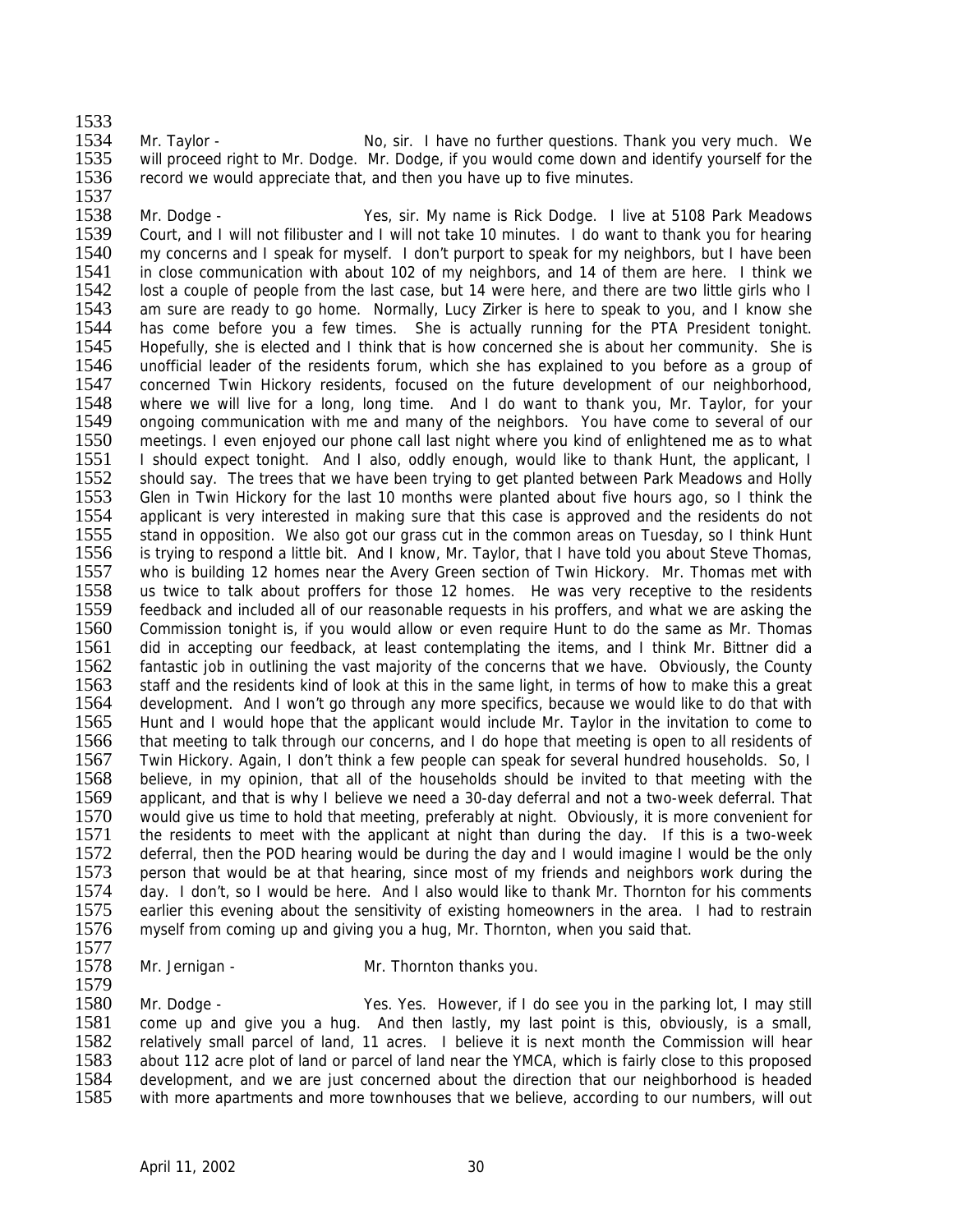1586 number the single-family homes in the neighborhood, which is not the division that many of us<br>1587 received when we purchased our homes I believe the 112 acres will be somewhere around 400 1587 received when we purchased our homes. I believe the 112 acres will be somewhere around 400<br>1588 to 500 town homes. As a side note. I can't foresee the County needing that number of town to 500 town homes. As a side note, I can't foresee the County needing that number of town 1589 homes, but I am not a scholar on housing or current developments with what people are buying<br>1590 out there, but that is a lot of town homes or apartments, and I realize that once the zoning is 1590 out there, but that is a lot of town homes or apartments, and I realize that once the zoning is 1591 aranted that town homes and apartments fall under this same zoning category. So, they could granted that town homes and apartments fall under this same zoning category. So, they could 1592 decide at any time to switch from apartments to town homes. Mr. Jernigan, looks like you are 1593 coing to educate me a little bit. going to educate me a little bit.

1594<br>1595 1595 Mr. Jernigan - We proffer what it is going to be when they come up, so it is 1596 either going to be apartments or town houses. either going to be apartments or town houses.

1597<br>1598 Mr. Dodge - So you do require that in the proffer? Great. And thank you for 1599 mentioning that, because that is obviously our only avenue for input into this as residents is in 1600 the proffers. So, just to very quickly sum up. If we could have a 30-day deferral of this case to 1600 the proffers. So, just to very quickly sum up. If we could have a 30-day deferral of this case to 1601 meet with the applicant and, hopefully, Mr. Taylor would be there and our input would be taken 1601 meet with the applicant and, hopefully, Mr. Taylor would be there and our input would be taken 1602 seriously and considered seriously like Mr. Thomas did with his 12 homes. I think that would seriously and considered seriously like Mr. Thomas did with his 12 homes. I think that would 1603 move us leaps abound forward in feeling better about exactly what is happening in our 1604 neighborhood. And I will be happy to answer any questions and hopefully vou will have a lot of 1604 neighborhood. And I will be happy to answer any questions and, hopefully, you will have a lot of 1605 them because it doesn't count against our 10 minutes. them because it doesn't count against our 10 minutes.

1606<br>1607 1607 Mr. Jernigan - Let me clear something I just said. When is RTHC, that is town<br>1608 homes and R-5 is apartments so when they are putting in for town homes that is what has to 1608 homes, and R-5 is apartments, so when they are putting in for town homes, that is what has to 1609 oo there. It can't be switched. go there. It can't be switched.

1610

1612

1623

- 1611 Mr. Dodge CK. Thank you for teaching me that.
- 1613 Mr. Jernigan Let me ask you, have you had a neighborhood meeting with the 1614 Hunts?

1615<br>1616

1616 Mr. Dodge - We have, I believe, what are quarterly round tables. To be 1617 honest with you. I believe that is just an opportunity for Hunt to provide information to the 1617 honest with you, I believe that is just an opportunity for Hunt to provide information to the 1618 residents directly. Speaking for myself. I don't feel like that is an exchange at all in terms of 1618 residents directly. Speaking for myself, I don't feel like that is an exchange at all in terms of 1619 ideas or resident input. I don't believe, in my opinion, that is an avenue and while Hunt is always ideas or resident input. I don't believe, in my opinion, that is an avenue and while Hunt is always 1620 available, I have phone numbers and e-mails. I really feel that is in terms of the decision<br>1621 making, it is all one direction, and that is Hunt decides what they want to do. Did I answer your making, it is all one direction, and that is Hunt decides what they want to do. Did I answer your 1622 question, sir?

- 1624 Mr. Jernigan Yes, sir.
- 1625<br>1626 Mr. Dodge - Case Communication Communication OK. Thank you.

1627<br>1628 1628 Mr. Taylor - Mr. Dodge, just a couple of points I want to address and this will<br>1629 be on my time, not your time, and I don't want to take too much of the Commission's time, and I 1629 be on my time, not your time, and I don't want to take too much of the Commission's time, and I<br>1630 know that the residents are concerned, and about this particular one, this particular project, as 1630 know that the residents are concerned, and about this particular one, this particular project, as 1631 well as what has been done before, and I want to make sure that you understand that in the 1631 well as what has been done before, and I want to make sure that you understand that in the 1632 vears that I have been associated with development, which are a long time in the Coast Guard, years that I have been associated with development, which are a long time in the Coast Guard, 1633 like 34, Hunt, I would characterize as one of the best developers that I have worked with, and I 1634 think what Hunt has done over there reflects great credit on them as an organization, and I think 1635 what we have seen here lately is a couple of things that perhaps were a surprise to everybody<br>1636 when we saw what we thought would look great on paper actually being converted to the 1636 when we saw what we thought would look great on paper actually being converted to the 1637 development stage, and sometimes vou get a good surprise and a nasty surprise when 1637 development stage, and sometimes you get a good surprise and a nasty surprise when<br>1638 perception, design doesn't necessarily become reality, and I was delighted that as soon as H. H. perception, design doesn't necessarily become reality, and I was delighted that as soon as H. H.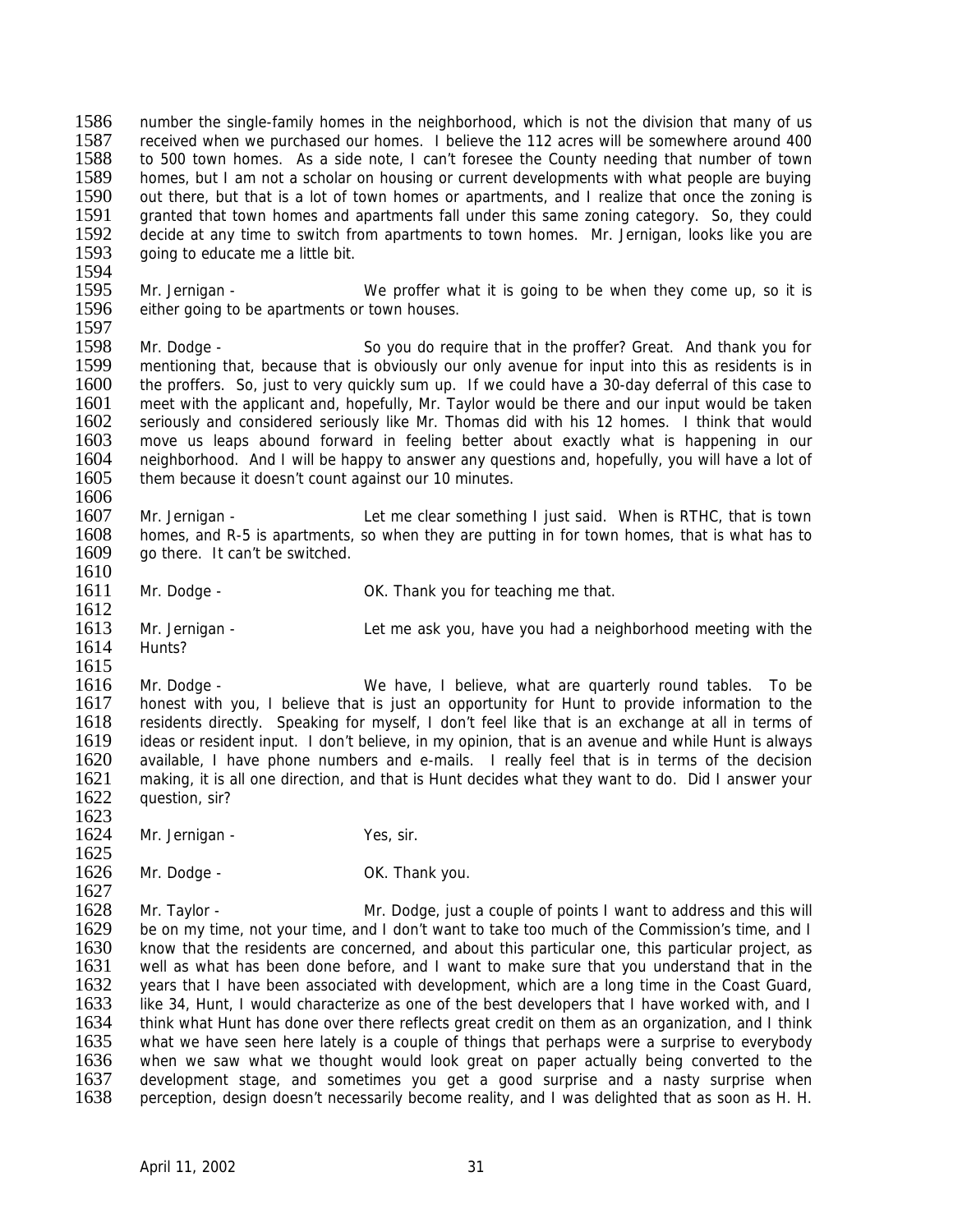1639 Hunt realized that and talked with us they were very quick to respond to, I think, the neighbors, 1640 me Mr Kaechele every body and correct that And Lwant to state publicly my feeling that really 1640 me, Mr. Kaechele, everybody and correct that. And I want to state publicly my feeling that really 1641 H. H. Hunt is a great developer in my judgment and they have been very responsive, and I think H. H. Hunt is a great developer in my judgment and they have been very responsive, and I think 1642 their products that all of you enjoy are of as high a quality as you really get in any development,<br>1643 particularly, I think, the aesthetics, and I have some friends who live in places like Columbia, particularly, I think, the aesthetics, and I have some friends who live in places like Columbia, 1644 Maryland and Sterling, Virginia, and I think that what we've got here in Twin Hickory is on a par 1645 or better than the best I have seen. We are dealing with part of the country side here that is 1646 areat to start with, and I think it has not suffered at all, but at the kind hand of H. H. Hunt, and, 1646 great to start with, and I think it has not suffered at all, but at the kind hand of H. H. Hunt, and, 1647 of course, we want that development trend to continue. I also want you to know that the county 1647 of course, we want that development trend to continue. I also want you to know that the county 1648 is working very hard in developing a Comprehensive Plan being developed by Mark Bittner for 1648 is working very hard in developing a Comprehensive Plan being developed by Mark Bittner for 1649 that section of Twin Hickory that is bordered by Twin Hickory Road, the Chickahominy and 295. 1649 that section of Twin Hickory that is bordered by Twin Hickory Road, the Chickahominy and 295.<br>1650 We have had the opportunity to see the preview of that this week and it really is outstanding. I We have had the opportunity to see the preview of that this week and it really is outstanding. I 1651 think everybody looks at the work that Mr. Bittner and the staff have done and will be very 1652 pleased with the work emanating from that study. And I would hope everybody is satisfied with 1653 Twin Hickory now and that that trend continues, and I know that the staff here, H. H. Hunt and Twin Hickory now and that that trend continues, and I know that the staff here, H. H. Hunt and 1654 its staff, is working very hard to bring the best housing to bear. So it is a team effort for 1655 everybody and I want you to realize 24 hours a day that they are very positively oriented towards 1656 that, and I think the staff has been watching with them, and I think everybody that really looks, 1657 and some people are saving no, but you just have to take my word for it. I quess, for the time 1657 and some people are saying no, but you just have to take my word for it, I guess, for the time 1658 being, and time will prove it. being, and time will prove it.

1659<br>1660 Mr. Dodge - Could I respond to that, sir?

1661<br>1662 Mr. Taylor - Yes.

1663

1675

- 1664 Mr. Dodge And it will be brief. I bought in a Hunt community and planned 1665 on staying there for 30 years, so before I purchased my home, I absolutely agree that my 1666 impression of Hunt was top notch. However, since purchasing my home, I believe I was mislead 1667 either intentionally or unintentionally as to what was going to happen in the neighborhood. And 1668 we do have some significant issues, one of which we have worked through with the tree buffer<br>1669 between Park Meadows and Holly Glen, and not all residents are happy with the resolution to 1669 between Park Meadows and Holly Glen, and not all residents are happy with the resolution to 1670 that issue, but Hunt has been willing to discuss that. There are other issues that I feel are not 1670 that issue, but Hunt has been willing to discuss that. There are other issues that I feel are not 1671 even up for discussion because we haven't made any progress in 12 months on a couple of key 1671 even up for discussion because we haven't made any progress in 12 months on a couple of key<br>1672 issues, and I know that Hunt is widely respected, probably by everyone on the Commission, and issues, and I know that Hunt is widely respected, probably by everyone on the Commission, and 1673 many people in the County, but I believe there are significant issues that we need to work<br>1674 through together to resolve, one way or the other. through together to resolve, one way or the other.
- 1676 Mr. Taylor Well said. Thank you very much. I think we had two speakers, 1677 and if you would come up, ma'am, and state your name for the record. Thank you very much.
- 1678<br>1679 Mr. Dodge - Thank you for your time.

1680<br>1681 1681 Ms. Stephanie Hunt - Hello. My name is Stephanie Hunt and I live at 11405 Scotsglen<br>1682 Court, and my concern goes a little bit further than the actual property being proposed for Court, and my concern goes a little bit further than the actual property being proposed for 1683 development tonight. My concern is Pouncy Tract Road. You have an amazing amount of 1684 construction, new construction neighborhoods in this area, and they are all kind of feeding out construction, new construction neighborhoods in this area, and they are all kind of feeding out 1685 onto Pouncy Tract Road, and as it is right now, that road cannot sustain the traffic, and now we 1686 are going to add Kensington. We are going to have Hampshire. We are going to have Millrace. 1687 These neighborhoods will be spilling out onto Pouncy Tract and I would ask all of you gentlemen 1688 and lady if you would please put some sort of pressure on VDOT to get that road widened, and 1689 with the new mall coming in. I think for a long-range plan there needs to be some sort of traffic 1689 with the new mall coming in, I think for a long-range plan there needs to be some sort of traffic<br>1690 buffering for our community. That is all I have to say. If you have any questions or... buffering for our community. That is all I have to say. If you have any questions or... 1691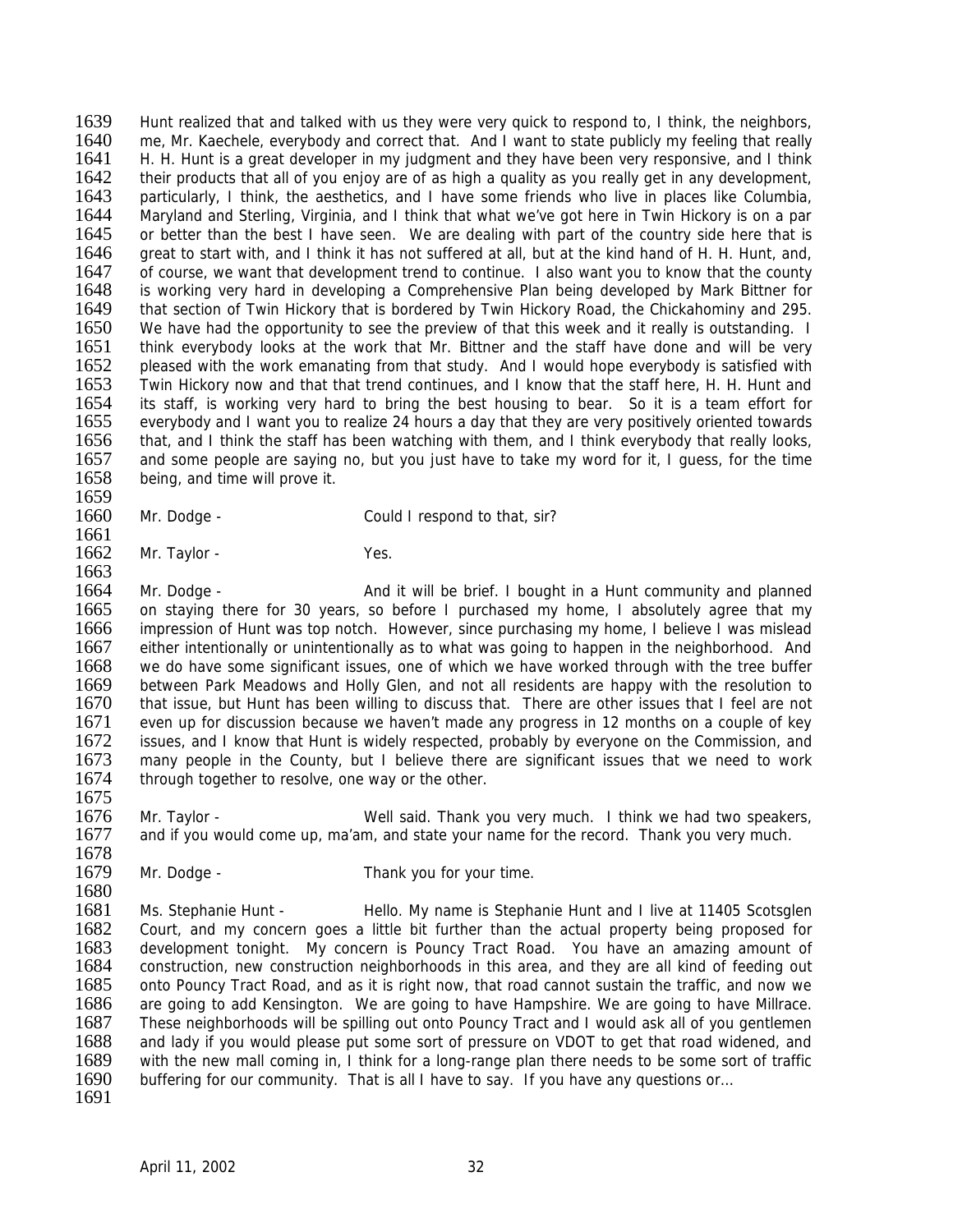1692 Mr. Taylor - Thank you very much for coming. I think that is in the road plan 1693 for some time in the future so for some time in the future, so 1694 1695 Ms. Hunt - Do we know if it is on the docket for VDOT, if it is even a project 1696 that is going to be funded within the next year? that is going to be funded within the next year? 1697<br>1698 Mr. Marlles - We can find that information out. 1699<br>1700 1700 Ms. Hunt - But can you let us residents know that you will work on that and 1701 try to make that a priority for VDOT? try to make that a priority for VDOT? 1702<br>1703 1703 Mr. Marlles - Ma'am, I think there have been meetings with Ms. Zirker and 1704 some of the residents with Traffic Engineering, so I think some of those questions have already some of the residents with Traffic Engineering, so I think some of those questions have already 1705 been answered, but I can certainly get the information for you. 1706<br>1707 1707 Ms. Hunt - But also bear in mind with this, you have all of these different 1708 parcels up for development, you know. This is an explosive area of growth. We need to have parcels up for development, you know. This is an explosive area of growth. We need to have 1709 roads to sustain that growth. That is my concern. Thank you. 1710<br>1711 1711 Mr. Taylor - Thank you very much, Ms. Hunt. I think some of these issues<br>1712 will have to be handled at another meeting. There are no further speakers. Mr. Theobald, you 1712 will have to be handled at another meeting. There are no further speakers. Mr. Theobald, you<br>1713 are finished? are finished? 1714<br>1715 Mr. Theobald - Yes. 1716<br>1717 Mr. Taylor - Time for a motion. I recognize all of the concerns that 1718 everybody has. We are here tonight really to look at one project that we haven't discussed, and 1719 that is Case C-20C-02. We have discussed it a little bit. Mr. Theobald wants a deferral to look at 1720 what we can do, and he wanted two weeks, and I think that we can achieve that pace and I am 1721 willing to work with Mr. Theobald and work with the Twin Hickory people within that two weeks,<br>1722 whatever meetings we can have with H. H. Hunt, at H. H. Hunt's headquarters, or at the County, 1722 whatever meetings we can have with H. H. Hunt, at H. H. Hunt's headquarters, or at the County,<br>1723 and Mr. Theobald assures me that two weeks is adequate, and I am going to take him at his 1723 and Mr. Theobald assures me that two weeks is adequate, and I am going to take him at his 1724 word, and I am going to move to grant a two week deferral of Case C-20C-02. word, and I am going to move to grant a two week deferral of Case C-20C-02. 1725<br>1726 Mr. Jernigan - Now, you know, you are going to be gone for a week. 1727 1728 Mr. Vanarsdall - That would be the  $24<sup>th</sup>$ , wouldn't it? 1729 1730 Mr. Taylor - Yes. That will be the  $24<sup>th</sup>$ , and we have a light week because of 1731 the APA Conference in Chicago next week, which I going to leave early tomorrow morning before<br>1732 sunrise, and I will be gone one week, so we've got one week to work here and then one week I 1732 sunrise, and I will be gone one week, so we've got one week to work here and then one week I<br>1733 will work steadily with you and we will make the two-week deadline for the POD. Correct? And 1733 will work steadily with you and we will make the two-week deadline for the POD. Correct? And 1734 that is acceptable to everybody. that is acceptable to everybody. 1735<br>1736 1736 Ma'am, we can't have questions at this point. You can talk after the meeting. I will stay around 1737 and address the issues, but what I want to do is. and address the issues, but what I want to do is. 1738 1739 Mr. Vanarsdall - Mr. Chairman, we have a motion on the floor. 1740 1741 Mr. Taylor - We have a motion on the floor for a two-week deferral to the 1742 POD meeting. April 24, 2002. POD meeting, April 24, 2002. 1743<br>1744 Mr. Vanarsdall - If you need a second, I second it.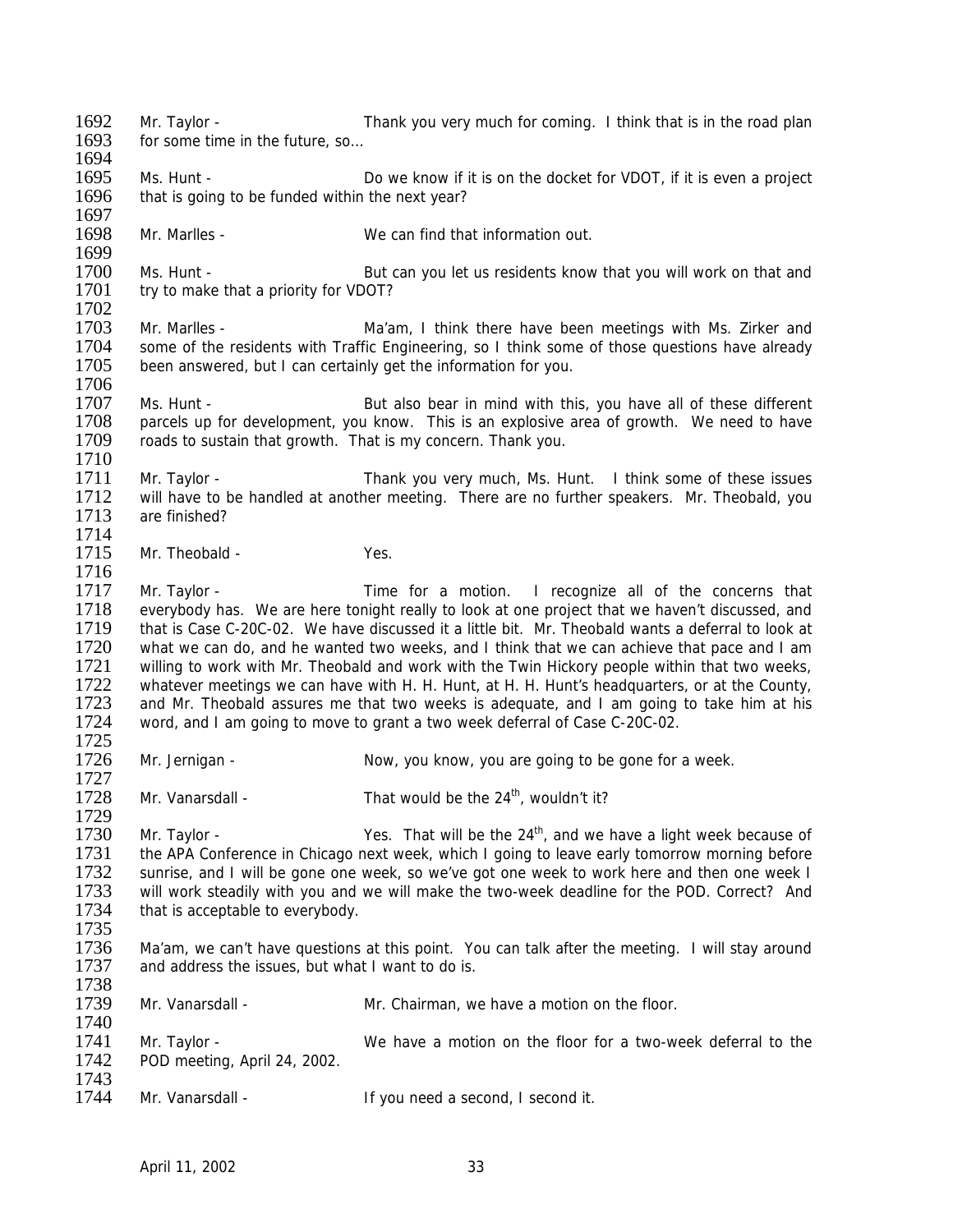| 1745 |                                                                                                      |                                                                                                   |  |
|------|------------------------------------------------------------------------------------------------------|---------------------------------------------------------------------------------------------------|--|
| 1746 | Mr. Taylor -                                                                                         | Motion made by Mr. Taylor and seconded by Mr. Vanarsdall for a                                    |  |
| 1747 | two-week deferral in Case C-20C-02. All in favor of approval of Case C-20C-02 for a two-week         |                                                                                                   |  |
| 1748 |                                                                                                      | deferral? There is a motion on the floor. All opposed say no. The nos have it. The motion is      |  |
| 1749 | opposed.                                                                                             |                                                                                                   |  |
| 1750 |                                                                                                      |                                                                                                   |  |
| 1751 | Mr. Dodge -                                                                                          | Could I make a motion, please?                                                                    |  |
| 1752 |                                                                                                      |                                                                                                   |  |
| 1753 | Mr. Vanarsdall -                                                                                     | Are we finished with this? We haven't finished with this, have                                    |  |
| 1754 | we?                                                                                                  |                                                                                                   |  |
| 1755 |                                                                                                      |                                                                                                   |  |
| 1756 | Mr. Dodge -                                                                                          |                                                                                                   |  |
| 1757 |                                                                                                      | I thought you just killed that motion. Is that not true?                                          |  |
| 1758 |                                                                                                      |                                                                                                   |  |
|      | Mr. Marlles -                                                                                        | The motion to defer for two weeks was denied. Mr. Chairman,                                       |  |
| 1759 |                                                                                                      | do you want to ask for another motion or do you want to consider making a different motion?       |  |
| 1760 | Thirty days?                                                                                         |                                                                                                   |  |
| 1761 |                                                                                                      |                                                                                                   |  |
| 1762 | Mr. Taylor -                                                                                         | Well, if we can't do two weeks, I guess I will move that we defer                                 |  |
| 1763 |                                                                                                      | this for 30 days, which will bring us back to the Zoning Meeting on May 9, 2002. So I move we     |  |
| 1764 | defer this for 30 days to May 9, 2002.                                                               |                                                                                                   |  |
| 1765 |                                                                                                      |                                                                                                   |  |
| 1766 | Mr. Archer -                                                                                         | Second.                                                                                           |  |
| 1767 |                                                                                                      |                                                                                                   |  |
| 1768 | Mr. Taylor -                                                                                         | Motion made by Mr. Taylor and seconded by Mr. Archer. All in                                      |  |
| 1769 |                                                                                                      | favor say aye. All opposed say no. The ayes have it. The motion passes.                           |  |
| 1770 |                                                                                                      |                                                                                                   |  |
| 1771 |                                                                                                      | The Planning Commission deferred Case C-20C-02, James W. Theobald for HHHunt Corporation          |  |
| 1772 | to its meeting on May 9, 2002.                                                                       |                                                                                                   |  |
| 1773 |                                                                                                      |                                                                                                   |  |
| 1774 |                                                                                                      | P-5-02 Michael P. Lafayette for Thers & Kornblau II, LLC: Request for a provisional use           |  |
| 1775 | permit under Sections 24-62.2(f) and 24-122.1 of Chapter 24 of the County Code in order to           |                                                                                                   |  |
| 1776 |                                                                                                      | locate a stage and tent outside for a concert series in the courtyard/patio area of the Innsbrook |  |
| 1777 |                                                                                                      | Shoppes, on part of Parcel 747-760-9391 (48-5-B-1B), containing approximately 6,200 square        |  |
| 1778 |                                                                                                      | feet, located on the north side of West Broad Street (U.S. Route 250) between Cox Road and        |  |
| 1779 |                                                                                                      | Dominion Boulevard. The existing zoning is B-2C Business District (Conditional). The Land Use     |  |
| 1780 | Plan recommends Commercial Concentration.                                                            |                                                                                                   |  |
| 1781 |                                                                                                      |                                                                                                   |  |
| 1782 | Mr. Marlles -                                                                                        | The staff report will be given by Mr. Tom Coleman.                                                |  |
| 1783 |                                                                                                      |                                                                                                   |  |
| 1784 | Mr. Coleman -                                                                                        | The County issued a festival permit to Sharky's Restaurant and                                    |  |
| 1785 |                                                                                                      |                                                                                                   |  |
| 1786 | the adjacent Lava Restaurant last year to operate an outdoor concert series, and as a condition of   |                                                                                                   |  |
| 1787 | approval, directed the applicant to obtain a PUP before conducting this year's concerts. The         |                                                                                                   |  |
|      | applicant has applied for a festival permit for this summer, and approval is contingent, in part, on |                                                                                                   |  |
| 1788 | approval of this PUP application.                                                                    |                                                                                                   |  |
| 1789 |                                                                                                      |                                                                                                   |  |
| 1790 |                                                                                                      | The festival permit process requires the applicant to address a number of items - including:      |  |
| 1791 |                                                                                                      |                                                                                                   |  |
| 1792 | Sanitation and sewage, garbage, and trash disposal;<br>٠                                             |                                                                                                   |  |
| 1793 | Provisions for food and water;<br>٠                                                                  |                                                                                                   |  |
| 1794 | Emergency services;<br>٠                                                                             |                                                                                                   |  |
| 1795 | Fire protection;<br>٠                                                                                |                                                                                                   |  |
| 1796 | Parking and traffic control;<br>٠                                                                    |                                                                                                   |  |
| 1797 | Crowd control; and                                                                                   |                                                                                                   |  |
|      |                                                                                                      |                                                                                                   |  |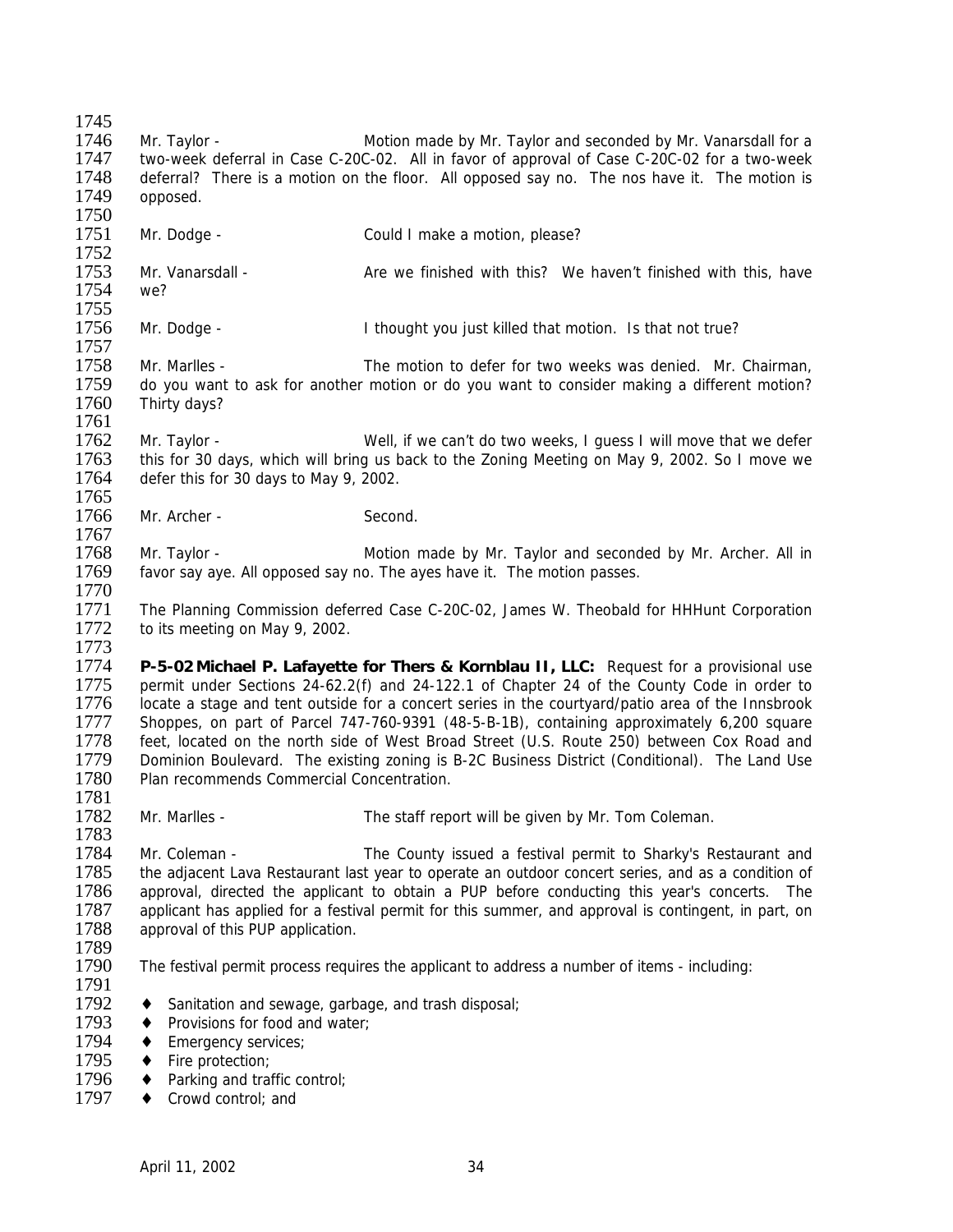1798  $\leftrightarrow$  Limiting sound (65 decibels) at the property lines

1799<br>1800 Because the festival permit process addresses these items, they do not normally require additional 1801 attention during the PUP process. However, in the past, the Division of Police has received a<br>1802 number of calls for service from the surrounding hotels due to noise from this type of activity. number of calls for service from the surrounding hotels due to noise from this type of activity. 1803

1804 In addition, staff is concerned about how access to the concert area will be managed. The 1805 courtvard/patio area is approximately 6,000 square foot in size and will include tables, chairs, a courtyard/patio area is approximately 6,000 square foot in size and will include tables, chairs, a 1806 stage and/or bandstand and a tent. Movable fencing is positioned around much of the perimeter of 1807 the area, and there are multiple points of access to the courtvard/patio area. the area, and there are multiple points of access to the courtyard/patio area.

1808<br>1809 1809 For the benefit of the Planning Commission and staff, I have requested that the applicant 1810 describe how complaints about noise would be addressed and to explain how pedestrian access 1811 to the courtyard/patio area will be managed.

1812

1825

1850

1813 The courtyard/patio area of the Innsbrook Shoppes appears to be an appropriate location to 1814 operate this type of activity. The festival permit includes a number of conditions the applicant 1815 must satisfy, and with the requirement for annual renewal, provides the opportunity for a must satisfy, and with the requirement for annual renewal, provides the opportunity for a 1816 periodic review of the activities. If the applicant can demonstrate appropriate plans to respond 1817 to complaints about noise and to control access to the courtvard/patio area, staff could 1817 to complaints about noise and to control access to the courtyard/patio area, staff could 1818 recommend approval of this request. recommend approval of this request. 1819

1820 Should the Board of Supervisors decide to issue a Provisional Use Permit for the proposed 1821 outdoor concert series, it is recommended the permit be granted subject to the conditions 1822 contained in the staff report. 1823

1824 I would be happy to answer any questions.

1826 Mr. Jernigan - Mr. Coleman, how many complaints have we had?

1827<br>1828 1828 Mr. Coleman - The Division of Police did not provide a number, and in their<br>1829 Fesponse to this case, they just indicated that through the years the various concert-type 1829 response to this case, they just indicated that through the years the various concert-type 1830 activities particularly here and at other nearby locations, that the noise complaints are an issue. activities, particularly here and at other nearby locations, that the noise complaints are an issue.

1831<br>1832 1832 Mr. Jernigan - From hotel residents? Hotel people just staying there? 1833 1834 Mr. Coleman - Yes, sir. 1835 1836 Mr. Jernigan - OK. 1837<br>1838 Mr. Vanarsdall - Well, nobody is here by indications. 1839<br>1840 Mr. Jernigan - The Let me ask you something. Are they going to have to get this 1841 permit every year? 1842<br>1843

Mr. Coleman - Yes. The PUP is a one-time deal. It is a one-time deal for the 1844 PUP, but the festival permit is an annual permit. 1845

1846 Mr. Jernigan - **All right. I have got another question.** There is a Texaco Station 1847 or it is an Exxon Station on Nuckols Road that does the same thing. Do they file for a permit? or it is an Exxon Station on Nuckols Road that does the same thing. Do they file for a permit?

1848<br>1849 Mr. Coleman - I can find out for you.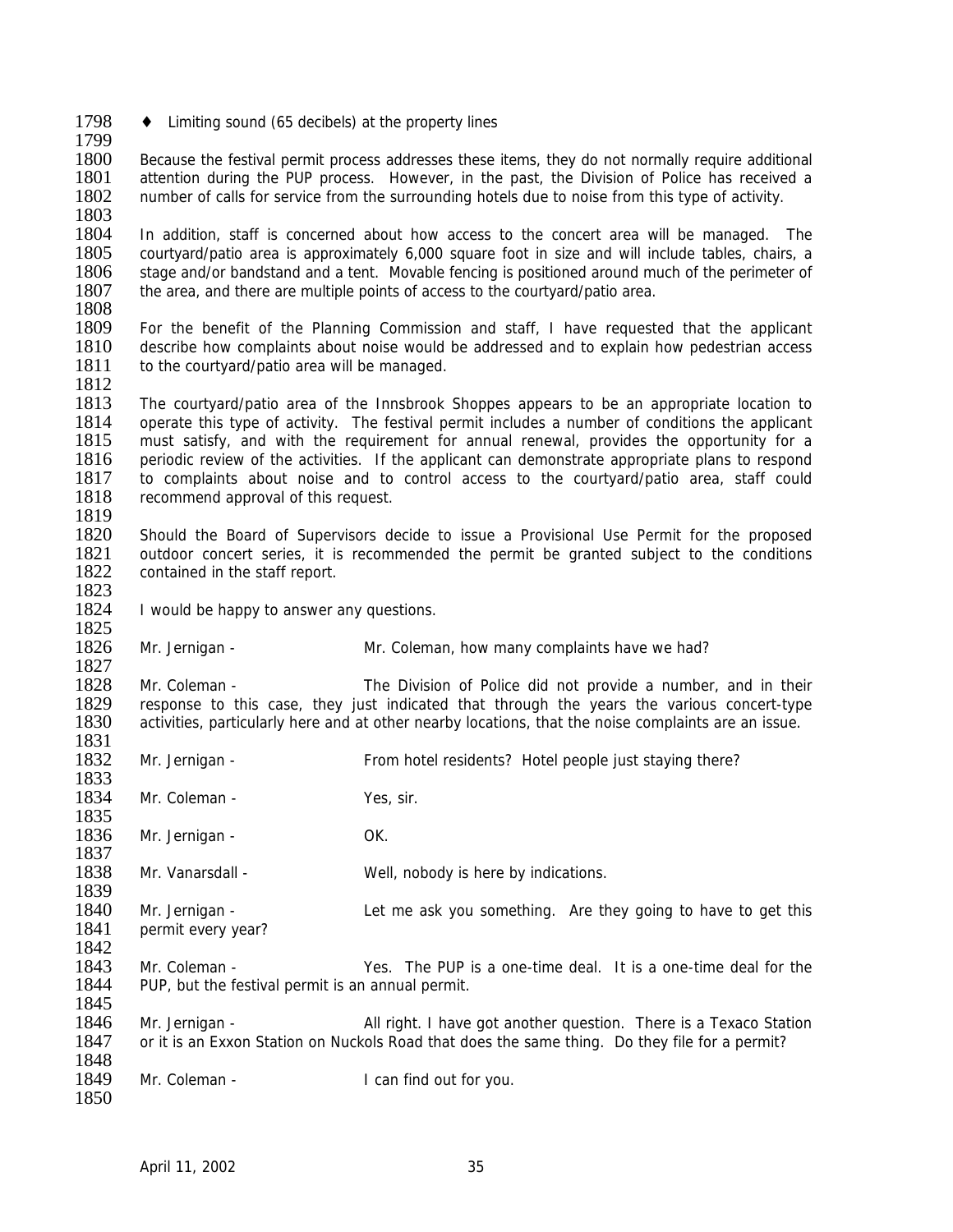1851 Mr. Jernigan - Well, I haven't seen one come through here. I've been here<br>1852 over a vear It is an Exxon now and it is on Nuckols Road. I think they nicknamed it "Buckets." 1852 over a year. It is an Exxon now and it is on Nuckols Road. I think they nicknamed it "Buckets,"<br>1853 but it is a place where you can go in and buy, they have beer and they have a live band there but it is a place where you can go in and buy, they have beer and they have a live band there 1854 during the summer time. So, I am trying to find out what is the procedure. Everybody that has 1855 an outside tent and/or band has to have a PUP? an outside tent and/or band has to have a PUP? 1856 1857 Mr. Coleman - If it is outdoors, it should require a PUP. We can find out the 1858 details of that specific site. details of that specific site. 1859<br>1860 1860 Mr. Jernigan - Well, I may be getting somebody in trouble, and I didn't mean 1861 to, but I am just wondering why. I haven't seen anything else come through. to, but I am just wondering why. I haven't seen anything else come through. 1862<br>1863 Mr. Coleman - The Innsbrook I do know that there was a PUP approved for the Innsbrook 1864 Pavilion, which is north of here, so there was a PUP approved for that facility. 1865 1866 Mr. Taylor - There has been a PUP for this facility for a number of years. I 1867 don't know the one over on Nuckols is at the gas station in the restaurant. That might be a 1868 smaller scale. There is also the bandstand that was built over... 1869<br>1870 1870 Mr. Coleman - It could be a technicality whether that is considered an indoor or 1871 outdoor facility. We can find out the details on that and get back with you. outdoor facility. We can find out the details on that and get back with you. 1872<br>1873 1873 Mr. Vanarsdall - Getting back to this one, you say you have not had that many 1874 complaints? complaints? 1875<br>1876 Mr. Coleman - **I** can say the Police Department did report that at this location 1877 and for this type of activity, that they do receive a number of calls, and that that is not unusual, 1878 and what I was going to ask the applicant to do is to, to the Planning Commission and to the 1879 Planning staff, is to describe how they would address those complaints. Planning staff, is to describe how they would address those complaints. 1880 1881 Mr. Vanarsdall - The music used to be the biggest complaint. They used to have 1882 it annually for the whole evening, and it was \$10 to get in, and they gave you a tee-shirt that 1882 it annually for the whole evening, and it was \$10 to get in, and they gave you a tee-shirt that 1883 said Innsbrook on it. I have six of them. And they always had a great big band and they had to 1883 said Innsbrook on it. I have six of them. And they always had a great big band and they had to 1884 always tone that down, and... always tone that down, and... 1885<br>1886 Mr. Marlles - Mr. Vanarsdall, just for your information and maybe you are not 1887 aware of this, originally, Innsbrook did hold its concert series toward the Broad Street side of the 1888 development. Several years ago, actually, they came before this Commission for a PUP. They 1889 relocated that particular operation into the new section of Innsbrook in the back, closer to 295. 1890 So, Innsbrook still has a concert series. They have been before this case, and their case, I<br>1891 believe, was a multi-year approval for the PUP. believe, was a multi-year approval for the PUP. 1892<br>1893 Mr. Jernigan - I believe that is what I am talking about. 1894<br>1895 1895 Mr. Marlles - I don't know what is going on at the gas station. We are 1896 unaware of that from a zoning standpoint. unaware of that from a zoning standpoint. 1897<br>1898 Mr. Coleman - The Innsbrook Pavilion I know of what Mr. Jernigan is speaking. The Innsbrook Pavilion 1899 was P-4-01, and there was a sunset clause on that PUP that it is approved until December 31, 1900 2003. 1901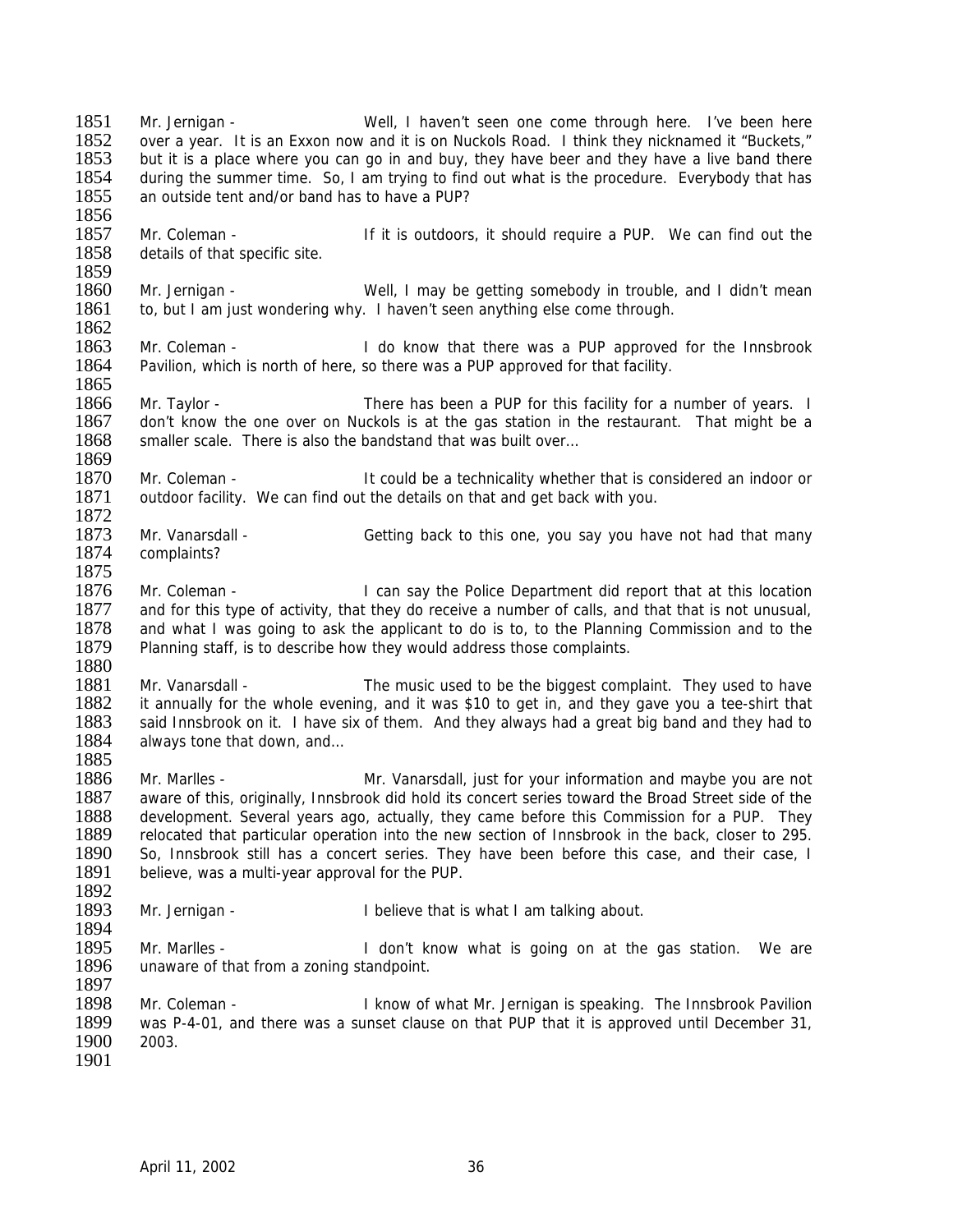1905<br>1906 1906 Mr. Coleman - The condition already requires that they not create a nuisance,<br>1907 and I think that, the difficulty is in defining that, and I think certainly that when calls are being and I think that, the difficulty is in defining that, and I think certainly that when calls are being 1908 generated to the Division of Police that that constitutes a nuisance, and I think what I have 1909 asked the applicant to do is to describe in the past and in the future how they choose to handle 1909 asked the applicant to do is to describe in the past and in the future how they choose to handle<br>1910 that. And if that is something that we can put in a condition, ves. I think it is difficult to, it is 1910 that. And if that is something that we can put in a condition, yes. I think it is difficult to, it is 1911 already in general terms as it is a condition. already in general terms as it is a condition. 1912<br>1913 1913 Mr. Taylor - OK. Any other questions from the Commission. There being<br>1914 none. I move approval of PUP-5-02. none, I move approval of PUP-5-02. 1915<br>1916 Mr. Jernigan - Second. 1917 1918 Mr. Taylor - Motion made by Taylor and seconded by Mr. Jernigan. All in 1919 favor say aye. All opposed say no. The ayes have it. The motion carries. 1920<br>1921 1921 REASON: The Planning Commission voted 5-0 (one abstention) to recommend the Board of 1922 Supervisors **grant** the request because it is reasonable in light of the surrounding uses and 1922 Supervisors **grant** the request because it is reasonable in light of the surrounding uses and 1923 existing zoning on the property. existing zoning on the property. 1924<br>1925 1925 Mr. Marlles - We do have approval of minutes of the March 14 Work Session 1926 and Planning Commission meeting. 1927<br>1928 Mr. Taylor - We have to approve the minutes of March 14, 2002. 1929 1930 Mr. Vanarsdall - The first one is a work session, isn't it? 1931<br>1932 Mr. Marlles - Right. 1933<br>1934 1934 Mr. Vanarsdall - I have many corrections on the work session. You want to hear<br>1935 them. No. 26. Motion that this be a closed meeting. That should be session and not meeting. 1935 them. No. 26, Motion that this be a closed meeting. That should be session and not meeting.<br>1936 No. 28, Mr. Chairman, I move we go into a closed session, not meeting. No. 42, Do I have a 1936 No. 28, Mr. Chairman, I move we go into a closed session, not meeting. No. 42, Do I have a 1937 motion that we close the Executive Session? It is no longer an Executive Session. It has been 1937 motion that we close the Executive Session?It is no longer an Executive Session. It has been 1938 changed by law as to a Closed Session because the newspapers and the people on the sunshine 1939 law would rather for it to be called a Closed Session. 1939 law would rather for it to be called a Closed Session. 1940 1941 And then go to Page 2, No. 51, should be Closed Session and not Executive. No. 57 should be a<br>1942 Session and not a Meeting. No. 59 should be Closed Session. No.63 should be Closed Session. 1942 Session and not a Meeting. No. 59 should be Closed Session. No.63 should be Closed Session.<br>1943 No. 67 should be Closed Session. No. 68 Closed Session. Then No. 72 should be Closed Session. 1943 No. 67 should be Closed Session. No. 68 Closed Session. Then No. 72 should be Closed Session, 1944 and 79 should be Closed Session and not Executive Session and 86 should be Closed and not and 79 should be Closed Session and not Executive Session, and 86 should be Closed and not 1945 Executive, 91 should be a motion on the certificate of the Session, the Closed Session. No. 102<br>1946 Should be Closed Session. And that is it. I didn't read any further than that. I ran out of time. should be Closed Session. And that is it. I didn't read any further than that. I ran out of time. 1947 1948 Mr. Marlles - Mr. Vanarsdall, I am very impressed. The Assistant County 1949 Attorney reviewed those minutes and he didn't pick up on those. 1950 1951 Mr. Vanarsdall - The used the wrong word himself, if you notice in there where it 1952 says. No. He used the correct word. Wait a minute. I will show you where he said it. Line 101. 1952 says. No. He used the correct word. Wait a minute. I will show you where he said it. Line 101, 1953 Mr. Tokarz: The aves have it. We are out of closed session and we certify the subiect matter of 1953 Mr. Tokarz: The ayes have it. We are out of closed session and we certify the subject matter of 1954 the closed meeting. So, he must have had his tongue on his eve-tooth and he missed it. the closed meeting. So, he must have had his tongue on his eye-tooth and he missed it.

1902 Mr. Taylor - Mr. Coleman, do you think that we can condition this somehow,<br>1903 – even if a letter to ask them to make sure that as the night progresses and the crowd becomes 1903 even if a letter, to ask them to make sure that as the night progresses and the crowd becomes 1904 more boisterous, that the decibel level of the music doesn't go up, or do you think that... more boisterous, that the decibel level of the music doesn't go up, or do you think that...